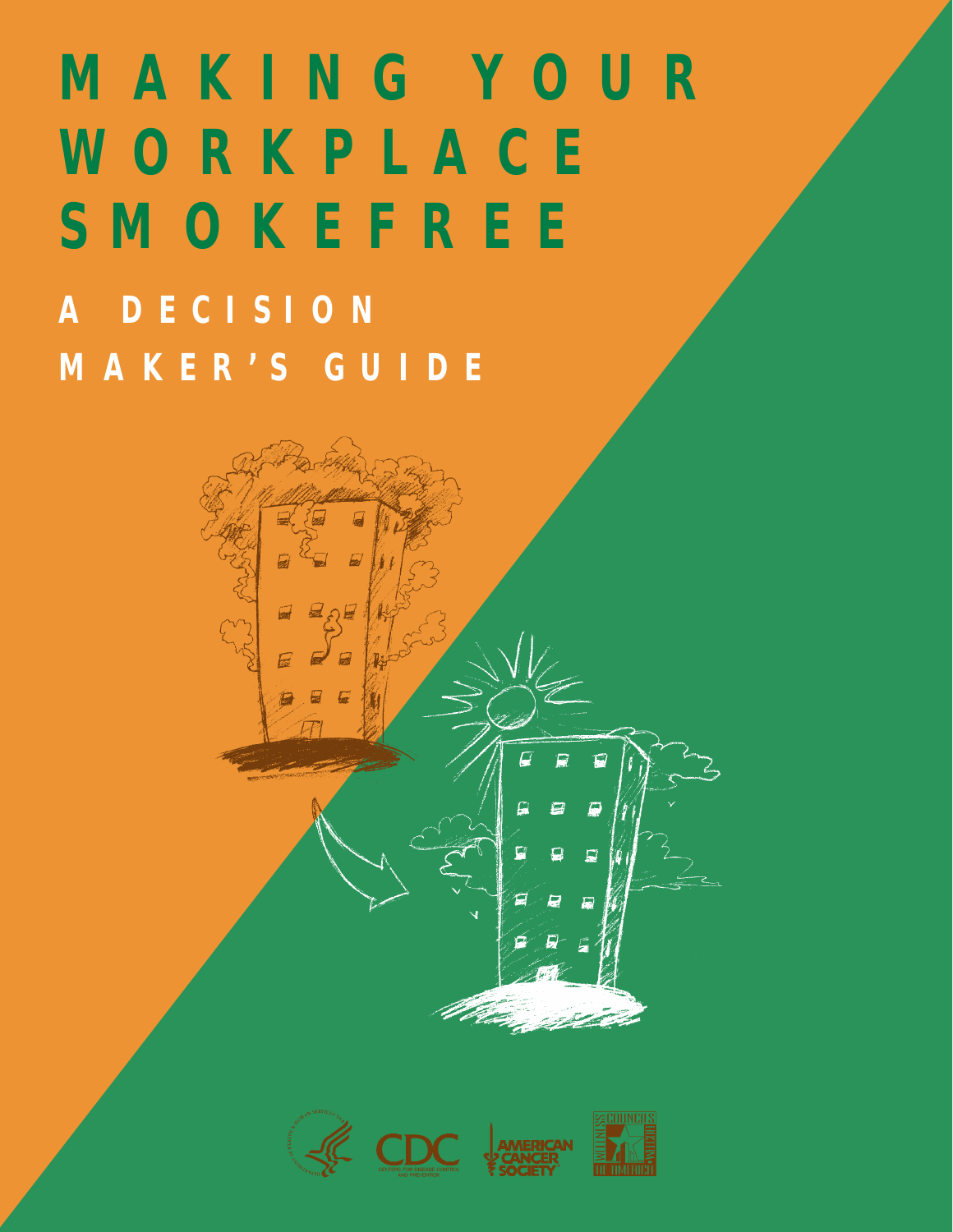## **MAKING YOUR WORKPLACE SMOKEFREE A DECISION MAKER'S GUIDE**

**U.S. Department of Health and Human Services Centers for Disease Control and Prevention Office on Smoking and Health** 

> **Wellness Councils of America American Cancer Society**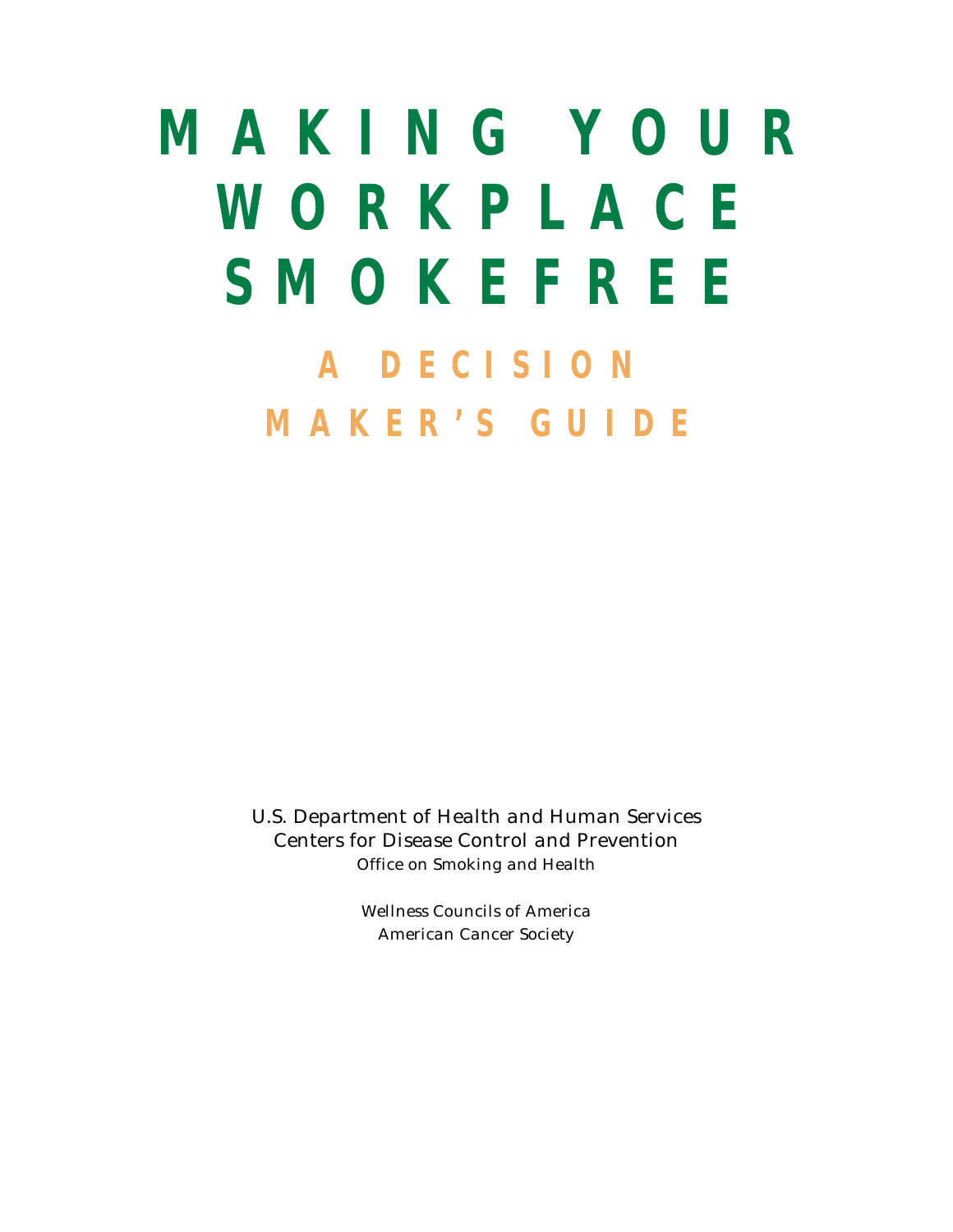#### **PREFACE**

As scientific evidence documenting the health hazards posed by environmental tobacco smoke (ETS) continues to mount, workplace decision makers have more reason than ever to protect employees from exposure to ETS on the job. The U.S. Environmental Protection Agency concluded in January 1993 that each year ETS kills an estimated 3,000 adult nonsmokers from lung cancer and that the workplace is a significant source of ETS. In a recent study, nonsmoking employees exposed to ETS at work but not at home had significantly higher levels of a nicotine metabolite in their blood than did nonsmoking workers with no work or home exposure to ETS. Levels of exposure to ETS are lowest in smokefree workplaces.

Even before these recent studies were available, the U.S. Surgeon General had determined in 1986 that ETS is a cause of disease, including lung cancer, in otherwise healthy nonsmokers. The Surgeon General also reported that the simple separation of smokers and nonsmokers within the same airspace may reduce, but does not eliminate, the exposure of nonsmokers to ETS. In 1991, the National Institute of Occupational Safety and Health of the Centers for Disease Control and Prevention recommended that "all available preventive measures should be used to minimize occupational exposure to ETS."

Health issues provide ample justification for restricting ETS exposure at the worksite. But there are other good business reasons. Instituting smokefree work environments can reduce costs for cleaning and maintaining facilities and equipment and improve employee morale. "Smokefree" does not mean "anti-smoker." Policies that restrict or eliminate smoking may provide incentives for employees to stop smoking altogether. You can demonstrate your commitment to employees who smoke by offering to help interested smokers quit.

In brief, that's the "why" for companies and organizations to go smokefree. This handbook, *Making Your Workplace Smokefree: A Decision Maker's Guide*, provides the "how." This up-to-date guide draws on years of research and first-hand experience, and it offers practical and proven strategies for implementing successful policies in a variety of work settings. As you will see in this guide, with a little planning an effective workplace policy is easy to implement. We hope that workplace decision makers will use this handbook as a blueprint for action in promoting the health and safety of all workers.

Michael P. Eriksen, ScD Director, Office on Smoking and Health National Center for Chronic Disease Prevention and Health Promotion Centers for Disease Control and Prevention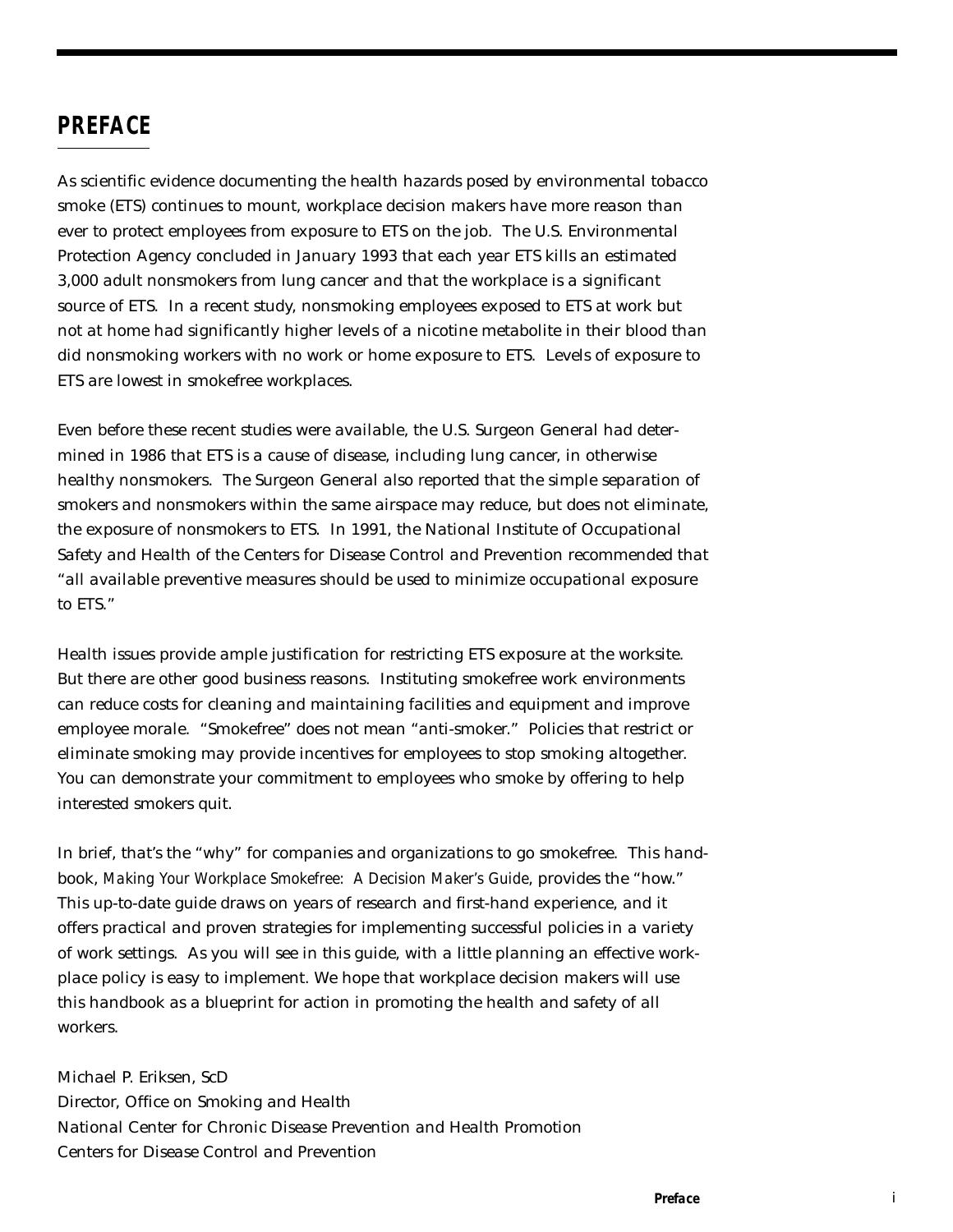## **TABLE OF CONTENTS**

| CHAPTER ONE. COSTS AND OTHER CONSEQUENCES OF TOBACCO 1      |
|-------------------------------------------------------------|
| Adverse Effects of Combining Cigarette Smoking and Other    |
|                                                             |
|                                                             |
|                                                             |
|                                                             |
|                                                             |
| CHAPTER TWO. BENEFITS OF A SMOKEFREE WORKPLACE 11           |
|                                                             |
|                                                             |
|                                                             |
|                                                             |
| CHAPTER THREE. A DECISION MAKER'S GUIDE TO CHOOSING         |
|                                                             |
|                                                             |
|                                                             |
| CHAPTER FOUR. SUPPORT FOR EMPLOYEES WHO SMOKE 23            |
| The Goal: A Smokefree Workplace, Not Stigmatizing Employees |
|                                                             |
|                                                             |
| Immediate Benefits of Quitting Smoking 25                   |
|                                                             |
| Types of Support for Employees Who Smoke 26                 |
|                                                             |
|                                                             |
| Deciding What Types of Support to Offer 31                  |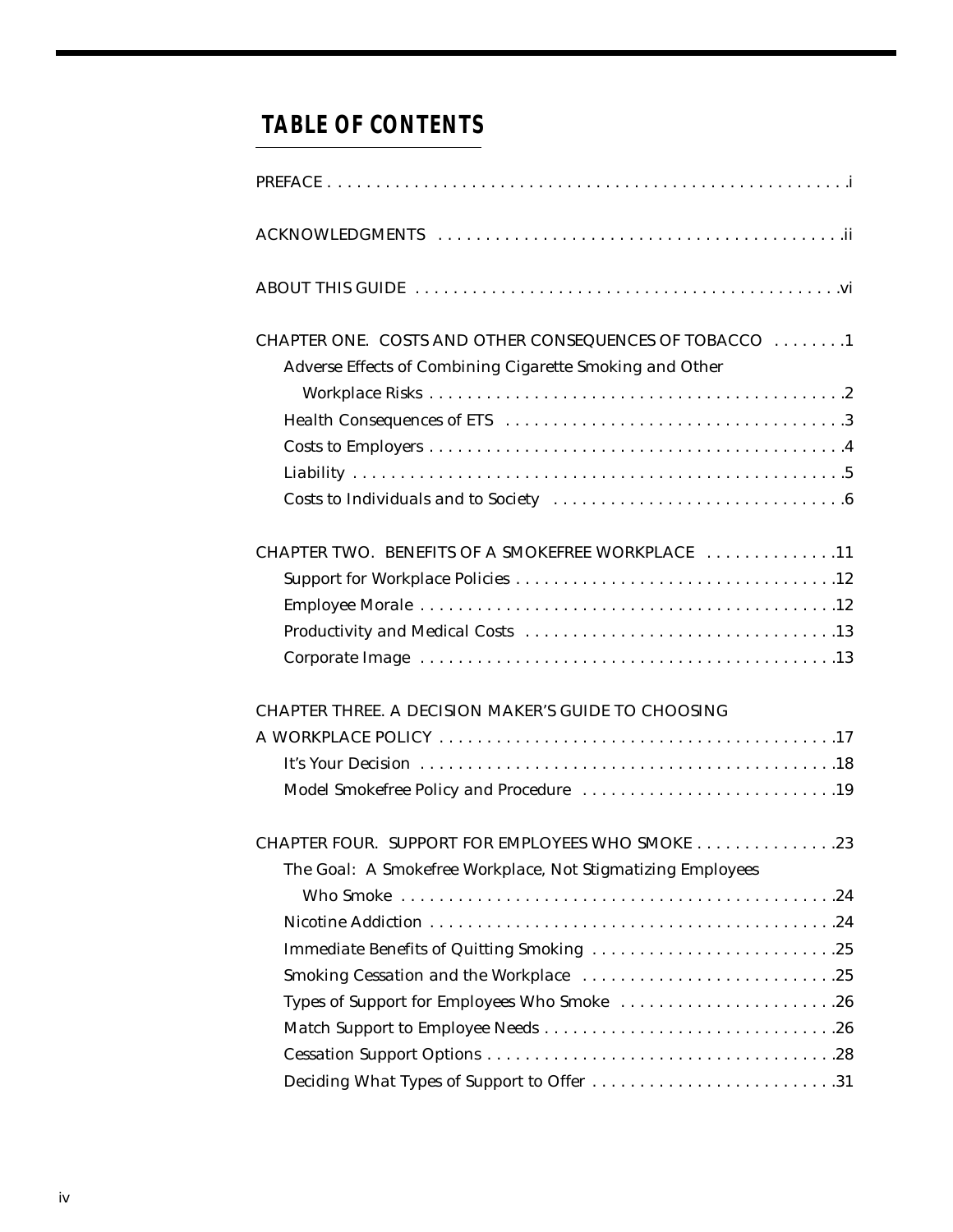|  | CHAPTER FIVE. STEP-BY-STEP: YOUR DECISIONS AND HOW TO |
|--|-------------------------------------------------------|

| Decide on a New ETS Policy and Develop a Plan to Implement It 37 |
|------------------------------------------------------------------|
| Communicate with Employees and Management 38                     |
|                                                                  |
|                                                                  |
|                                                                  |
|                                                                  |
|                                                                  |
| Appendix C. Organizations with Smokefree Workplaces 49           |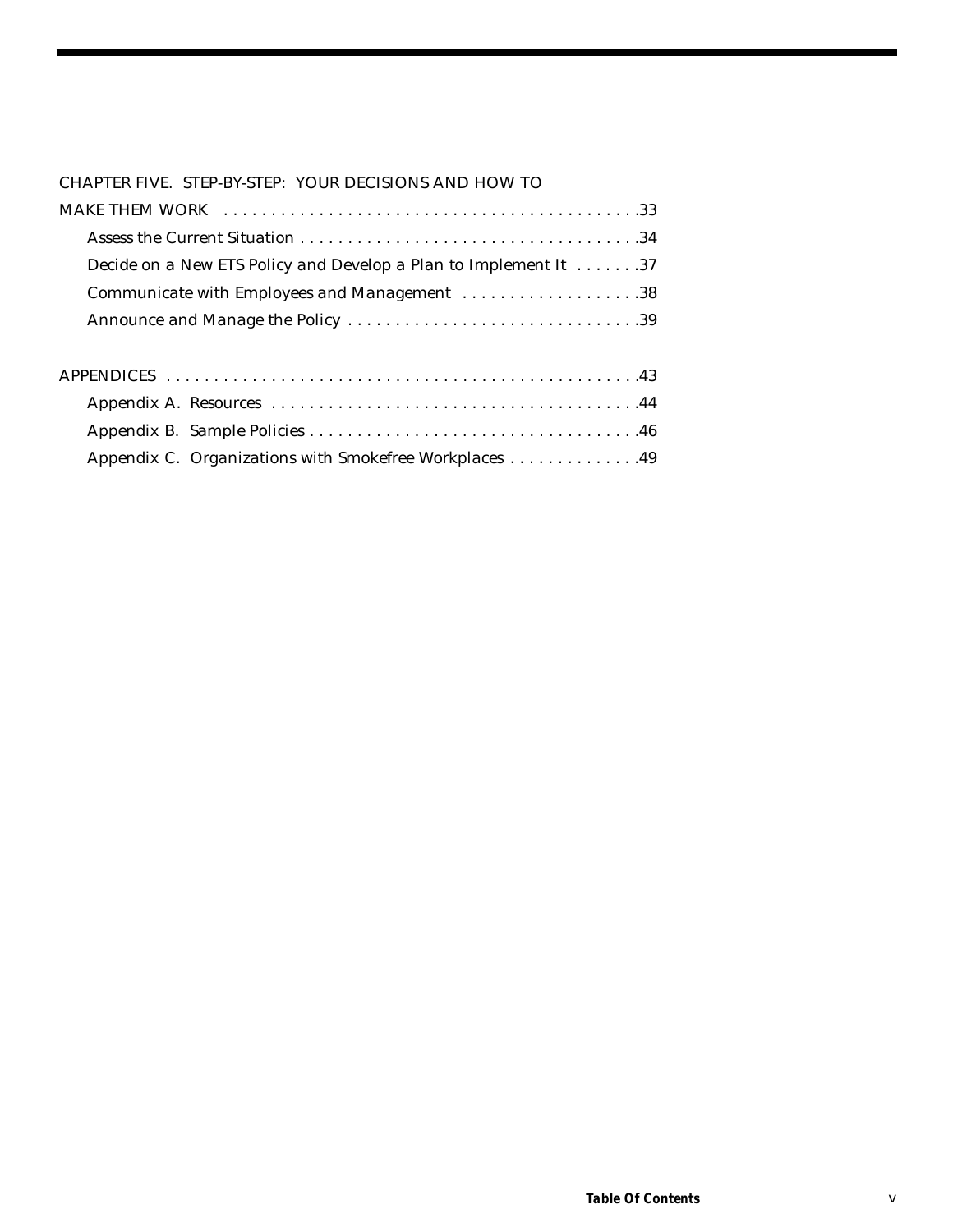### **ABOUT THIS GUIDE**

*GOAL: Provide a 100% smokefree workplace environment.*

- **•** *Protect all employees from exposure to environmental tobacco smoke.*
- **•** *Provide cessation support to smokers who want to quit smoking.*

This guide provides you, the worksite decision maker, with information on how to design, implement, and evaluate environmental tobacco smoke (ETS) policies and related activities. Ideally, to protect all persons from exposure to ETS, companies will implement policies that require a smokefree environment in company buildings and other enclosed places and provide significant smoking cessation support for their employees and covered dependents.

**Chapter One** provides the background information you need to make the decision to implement policies and related activities to eliminate ETS in the workplace.

**Chapter Two** highlights legal, scientific, human resource, facility, image, and economic reasons to reduce ETS in the workplace.

**Chapter Three** provides a model smoking policy and additional options to help companies and other organizations design policies to fit their needs.

**Chapter Four** helps the company develop smoking cessation activities to ensure help is available for employees who want to quit smoking.

**Chapter Five** provides step-by-step instructions in designing policies and related programs to meet the needs of the company.

Additional resources, sample policies, and a list of organizations with smokefree workplaces are included in the Appendices.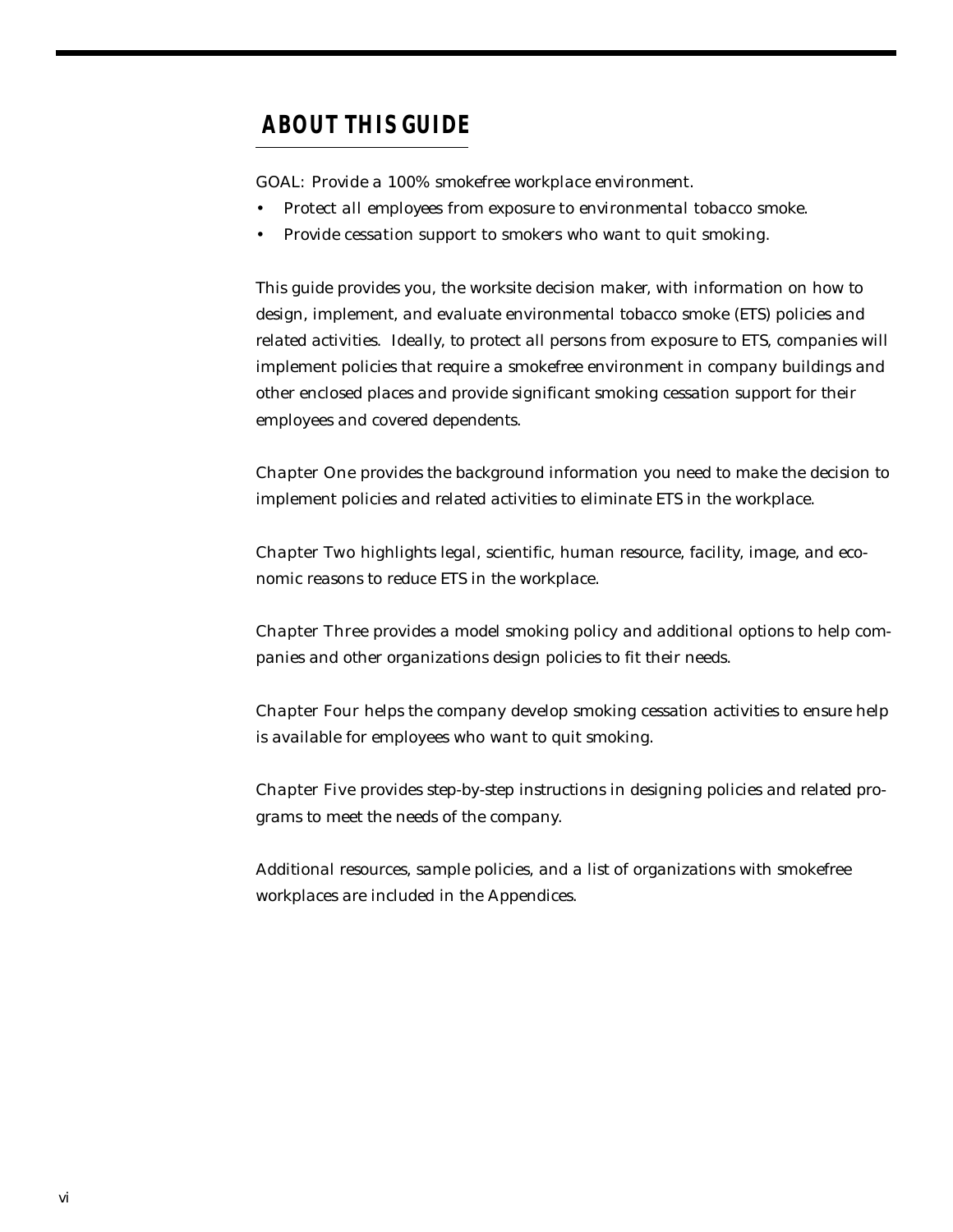

*Chapter* **1**

# **COSTS AND OTHER CONSEQUENCES OF TOBACCO**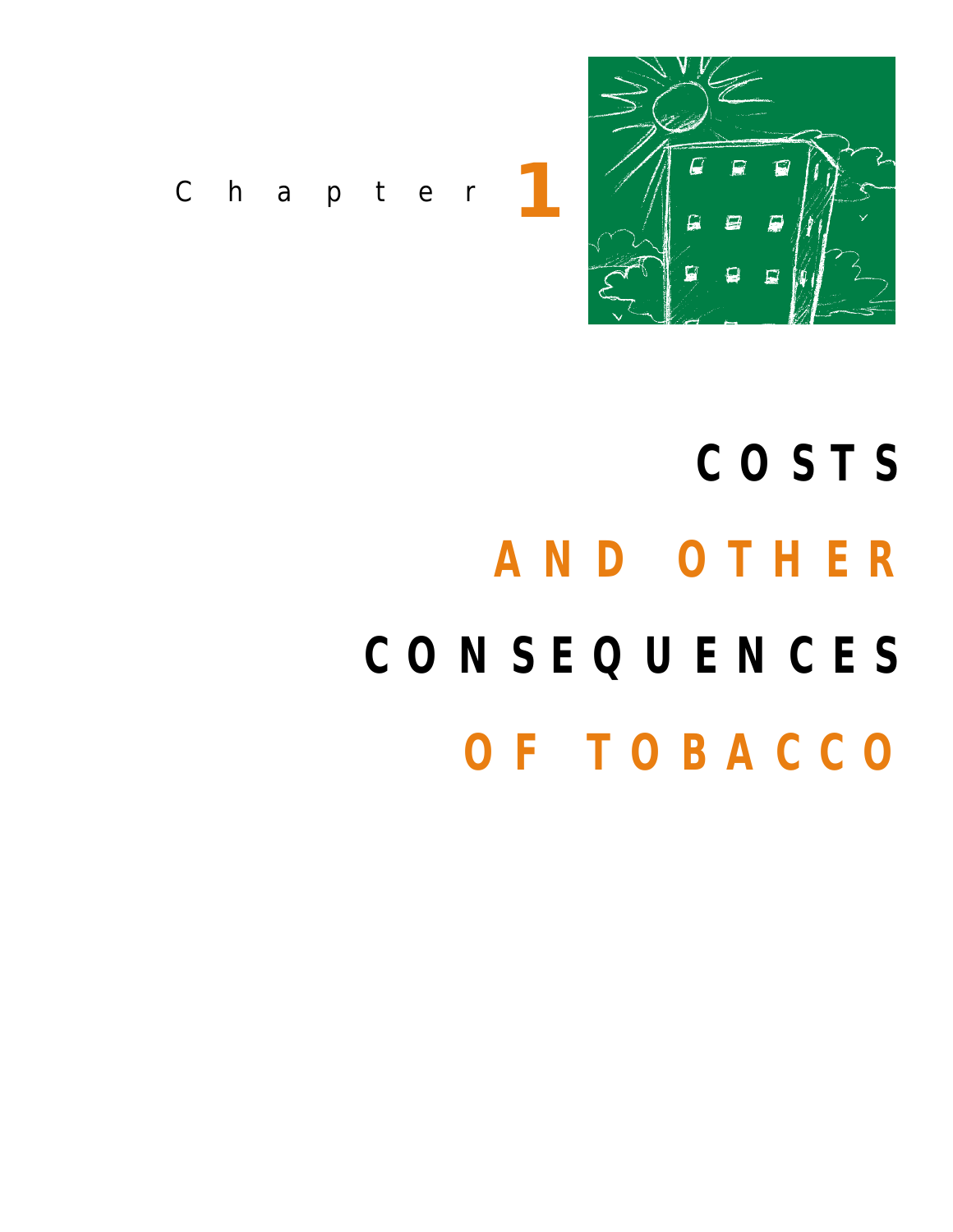*Tobacco causes more deaths than AIDS, alcohol abuse, automobile accidents, illegal drugs, fires, homicide, and suicide combined.1*



- Coal
- Grain
- Silica
- Welding materials
- Asbestos
- Petrochemicals
- Aromatic amines
- Pesticides
- Cotton dust
- Ionizing radiation

Asbestos workers who smoke have ten times the risk of developing lung cancer as asbestos workers who do not smoke.<sup>5</sup>



igarette smoking is the leading preventable cause of death in this country: it is responsible for one in every five American deaths.<sup>2</sup> Smoking claims the lives of an estimated 1,100 people each day—over 400,000 smokers die from smoking-related diseases and 3,000 nonsmokers die from lung cancer each year.<sup>2,3</sup> In addition, nonsmokers exposed to environmental tobacco smoke (ETS) have higher death rates from cardiovascular disease than nonsmokers who are not exposed to ETS.<sup>4</sup> **C**

Since the first Surgeon General's report on smoking and health in 1964, tobacco use has been increasingly linked to disease, disability, and premature death. That is, tobacco users die sooner than people who don't use tobacco. Figure 1-1 lists known effects of tobacco use and ETS.

## **Adverse Effects of Combining Cigarette Smoking and Other Workplace Risks**

According to the 1985 Surgeon General's report on *The Health Consequences of Smoking: Cancer and Chronic Lung Disease in the Workplace*, the combination of smoking with exposure to hazardous substances at the workplace presents a serious health risk.<sup>5</sup> As explained in the 1979 Surgeon General's report on smoking and health, cigarette smoking can

- transform existing chemicals into more harmful ones,
- increase exposure to existing toxic chemicals,
- add to the biological effects caused by certain chemicals, and
- interact synergistically with existing chemicals<sup>6</sup>

For example, the health effects of smoking and workplace exposure to asbestos are greater than the sum of the risks of separate exposures. For most workers who smoke, however, cigarette smoking is a greater cause of death and disability than any hazard in the workplace.<sup>5</sup>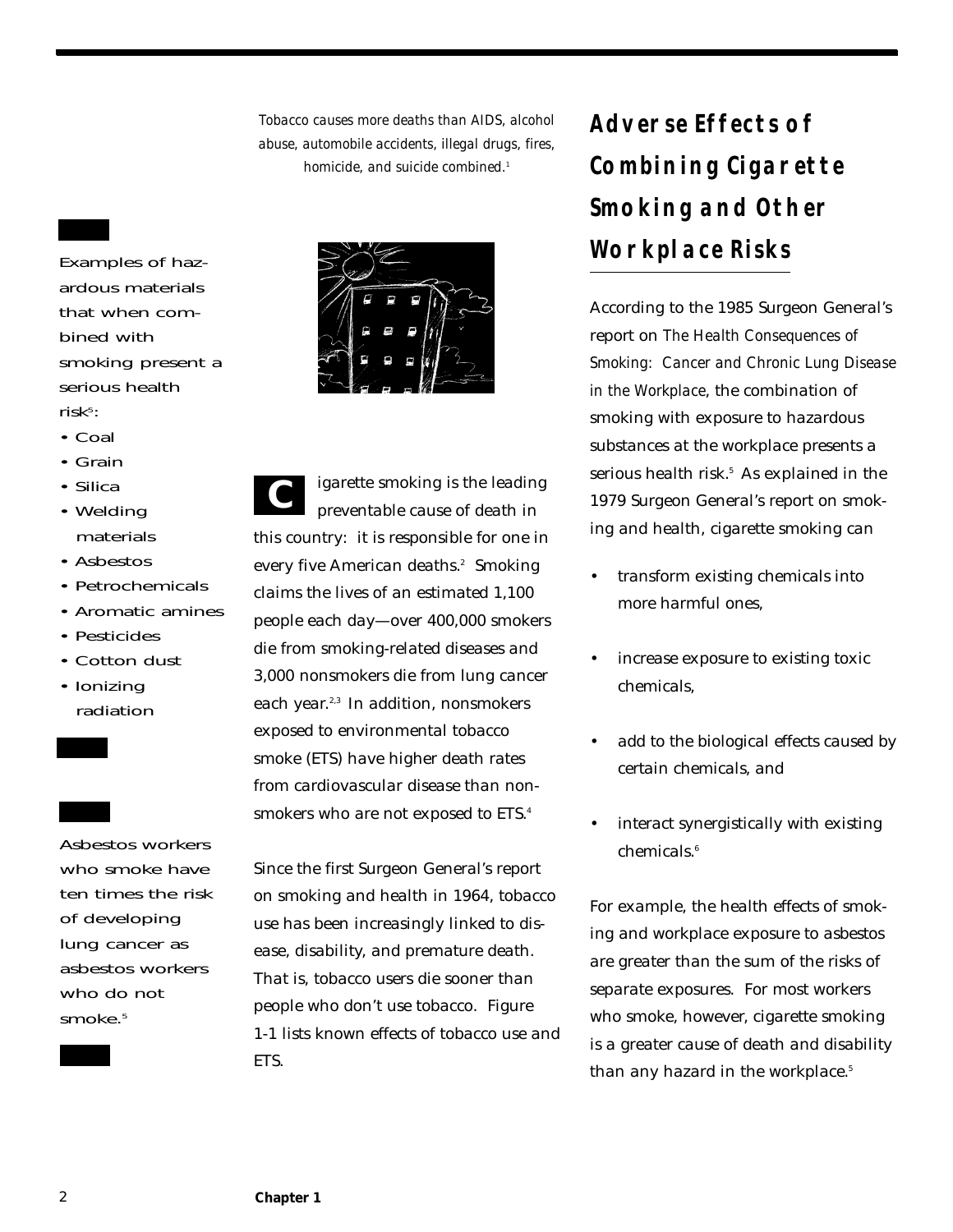## **Health Consequences of ETS**

ETS is a proven health hazard. For example, the 1986 Surgeon General's report on involuntary smoking concluded that exposure to ETS can cause lung cancer: nonsmoking spouses have nearly a doubled risk of developing lung cancer if their spouses are heavy smokers.7 Research reviewed in the reports of the Surgeon General, the National Academy of Sciences,<sup>8</sup> and the National Institute of Occupational Safety and Health (NIOSH)<sup>9</sup> found that secondhand tobacco smoke was harmful, and the U.S. Environmental Protection Agency  $(EPA)<sup>3</sup>$  estimated that ETS causes 3,000 lung cancer deaths each year in the United States. In addition, scientific studies published in peer-reviewed journals on both animals and human subjects indicate that nonsmokers exposed to secondhand tobacco smoke have higher death rates from heart disease.4,10–12 Figure 1-2 highlights statements from important reports on ETS.

ETS has been classified as a Group A (known human) carcinogen, as have asbestos and benzene.3 Nonsmokers subjected to ETS are exposed to nicotine, carbon monoxide, and cancer-causing agents. A recent study found that nonsmokers exposed to ETS only at work had significantly higher levels of a

#### **FIGURE 1-1. HEALTH CONSEQUENCES OF TOBACCO USE AND ETS**

#### **Health Consequences of Tobacco Use14-17 Mortality and Morbidity**

- Results in premature death
- Causes significant disease and disability

#### **Cardiovascular Effects**

- A cause of coronary heart disease
- A cause of cerebrovascular disease (stroke)
- A cause of atherosclerotic peripheral vascular disease

#### **Cancer**

- A cause of lung cancer
- A contributing factor for pancreatic cancer
- A cause of laryngeal cancer
- A contributing factor for renal cancer
- A cause of cancer of the oral cavity (lip, tongue, mouth, and pharynx); smokeless tobacco is also a cause of oral cancer
- Associated with gastric cancer
- A cause of esophageal cancer
- A cause of bladder cancer

#### **Lung Diseases**

- A cause of chronic bronchitis
- A cause of emphysema

#### **Women's Health Effects**

- A cause of intrauterine growth retardation, leading to low birth weight babies
- A contributing factor for cervical cancer
- A probable cause of unsuccessful pregnancies

#### **Other Health Effects**

- Addiction to nicotine
- Adverse interactions with occupational hazards that increase the risk of cancer
- Alteration of the actions and effects of prescription and nonprescription medications
- A probable cause of peptic ulcer disease

#### **Health Consequences of ETS3, 4, 7, 10–12, 18–20**

- A cause of lung cancer in nonsmokers
- Associated with higher death rates from cardiovascular disease in nonsmokers
- In children, associated with respiratory tract infections, increased prevalence of fluid in the middle ear, additional episodes of asthma, and increased severity of symptoms in children with asthma, and a risk factor for new onset of asthma in children who have not previously displayed symptoms
- Associated with increased risk of sudden infant death syndrome (SIDS)
- Associated with increased irritant effects, particularly eye irritation, among allergic persons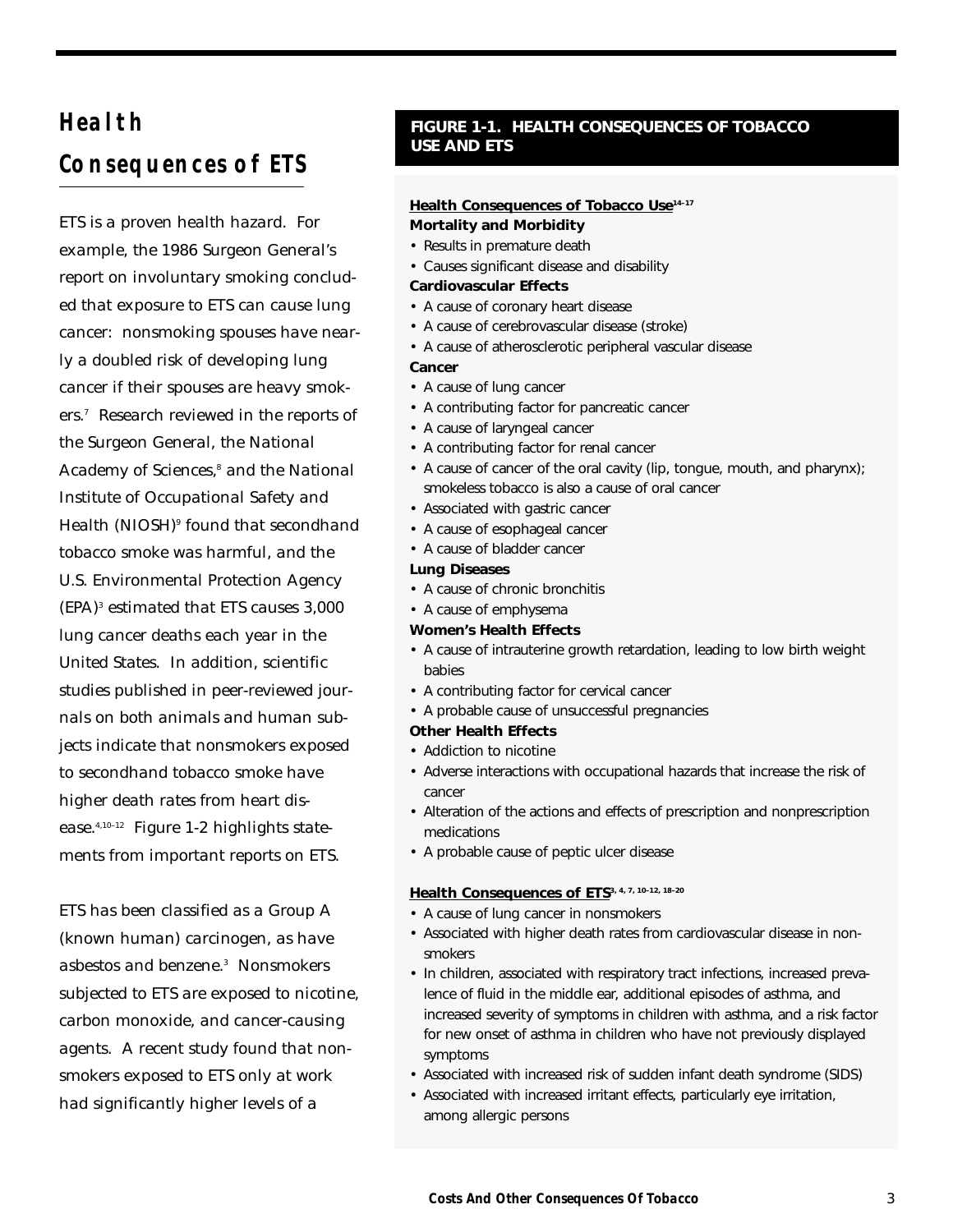#### **FIGURE 1-2. STATEMENTS FROM REPORTS ON ETS**

#### In 1986, the Surgeon General made these conclusions<sup>7</sup>:

- Involuntary smoking is a cause of disease, including lung cancer, in healthy nonsmokers.
- Simple separation of smokers and nonsmokers within the same airspace may reduce but does not eliminate exposure of nonsmokers to ETS.

#### **In 1991, NIOSH strengthened the findings on ETS in the workplace9 :**

- ETS is a potential occupational carcinogen.
- ETS poses an increased risk of lung cancer and possibly heart disease to occupationally exposed workers.
- Exposure to ETS should be reduced to the lowest feasible level.
- Employers should minimize occupational exposure to ETS by using all available preventive measures.

#### **In 1993, the EPA released a report on the respiratory health** effects associated with passive smoking with this conclusion<sup>3</sup>:

• ETS is a human lung carcinogen responsible for 3,000 lung cancer deaths annually in U.S. nonsmokers.

**Evidence that ETS is a risk factor for cardiovascular disease and other diseases continues to accumulate.3,4,10–12,18–20**

ETS is a combination of smoke exhaled by the smoker and the smoke that comes from the burning end of a cigarette, cigar, or pipe.

nicotine metabolite in their blood than nonsmokers reporting no workplace exposure.<sup>13</sup>

The EPA concluded that children with asthma have their condition worsened by exposure to ETS.<sup>3</sup> Yet children often spend considerable amounts of time in the worksites of adults (e.g., schools, restaurants).

More people die from ETS than all other regulated occupational substances combined.3 Even one of these deaths due to ETS is unnecessary.

### **Costs to Employers**

The costs of employee smoking to the employer are significant. Direct costs to the employer include health care costs associated with smoking. Indirect costs include lost productivity, absenteeism, and recruitment and retraining costs resulting from death and disability related to smoking. Following is a list of some of the factors that contribute to smokers costing employers more than nonsmokers.<sup>21</sup>

- Absenteeism
- Health insurance and life insurance costs and claims
- Worker's compensation payments and occupational health awards
- Accidents and fires (plus related insurance costs)
- Property damage (plus related insurance costs)
- Smoke pollution (increased cleaning and maintenance costs)
- Illness and discomfort among nonsmokers exposed to passive smoke

The cost to employers of employees who smoke is not a simple number; many factors and variables need to be consid-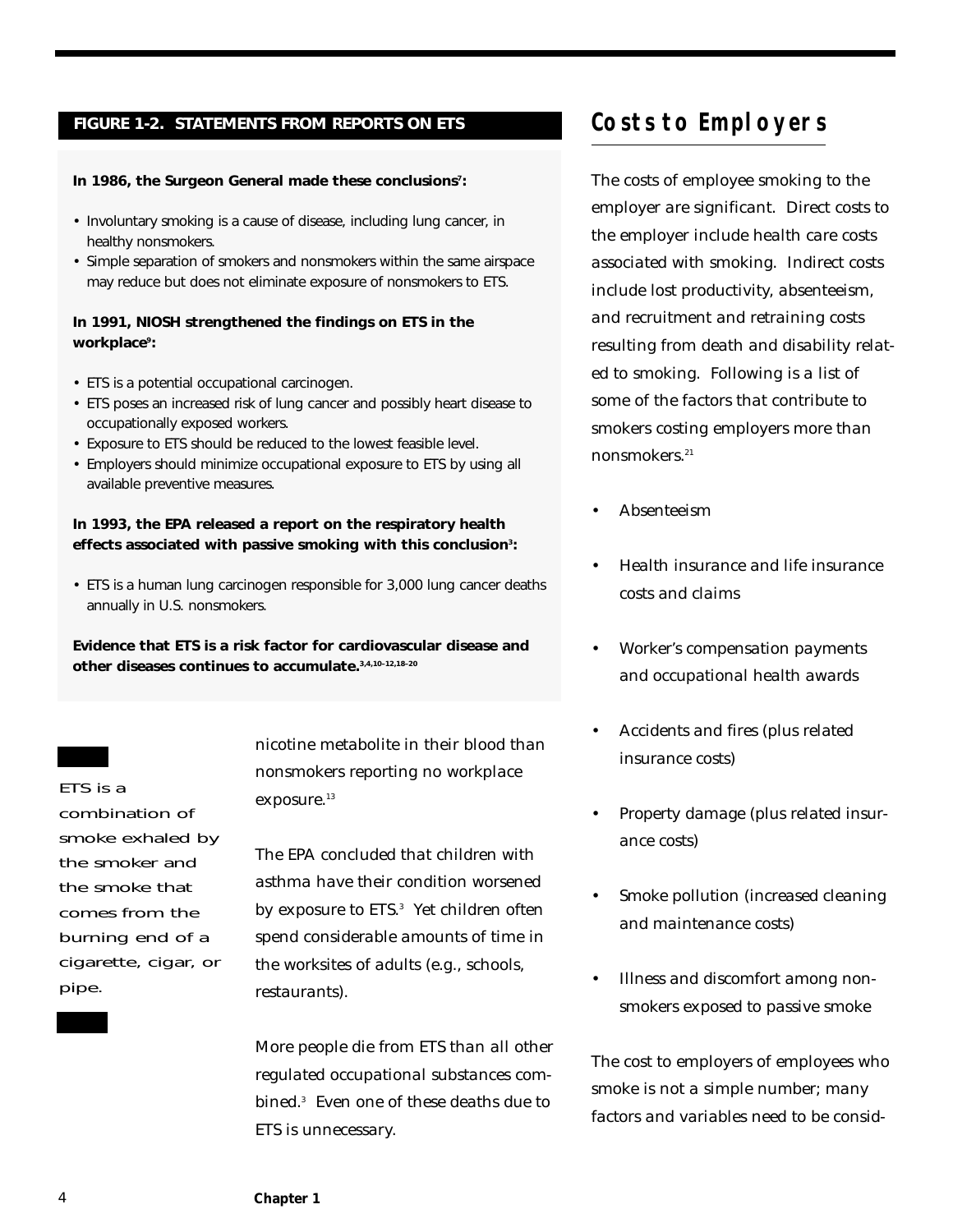ered. However, the most frequently cited estimate for the excess cost (adjusted to 1991 dollars) is \$1,300 per year per smoking employee.<sup>21</sup>

Other costs arise from ETS. Historically, smoking restrictions were implemented to prevent fires and explosions in the workplace. These rules were established to protect products, machinery, and furniture rather than to protect the health of employees. Today, employers who implement smokefree policies for their offices can save money for the same reason because computer equipment, furniture, and carpets last longer in a smokefree environment and require less maintenance.<sup>22</sup>

Regardless of the size of your company, implementing smokefree policies and providing support to help employees and covered dependents to quit smoking makes good business sense.

#### **Liability**

As early as 1972, the Surgeon General warned that cigarette smoking was dangerous to nonsmokers.<sup>23</sup> Since then, court rulings and state, county, and city statutes and regulations have provided protection for the nonsmoker. In March 1994, the Occupational Safety and Health Administration of the U.S. Department of Labor issued proposed national regulations to govern indoor

air quality, including ETS. In workplaces where smoking is not prohibited, the proposed rule calls for designated smoking areas that are enclosed and exhausted directly to the outside. The regulations have not been finalized as of September 1996. Many states and municipalities have enacted legislation restricting smoking in public, and some have moved to restrict smoking at the worksite. As of June 1995, 47 states had restricted smoking at some level in workplaces or public places, and 21 states regulated smoking in private worksites.<sup>24</sup> More than 800 local ordinances exist that impose restrictions on tobacco use. $25$ 

Because no one has the right to impose a health risk on others and because an employer has a common-law responsibility to provide a safe and healthful workplace,<sup>26</sup> liability is a significant issue for employers. Because ETS has been classified as a Group A (known human) carcinogen, it would be difficult to argue that an employer who has not reduced ETS to the lowest possible levels has provided a safe workplace.

Recent examples show the validity of liability concerns. In December of 1995, a widower of a Veterans Affairs hospital nurse was awarded death benefits on the grounds that his wife's fatal lung cancer was caused by exposure to secondhand smoke while treating

ETS contains about 4,000 chemical compounds, including formaldehyde, cyanide, carbon monoxide, ammonia, nicotine, and cancer-causing agents such as benzene and N-nitrosamines.3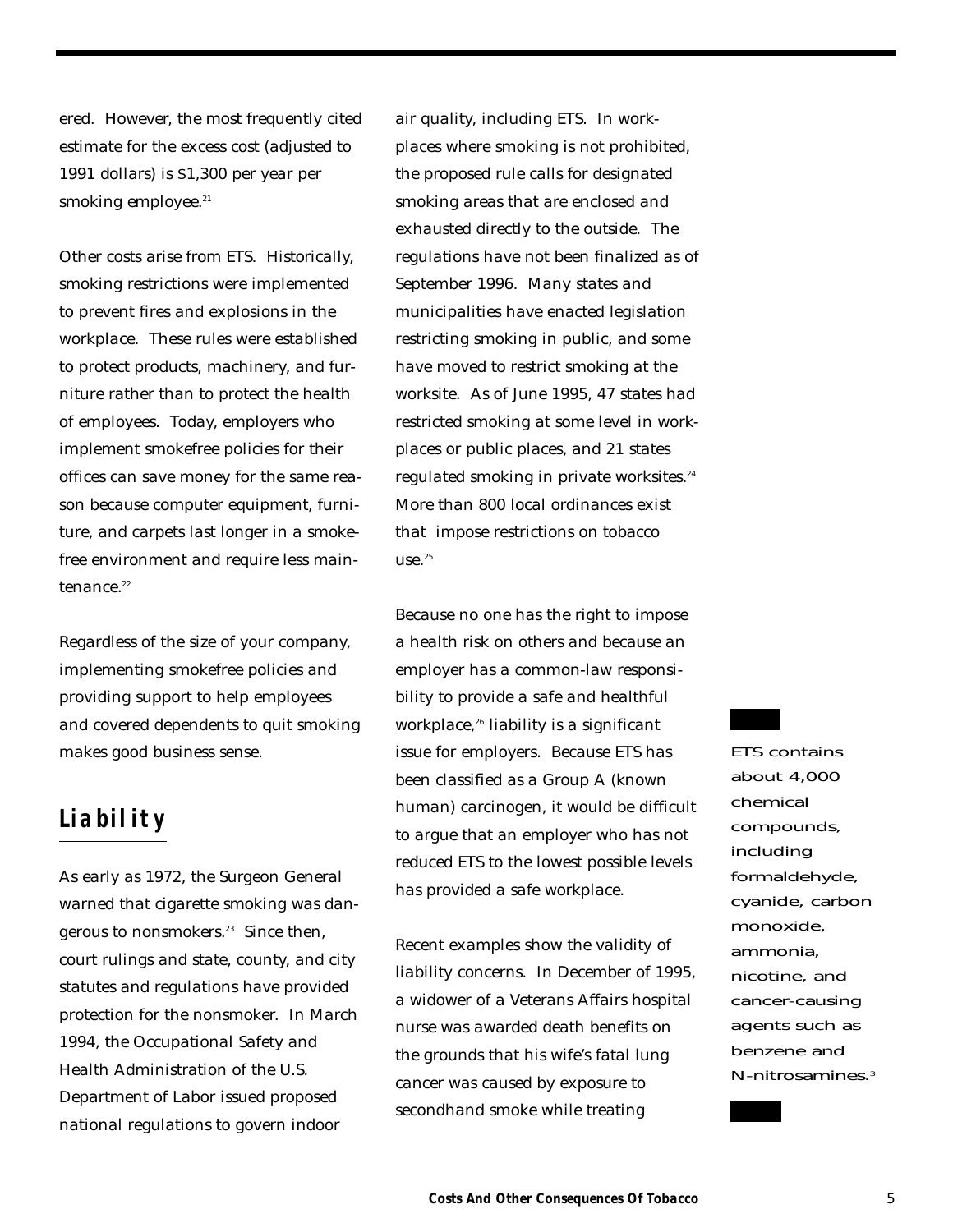#### **FIGURE 1-3. ONE-YEAR COSTS OF SMOKING-ATTRIBUTABLE MEDICAL CARE (1993)**<sup>31</sup>

| <b>Type of Cost</b>           | Amount (\$ billion) |
|-------------------------------|---------------------|
| Hospital expenditures         | 26.9                |
| Physician expenditures        | 15.5                |
| Nursing home expenditures     | 4.9                 |
| Prescription drugs            | 1.8                 |
| Home health care expenditures | 0.9                 |
| Total                         | 50.0                |

Eliminating ETS in the workplace and decreasing smoking by employees can reduce health care costs and increase years of productive life. These two factors alone will positively affect the bottom line for companies. While premature death among smokers may offset the increased health care costs with savings in pension benefits, all responsible employers want their employees to live full and productive lives, before and during retirement.

patients.27 In January 1996, a Florida state appeals court ruled that airline flight attendants could proceed with a national class-action lawsuit against cigarette manufacturers for their responsibility in causing health problems related to exposure to secondhand smoke.<sup>28</sup>

## **Costs to Individuals and to Society**

The cost savings associated with a heart attack that is prevented or with the delayed onset of cancer are often difficult to calculate. Yet, reducing the prevalence of smoking behavior in a worksite can save money, not only for the employer but also for individuals and society as a whole. Individual costs in time, health, and money arise because smokers tend to

- have more hospital admissions,
- take longer to recover from illness and injury,
- have higher outpatient health care  $costs<sup>29,30</sup>$  and
- have lower birth weight babies.<sup>16</sup>

A 1994 report from the Centers for Disease Control and Prevention (CDC) estimated that the cost of smoking for direct medical care was \$50 billion for 1993 (Figure 1-3). $31$  Indirect costs of smoking to society, such as lost productivity from increased absenteeism and productive years of lives lost, also are enormous. For 1990, the Congressional Office of Technology Assessment estimated that indirect costs from smokingattributable illness and death totaled \$47.2 billion.<sup>32</sup>

ETS is dangerous to employees and costly for employers. To protect all employees from the health hazards associated with ETS exposure, companies should restrict smoking in the workplace. In addition, companies should offer assistance to employees and dependents interested in stopping smoking.

This chapter has described the consequences of tobacco use and ETS exposure. Chapter Two discusses the benefits of a smokefree workplace.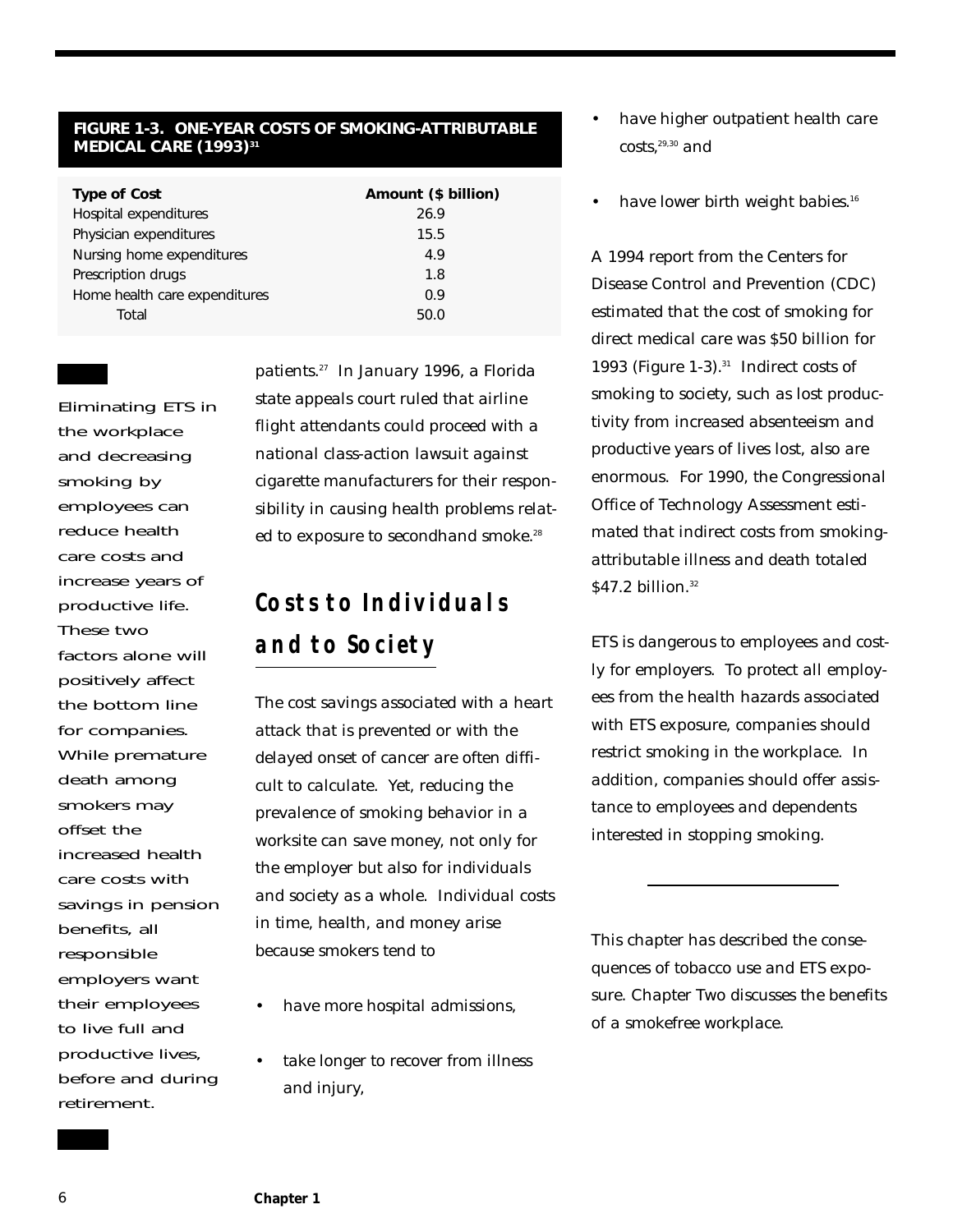#### **References**

- 1. McGinnis JM, Foege WH. Actual causes of death in the United States. *Journal of the American Medical Association* 1993;270:2207–2212.
- 2. Centers for Disease Control and Prevention. Cigarette-attributable mortality and years of potential life lost—United States, 1990. *Morbidity and Mortality Weekly Report* 1993;42:645–649.
- 3. U.S. Environmental Protection Agency. *Respiratory health effects of passive smoking: Lung cancer and other disorders. The report of the Environmental Protection Agency*. U.S. Environmental Protection Agency, Office of Research and Development, 1993. (EPA/600/6-90/006F)
- 4. Steenland K, Thun M, Lally C, Heath C. Environmental tobacco smoke and coronary heart disease in the American Cancer Society CPS-II cohort. *Circulation* 1996;94:622–628.
- 5. U.S. Department of Health and Human Services. *The health consequences of smoking: Cancer and chronic lung disease in the workplace. A report of the Surgeon General.* U.S. Department of Health and Human Services, Public Health Service, Office on Smoking and Health, 1985. (DHHS Publication No. (PHS) 85- 50207)
- 6. U.S. Department of Health, Education, and Welfare. *Smoking and health. A report of the Surgeon General.* U.S. Department of Health, Education, and Welfare, Public Health Service, Office on Smoking and Health, 1979. (DHEW Publication No. (PHS) 79-50066)
- 7. U.S. Department of Health and *Human Services. The health consequences of involuntary smoking: A report of the Surgeon General.* U.S. Department of Health and Human Services, Public Health Service, Centers for Disease Control, Office on Smoking and Health, 1986. (DHHS Publication No. (CDC) 87-8398).
- 8. National Research Council. *Environmental tobacco smoke: Measuring exposures and assessing health effects.* Washington, DC: National Academy Press, 1986.
- 9. U.S. Department of Health and Human Services. *NIOSH Current Intelligence Bulletin 54: Environmental tobacco smoke in the workplace, lung cancer and other health effects*. U.S. Department of Health and Human Services, Public Health Service, Centers for Disease Control and Prevention, National Institute for Occupational Safety and Health, 1991. (DHHS Publication No. (NIOSH) 91-108)
- 10. Steenland K. Passive smoking and the risk of heart disease. *Journal of the American Medical Association* 1992;267:94–99.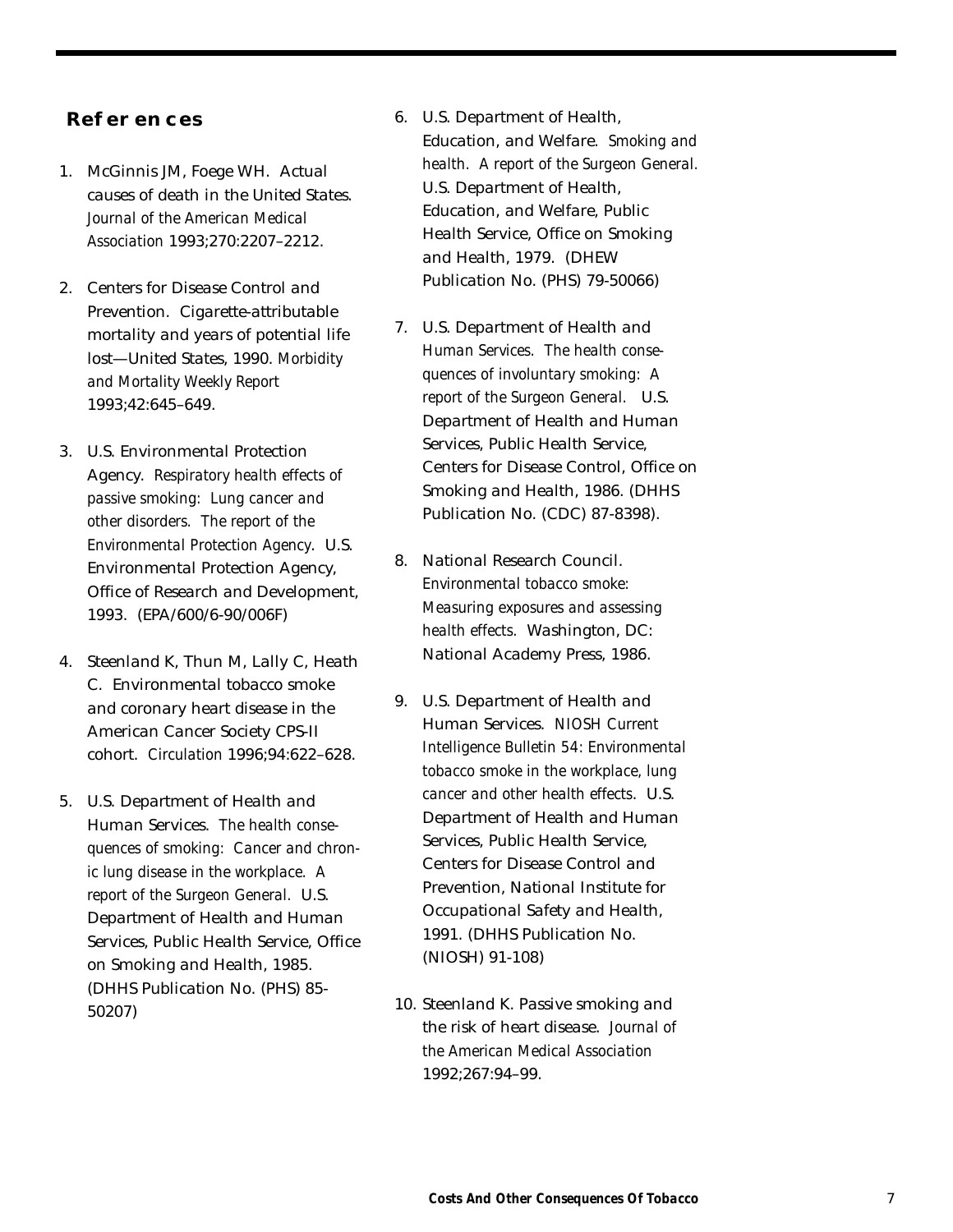- 11. Glantz SA, Parmley WW. Passive smoking and heart disease: Epidemiology, physiology, and biochemistry. *Circulation* 1991;83:1–12.
- 12. Taylor AE, Johnson DC, Kazemi H. Environmental tobacco smoke and cardiovascular health. A position paper from the Council on Cardiopulmonary and Critical Care, American Heart Association. *Circulation* 1992;86:699–702.
- 13. Pirkle JL, Flegal KM, Bernert JT, et al. Exposure of the US population to environmental tobacco smoke: The third National Health and Nutrition Examination Survey, 1988–1991. *Journal of the American Medical Association* 1996;275:1233–1240.
- 14. U.S. Department of Health and Human Services. *The health consequences of smoking: Nicotine addiction. A report of the Surgeon General.* U.S. Department of Health and Human Services, Public Health Service, Centers for Disease Control, Office on Smoking and Health, 1988.
- 15. U.S. Department of Health and Human Services. *Reducing the health consequences of smoking: 25 years of progress. A report of the Surgeon General*. U.S. Department of Health and Human Services, Public Health Service, Centers for Disease Control, Office on Smoking and Health, 1989. (DHHS Publication No. (CDC) 89- 8411)
- 16. U.S. Department of Health and Human Services. *The health benefits of smoking cessation: A report of the Surgeon General*. U.S. Department of Health and Human Services, Public Health Service, Centers for Disease Control, Office on Smoking and Health, 1990. (DHHS Publication No. (CDC) 90-8416)
- 17. Orleans CT, Seade J. *Nicotine addiction: Principles and management*. New York: Oxford University Press, 1993.
- 18. Schoendorf KC, Kiely JL. Relationship of sudden infant death syndrome to maternal smoking during and after pregnancy. *Pediatrics* 1992;90:905–908.
- 19. Blair PS, Fleming PJ, Bensley D, et al. Smoking and the sudden infant death syndrome: Results from 1993–5 case-control study for confidential inquiry into stillbirths and deaths in infancy. *British Medical Journal* 1996;313:195–198.
- 20. Klonoff-Cohen HS, Edelstein SL, Lefkowitz ES. The effect of passive smoking and tobacco exposure through breast milk on sudden infant death syndrome. *Journal of the American Medical Association* 1995;273:795–798.
- 21. Kristein M. How much can business expect to profit from smoking cessation? *Preventive Medicine* 1983;12:358–381. [Adjusted by the author via personal communication.]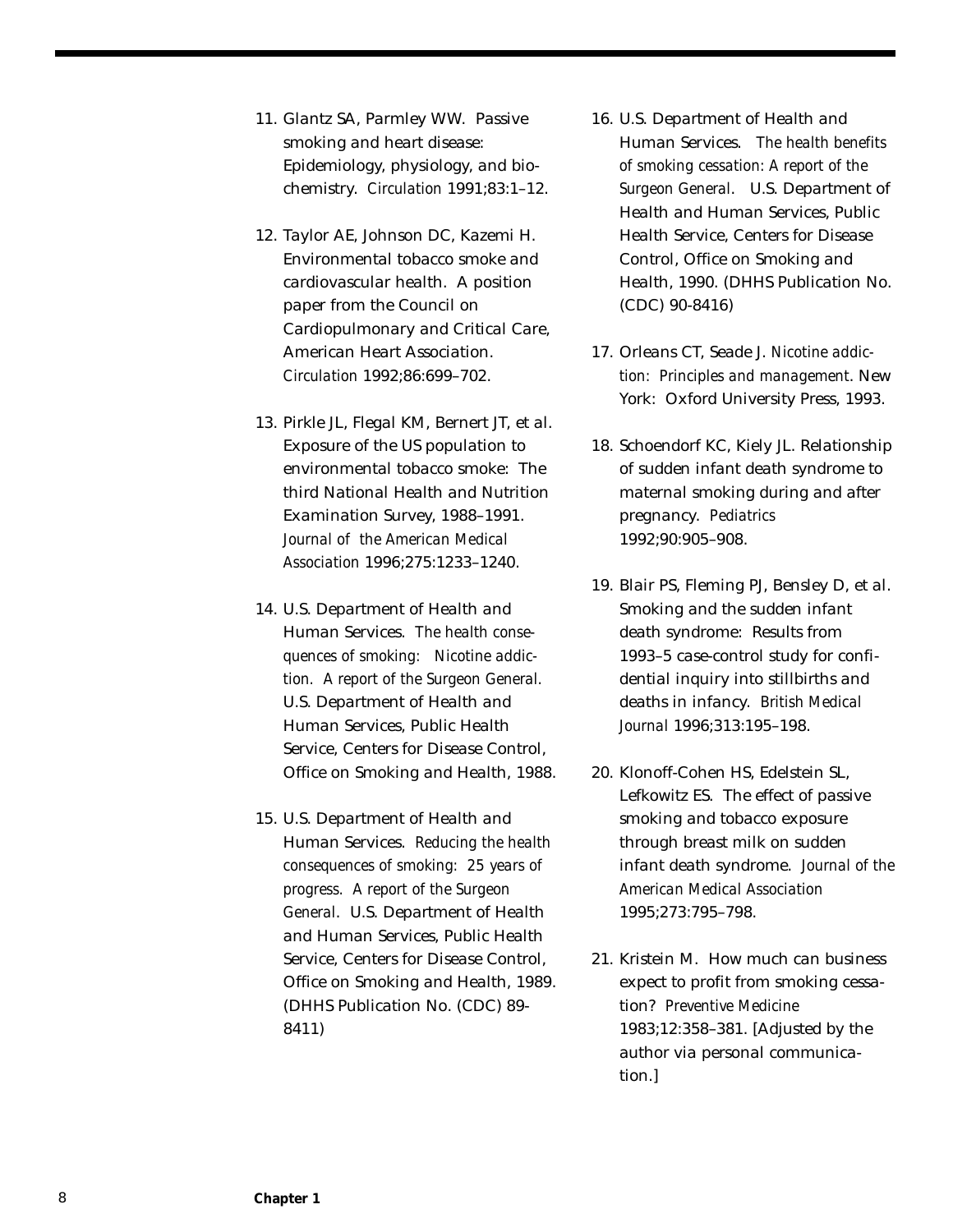- 22. U.S. Department of Health and Human Services. *A decision maker's guide to reducing smoking at the worksite.* U.S. Department of Health and Human Services, Public Health Service, Office of Disease Prevention and Health Promotion and Office on Smoking and Health, 1985.
- 23. U.S. Department of Health, Education, and Welfare. *The health consequences of smoking. A report of the Surgeon General.* U.S. Department of Health, Education, and Welfare, Public Health Service, Health Services and Mental Health Administration, 1972. (DHEW Publication No. (HSM) 14)
- 24. Centers for Disease Control and Prevention. State laws on tobacco control—United States, 1995. *Morbidity and Mortality Weekly Report* 1995;44(No. SS-6).
- 25. Americans for Nonsmokers' Rights, unpublished data.
- 26. Eriksen MP. Workplace smoking control: Rationale and approaches. *Advances in Health Education and Promotion* 1986;1:65–108.
- 27. Geyelin M. Widower wins death benefits in case over second-hand smoke in workplace. *Wall Street Journal*, December 13, 1995, p. B6.
- 28. Collins G. Court clears way for flight attendants to sue tobacco companies on secondhand smoke. *New York Times*, January 5, 1996, p. 10.
- 29. Penner M, Penner S. Excess insured health care costs from tobacco-using employees in a large group plan. *Journal of Occupational Medicine* 1990;32:521–523.
- 30. Smith JB, Fenshe NA. Cutaneous manifestations and consequences of smoking. *Journal of the American Academy of Dermatology* 1996;34:717–732.
- 31. Centers for Disease Control and Prevention. Medical-care expenditures attributable to cigarette smoking—United States, 1993. *Morbidity and Mortality Weekly Report* 1994;43:469–472.
- 32. Office of Technology Assessment, United States Congress. Released in testimony to the Senate Special Committee on Aging, May 6, 1993: Smoking related deaths and financial costs: Office of Technology Assessment estimates for 1990.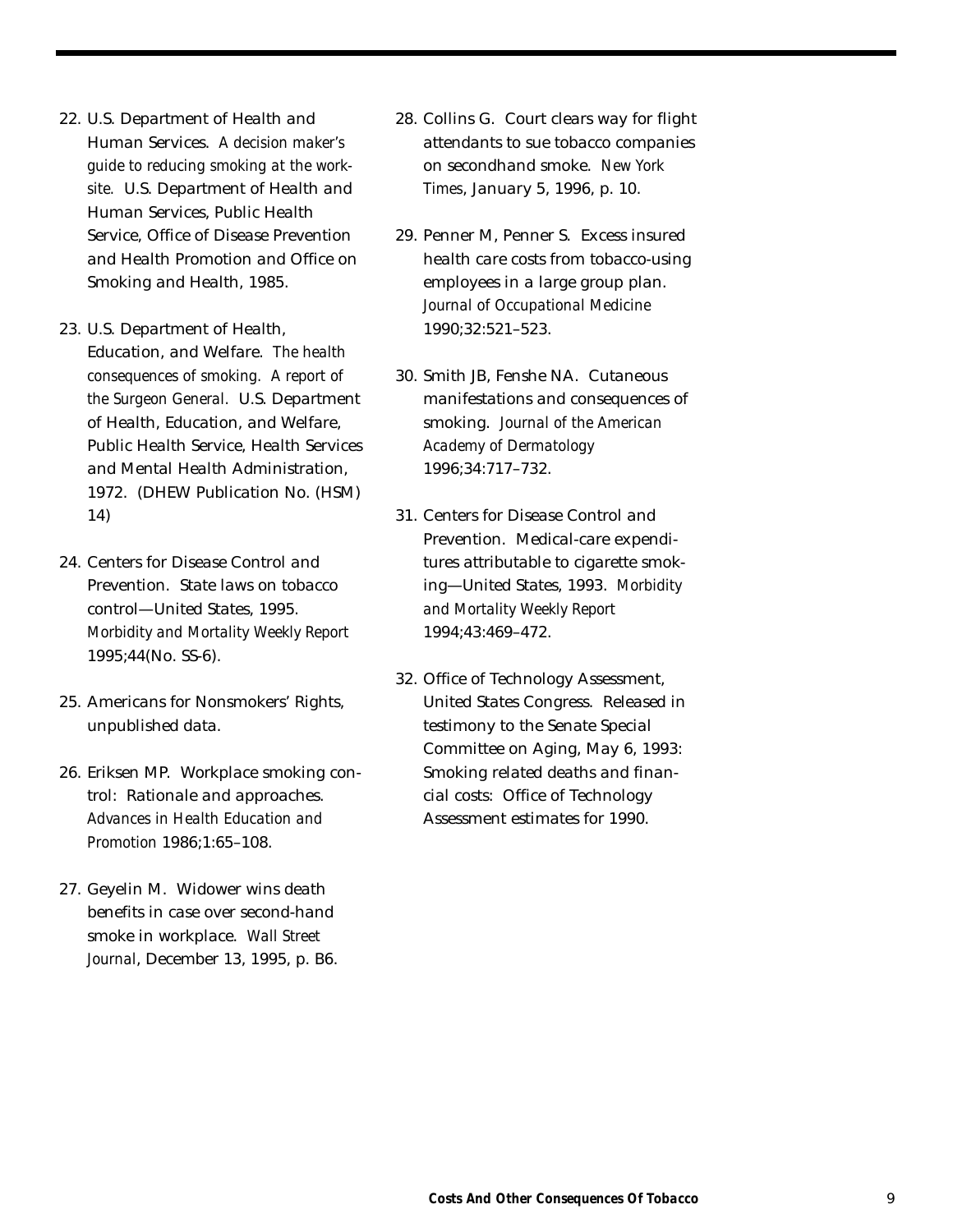

*Chapter* **2**

# **BENEFITS OF A SMOKEFREE WORKPLACE**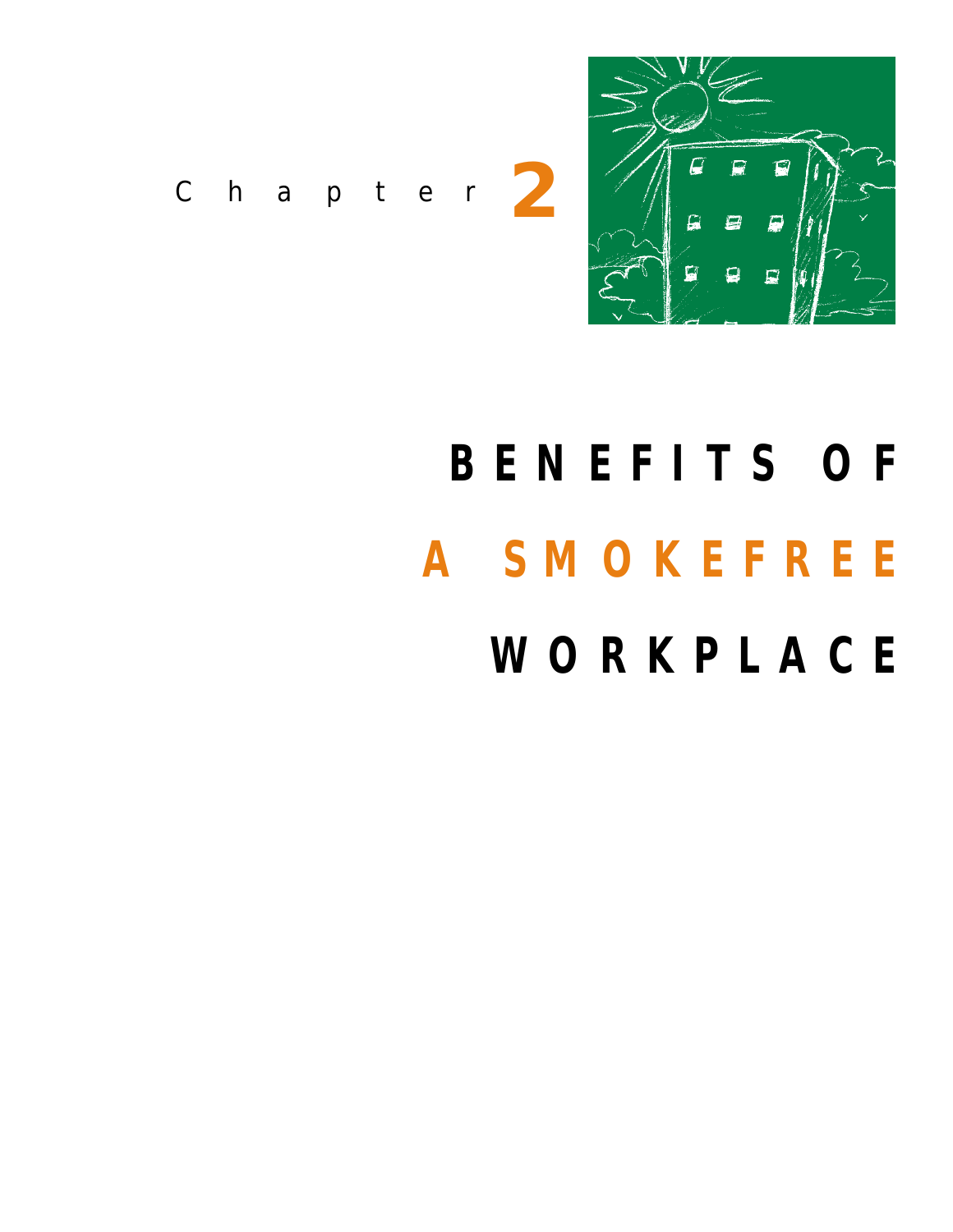*The primary benefit of a smokefree environment is the protection of all employees from the health risks of ETS.*



ccording to the National Cancer Institute, most employees are nonsmokers, almost half of employees currently work in environments where smoking is prohibited in their work area or in public (shared) areas of their work site, and more than 80% work for companies that have an ETS policy.<sup>1</sup> Clearly, employers are addressing how to deal with smoking in the workplace. Figure 2-1 lists some of the many benefits for both employees and employers that accrue from a smokefree workplace. **A**

## **Support for Workplace Policies**

Comprehensive smoking policies, including facility-wide smokefree policies, are not new. However, smokefree policies have received a significant boost over the last 10 years as evidence of the risks associated with exposure to ETS has mounted and the public has become

more aware of these risks. According to Gallup surveys, Americans know about the risks posed by ETS and favor efforts to reduce exposure to it. In 1992, 97% of nonsmokers and 79% of current smokers agreed that exposure to ETS is harmful to healthy adults. $3$  The percentage of Americans who favor some type of restriction on workplace smoking increased from 81% in 1983 to 94% in 1992.3

Employers have responded by implementing smokefree policies. A 1992 survey showed that 59% of private employers had either smokefree facility policies or permitted smoking only in separately ventilated smoking areas.<sup>4</sup> A smaller 1994 survey of employers with up to 25,000 employees found that 54% of companies had implemented smokefree policies and that only 7% had no smoking policy at all.<sup>5</sup>

#### **Employee Morale**

An employer sends a clear message to employees and the community with a smokefree policy: We care about the health and safety of our employees. Scientific evidence proving that significant health risks are associated with ETS exposure supports employers against any claims of "harassing" employees or visitors who smoke. The employer's concern for the health of employees is especially clear in the case of employees who have conditions that make them vulner-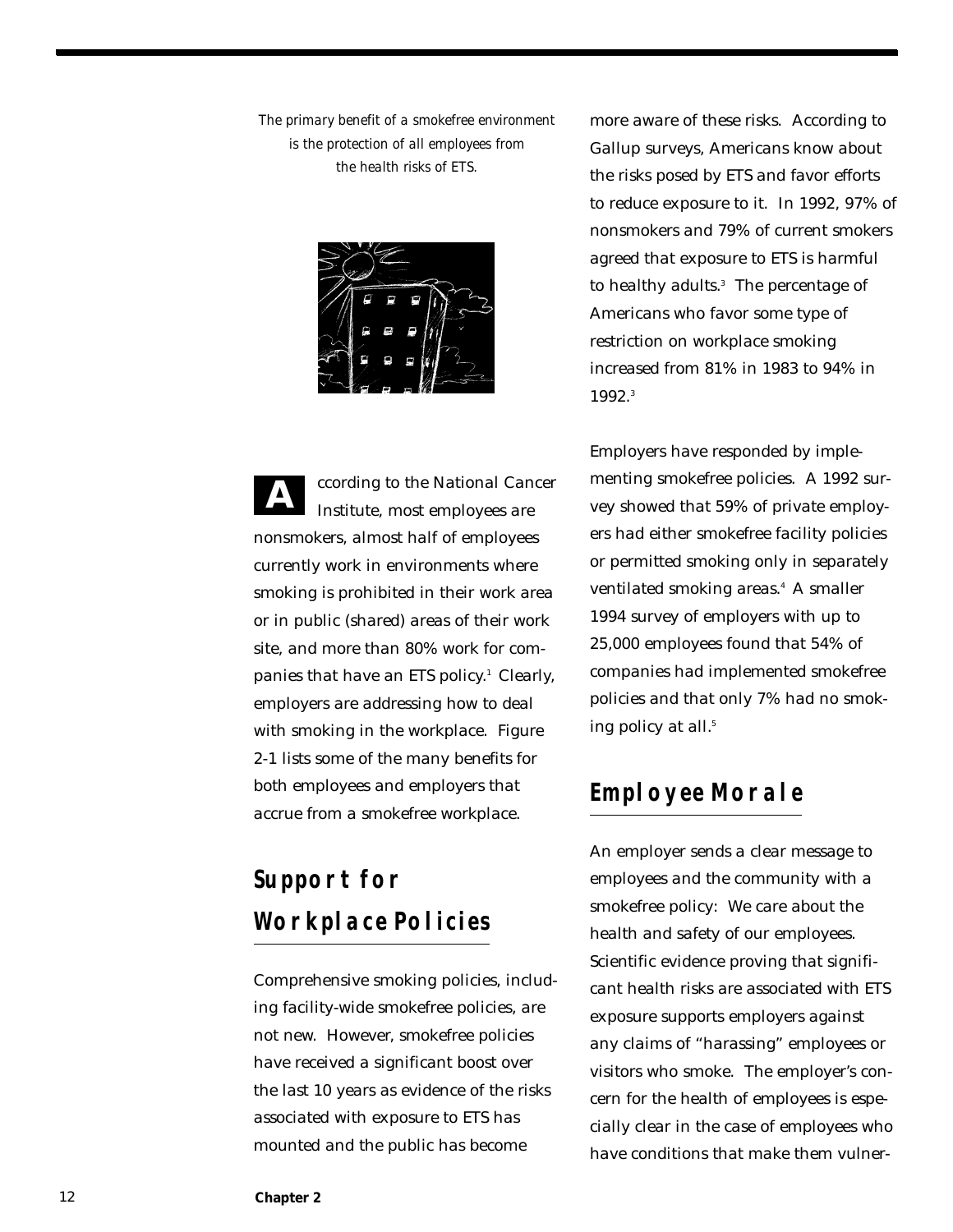able to ETS, including employees who are pregnant or who have heart disease or allergies to tobacco smoke.

Support for employees who smoke goes hand in hand with policies that restrict smoking in the workplace. Helping employees who want to quit sends a straightforward message—the company cares about all employees, including smokers. More information about the kinds of support you may want to provide smokers is in Chapter Four.

## **Productivity and Medical Costs**

A smokefree workplace can enhance productivity in two ways: by reducing the effects of ETS on nonsmokers and by reducing excess smoking-related absenteeism among smokers who are motivated to quit as a result of the smokefree policy. For small businesses especially, which have employees who handle a variety of tasks, productivity can be greatly increased by reduced absenteeism.

A smoker who quits smoking could save employers an estimated \$960 in excess illness costs each year.<sup>6</sup> Persons who quit smoking before age 65 were estimated to save from 40% to 67% of the lifetime excess medical costs of persons who continue to smoke.<sup>7</sup>

#### **FIGURE 2-1. BENEFITS OF A SMOKEFREE WORKPLACE2**

#### **For the employees**

- A smokefree environment helps create a safe, healthful workplace.
- A well planned and carefully implemented effort by the employer to address the effects of smoking on employees' health and the health of their families shows the company cares.
- Workers who are bothered by smoke will not be exposed to it at the worksite.
- Smokers appreciate a clear company policy about smoking at work.
- Managers are relieved when a process for dealing with smoking in the workplace is clearly defined.

#### **For the employer**

- A smokefree environment helps create a safe, healthful workplace.
- Direct health care costs to the company may be reduced.
- Maintenance costs go down when smoke, matches, and cigarette butts are eliminated in facilities.
- Office equipment, carpets, and furniture last longer.
- It may be possible to negotiate lower health, life, and disability coverage as employee smoking is reduced.
- The risk of fires is lower.

#### **Corporate Image**

Corporate image is important for many businesses. With nonsmokers accounting for about 75% of adult American consumers of goods and services, it is easy to see why many companies and organizations implement smokefree sites to influence consumers' opinions of the company. For example, to demonstrate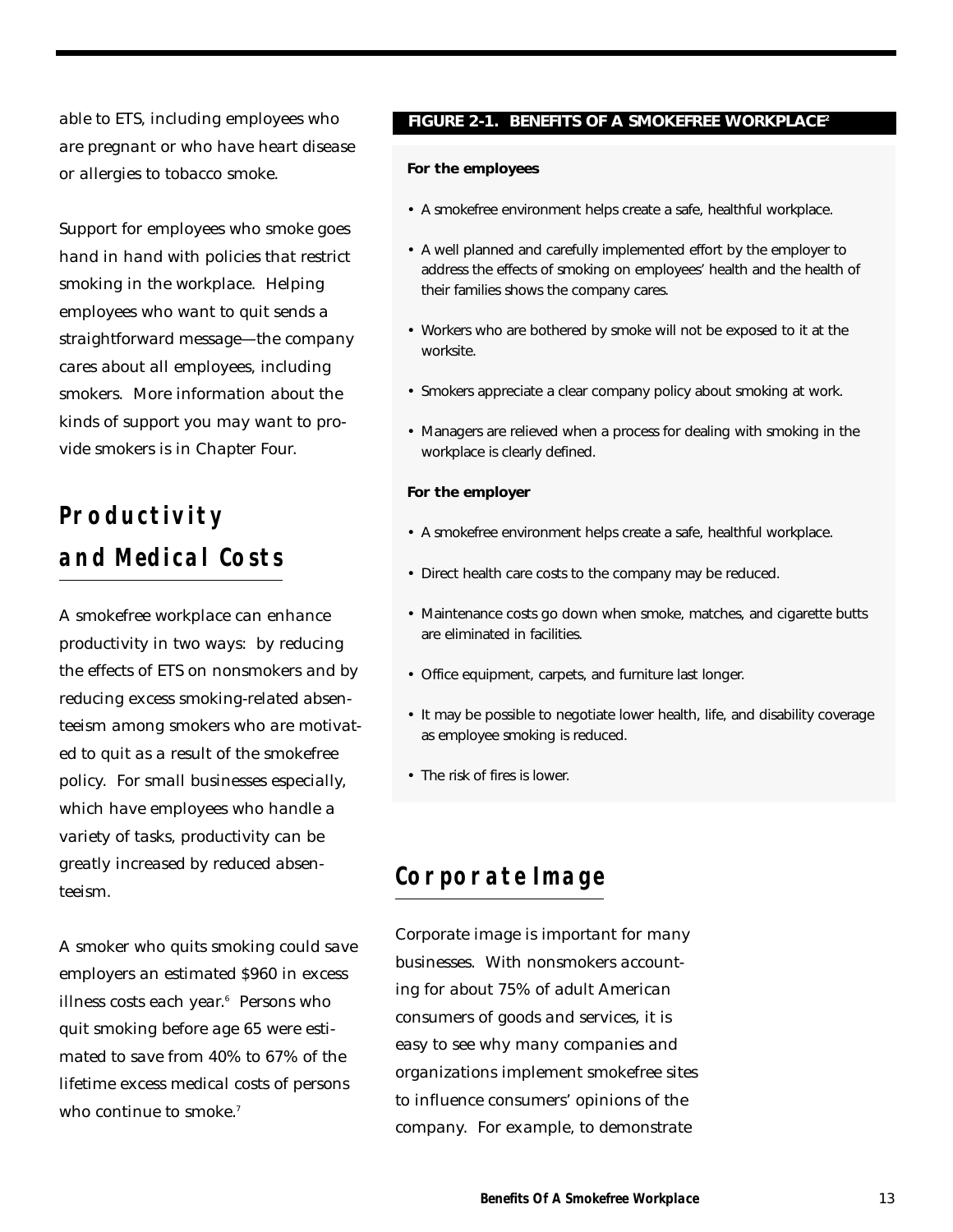its commitment to providing a pleasant and safe dining environment, in 1994 McDonald's implemented smokefree environments in its 1,400 corporateowned restaurants. Another service industry, Delta Airlines, banned smoking on all flights beginning January 1, 1995. See Appendix C for examples of organizations that have gone smokefree.

Such actions can improve a corporate image not only in the marketplace but also in hiring. Companies that demonstrate concern for the health and wellbeing of their workforce are more likely to be able to recruit and retain highquality employees.

Because so many worksites are already smokefree, employers who have not instituted smokefree policies need to consider complying with community standards and expectations.

This chapter has described the benefits of developing and implementing comprehensive smoking policies—especially a smokefree policy. Chapter Three provides information to help you determine the best policy for your worksite.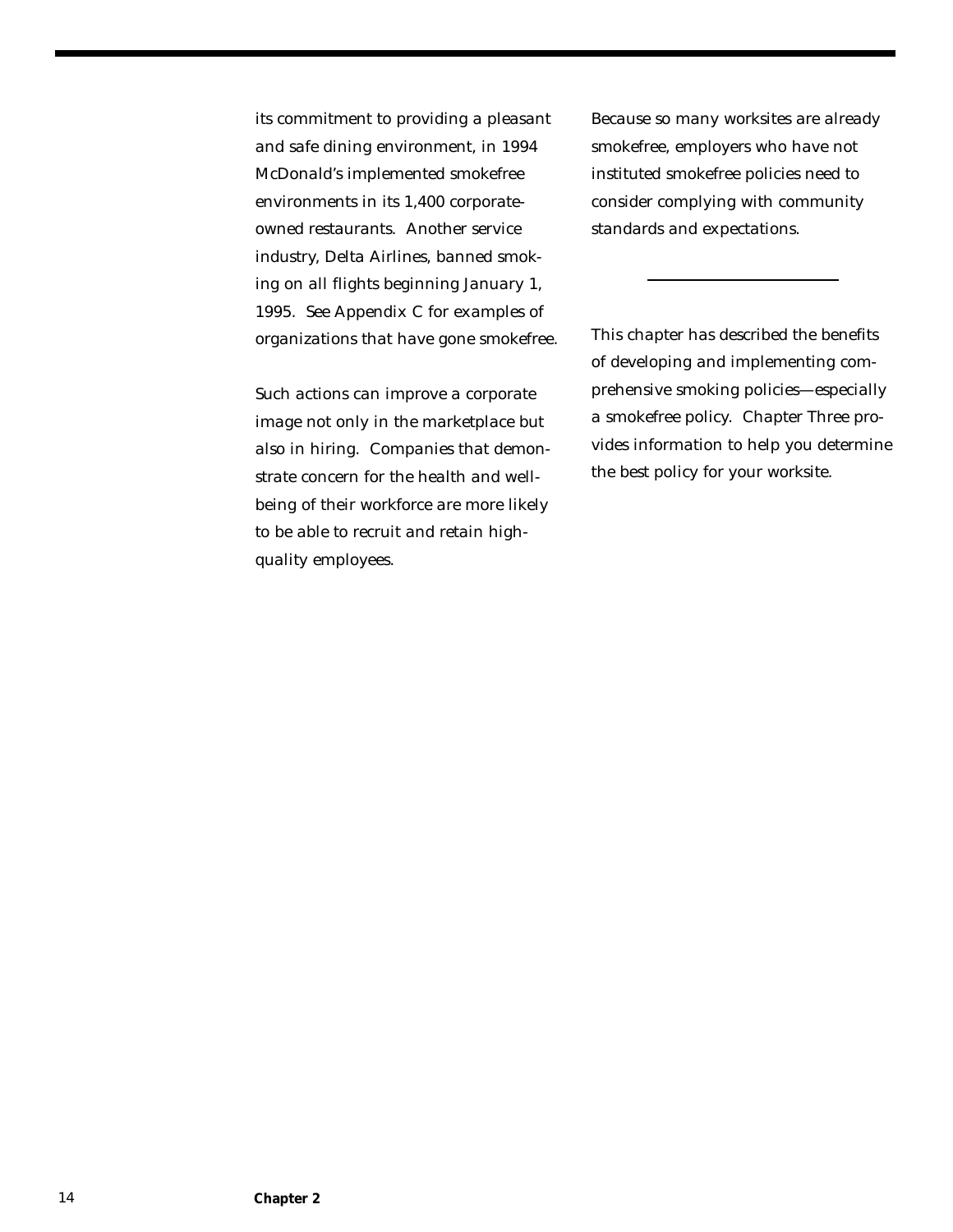#### **References**

- 1. National Cancer Institute. Tobacco Use Supplement to the 1993 Current Population Survey, unpublished data. [Please note that these data refer to U.S. workers 20 years of age or older who worked outside their home, did not do work outdoors, were not self-employed, and who did not travel to different buildings or worksites.]
- 2. U.S. Department of Health and Human Services. *A decision maker's guide to reducing smoking at the worksite.* U.S. Department of Health and Human Services, Public Health Service, Office of Disease Prevention and Health Promotion and Office on Smoking and Health, 1985.
- 3. The Gallup Organization, Inc. *Survey of the public's attitudes toward smoking.* Princeton, NJ: The Gallup Organization, Inc., 1992.
- 4. U.S. Department of Health and Human Services. *1992 Survey of worksite health promotion activities.* U.S. Department of Health and Human Services, Public Health Service, Office of Disease Prevention and Health Promotion, 1992. (DHHS Publication No. 93-500023)
- 5. Smokenders International. 1994/95 *Report on smoking and the workplace.* Phoenix, AZ: Smokenders International, 1994.
- 6. Fisher KJ, Glasgow RE, Terborg JR. Worksite smoking cessation: A metaanalysis of long term quit rates from controlled studies. *Journal of Occupational Medicine* 1993;32:429–439.
- 7. Oster G, Colditz GA, Kelly NL. The economic costs of smoking and benefits of quitting for individual smokers. *Preventive Medicine* 1984;13:377–389.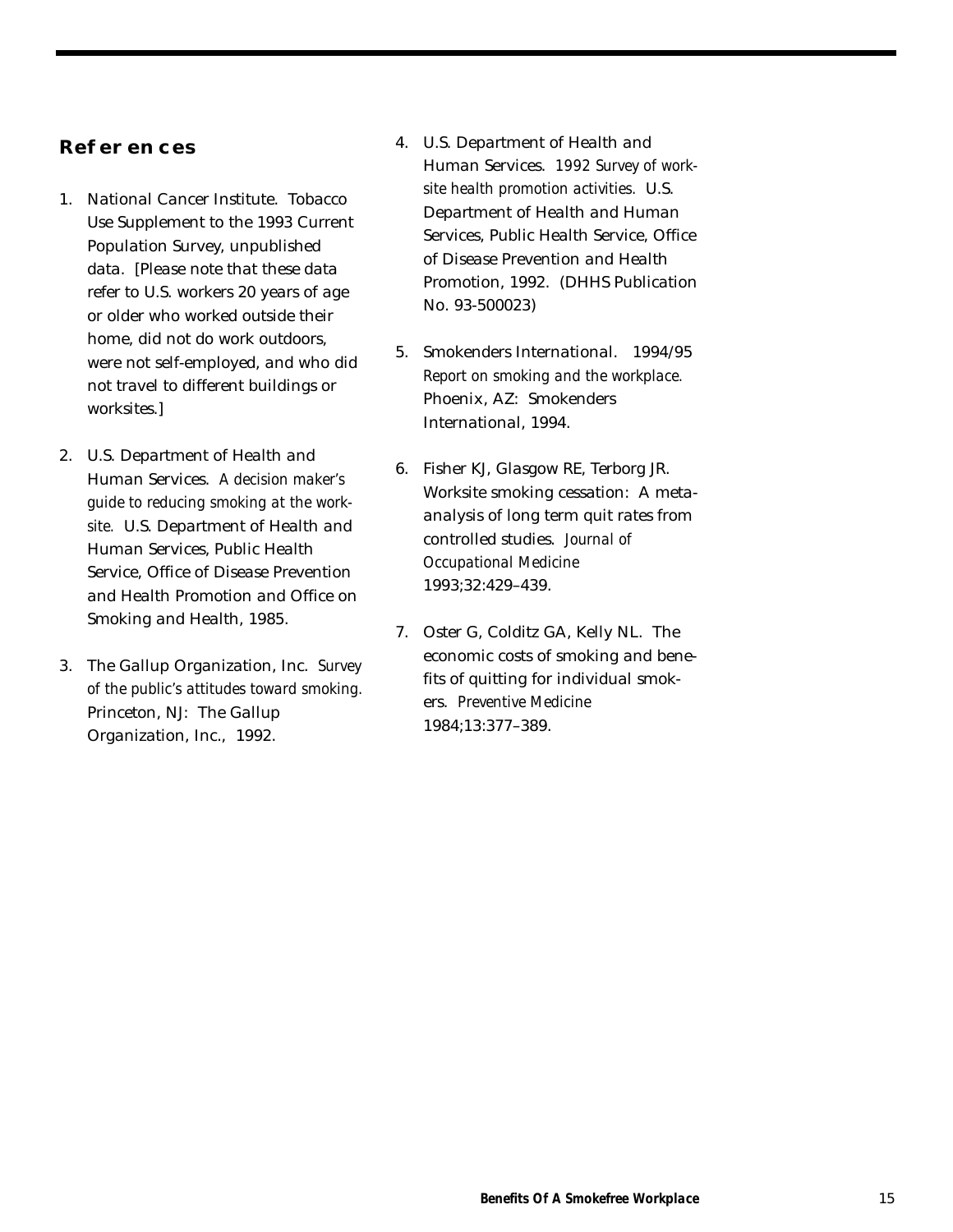

*Chapter* **3**

# **A DECISION**

**MAKER'S**

## **GUIDE TO**

- **CHOOSING A**
	- **WORKPLACE**
		- **POLICY**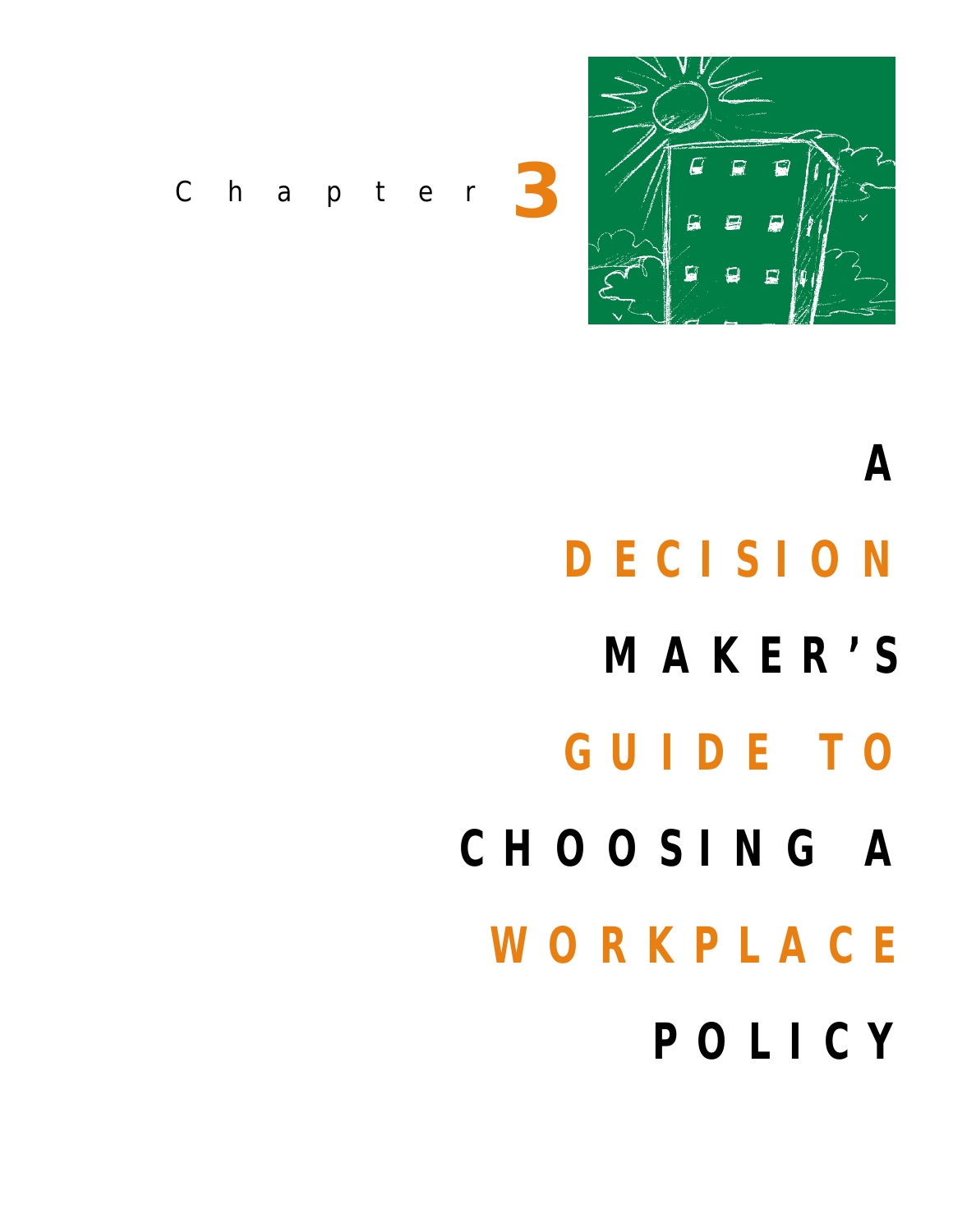*The Surgeon General has reported that the simple separation of smokers and nonsmokers within the same airspace may reduce, but does not eliminate, the exposure of nonsmokers to ETS.1*



hile many possible smoking policies exist, only two are viable in today's social and scientific environment: **W**

#### **(1) Smokefree**

Smokefree environment in company facilities and vehicles; can be extended to include the property or grounds of the employer.

**(2) Separately ventilated areas** Smoking limited to separately ventilated smoking rooms.

Table 3-1 compares the two types of smoking policies. When deciding which to select, consider any relevant laws and ordinances as well as the consequences of the policies. For example, health care costs are not likely to be affected by policies that allow employees to smoke in separately ventilated areas. A 1995 study found that separately ventilated smoking rooms might increase the lung

cancer mortality of smokers whereas a smokefree policy could decrease lung cancer mortality among smokers.<sup>2</sup>

Cost savings may not result unless the company implements a comprehensive ETS policy and provides cessation activities that result in a reduction in smoking among employees and covered dependents. You need to decide what benefits are most important for your company, keeping in mind that protecting the health of both smokers and nonsmokers requires a smokefree workplace.

According to one study, in workplaces where smoking is allowed, 59% of nonsmokers reported that exposure to ETS caused them discomfort.<sup>3</sup> A recent study demonstrated the clear relationship between the level of a smokefree policy and the actual exposure of nonsmokers to hazardous components of ETS: the more comprehensive the policy, the lower the exposure.<sup>4</sup>

#### **It's Your Decision**

Some questions to consider in making your decision include the following:

• Given the employees' interests, health, and work environment, what policy will provide them the most protection?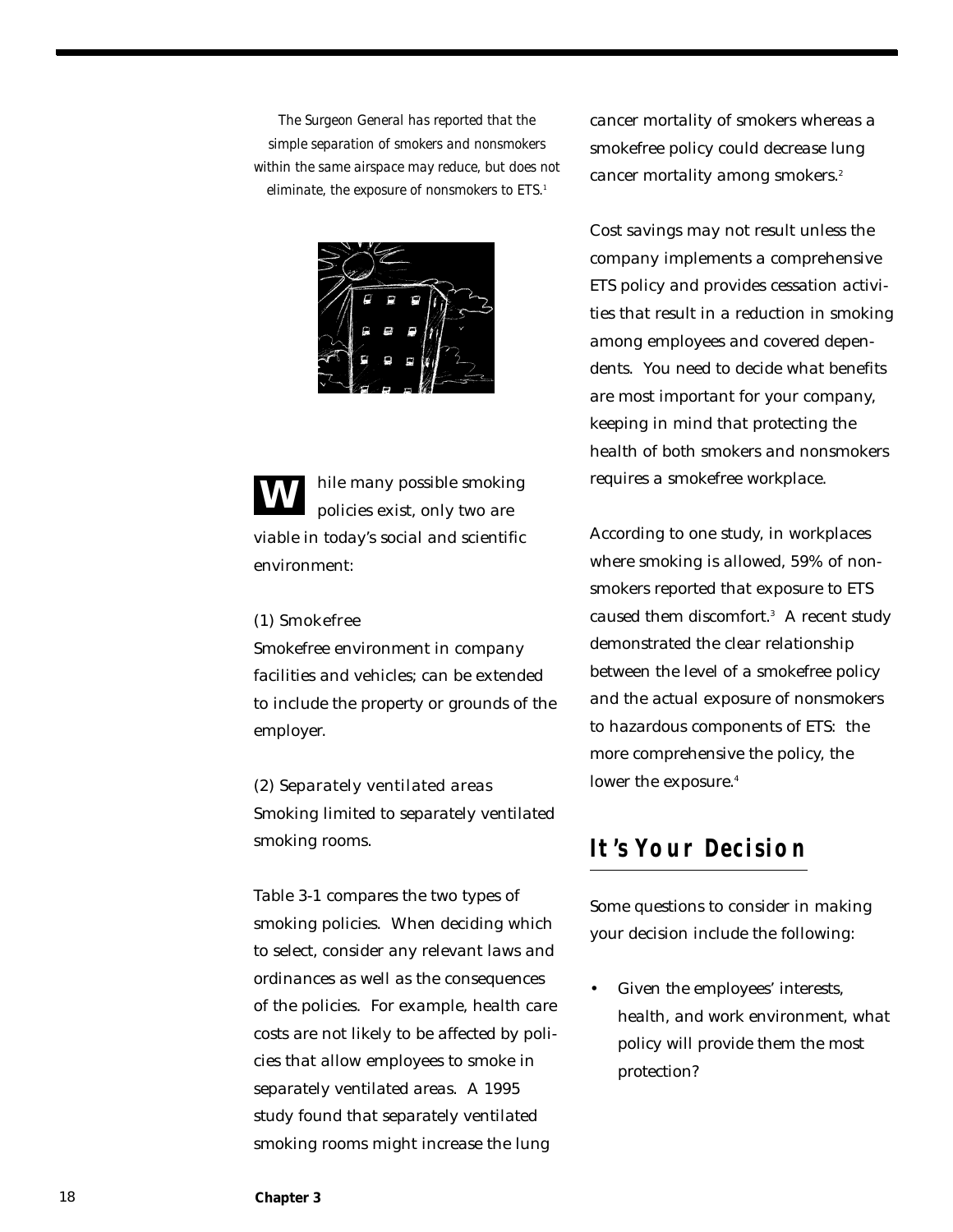#### **TABLE 3-1. SMOKING POLICIES: 100% SMOKEFREE AND SEPARATELY VENTILATED AREAS**

#### **Policy**

#### **Smokefree**

*Smoking is not allowed inside any building or company vehicle. Smoking occurs only at designated outdoor smoking locations. Policy can be extended to prohibit smoking on company grounds. Then, employees who smoke will need to refrain from smoking throughout the workday or leave company grounds to smoke.*

#### **Separately Ventilated Areas**

*Smoking is allowed only in dedicated smoking rooms. The rooms have separate ventilation systems designed to prevent ETS from leaking into other areas of the building.*

#### **Pros**

- Complies with all laws and ordinances
- Greatly reduces ETS exposure for all employees
- Provides best health and safety benefits for employees
- May reduce the number of cigarettes smoked by employees; may encourage employees to quit smoking
- Decreases maintenance costs
- Sends a clear message to employees
- Easier to administer and enforce
- Low cost to implement
- Complies with most laws and ordinances
- Reduces nonsmokers' exposure to **FTS**
- Allows smokers to stay indoors

#### **Cons**

- Requires smokers to modify their behavior
- Some costs may be incurred if outside smoking shelters are constructed
- Employee smoking directly outside building impacts image
- Inconvenience to employees who smoke
- If not properly managed, smokers may be disproportionately absent from their work stations
- May have adverse effects on smokers' health
- Building and maintaining separately ventilated lounges is expensive
- Requires space
- Ventilation systems may not adequately protect nonsmokers from ETS exposure

- What policy will offer the greatest benefits to the company at the lowest cost?
- What policy will management find most supportable?
- What community ordinances exist governing smoking in public places or workplaces?
- What are the customers' or the community's expectations regarding ETS, given the policies in other similar workplaces and public sentiments regarding ETS?

There are a number of ways to gather information to answer these questions and to support your decision about the most appropriate smoking policy. Chapter Five offers a step-by-step guide to gathering information and determining what policy option to choose.

## **Model Smokefree Policy and Procedure**

The model policy in Table 3–2 is a starting point for companies that do not have a smoking policy. It can be modified to suit your needs. Note that you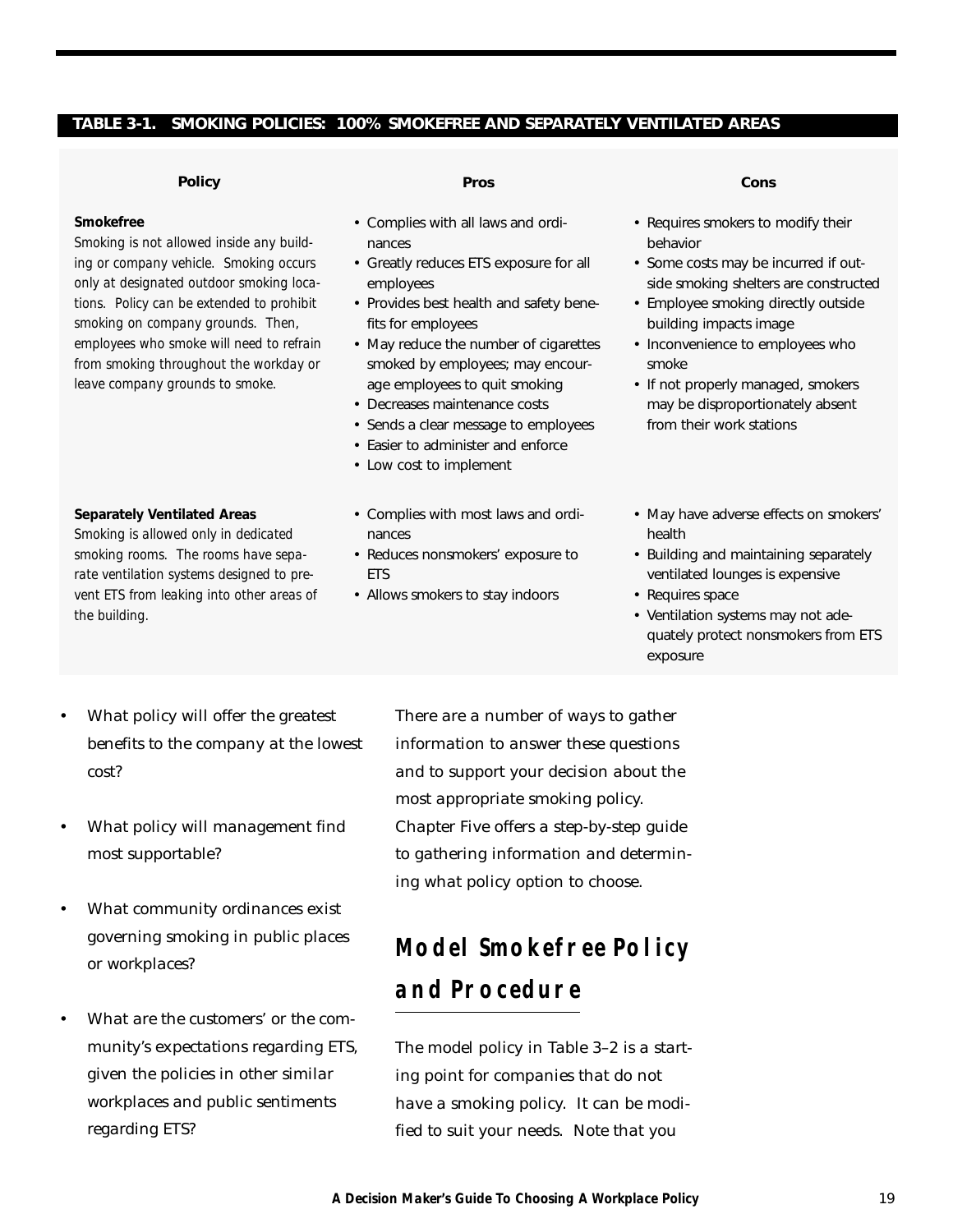#### **TABLE 3-2. MODEL SMOKEFREE POLICY**

#### **Policy**

Due to the acknowledged hazards arising from exposure to environmental tobacco smoke, it shall be the policy of \_\_\_\_\_\_\_\_ to provide a smokefree environment for all employees and visitors. This policy covers the smoking of any tobacco product and the use of smokeless or "spit" tobacco and applies to both employees and nonemployee visitors of \_\_\_\_\_\_

#### **Definition**

1. There will be no smoking of tobacco products within the facilities at any time.

The decision to provide or not provide designated smoking areas outside the building will be at the discretion of management or other decision-making body.

The designated smoking area will be located at least 20 feet from the main entrance.

All materials used for smoking, including cigarette butts and matches, will be extinguished and disposed of in appropriate containers. Supervisors will ensure periodic cleanup of the designated smoking area. If the designated smoking area is not properly maintained (for example, if cigarette butts are found on the ground), it can be eliminated at the discretion of management or other decision-making body.

[For a policy that extends smokefree to include company property, substitute the following: There will be no smoking of tobacco products within the facilities or on the property of \_\_\_\_\_\_\_ at any time.]

2. There will be no smoking in any \_\_\_\_\_\_\_ vehicle.

There will be no smoking in \_\_\_\_\_\_ vehicles at any time.

There will be no tobacco use in personal vehicles when transporting persons on \_\_\_\_\_\_\_-authorized business.

#### 3. Breaks

Supervisors will discuss the issue of smoking breaks with their staff. Together they will develop effective solutions that do not interfere with the productivity of the staff.

#### **Procedure**

- 1. Employees will be informed of this policy through signs posted in \_\_\_\_\_\_ facilities and vehicles, the policy manual, and orientation and training provided by their supervisors.
- 2. Visitors will be informed of this policy through signs, and it will be explained by their host.
- 3. The \_\_\_\_\_\_\_\_ will assist employees who wish to quit smoking by facilitating access to recommended smoking cessation programs and materials.
- 4. Any violations of this policy will be handled through the standard disciplinary procedure.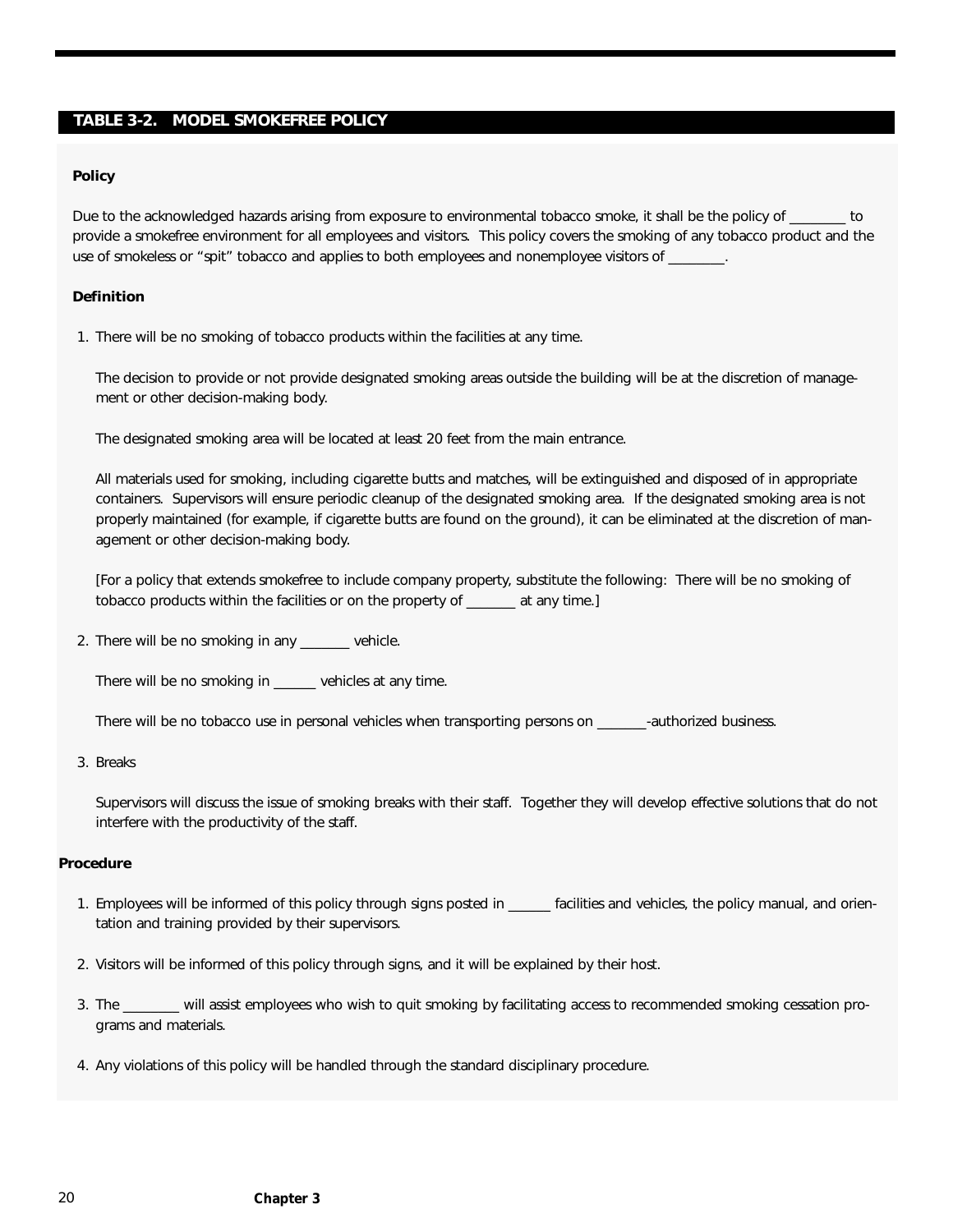can address issues regarding smokeless or "spit" tobacco in the same policy. Although ETS is not an issue with smokeless tobacco, aesthetic and health issues do pertain to smokeless tobacco, and it may make sense to include all tobacco products in a single policy.

Deciding which policy to implement is only half of the decision; the other half is deciding what type of support to offer the smokers who will be affected by the change. The next chapter will provide you with useful information to choose support for the employees who smoke.

#### **References**

- 1. U.S. Department of Health and Human Services. *The health consequences of involuntary smoking: A report of the Surgeon General.* U.S. Department of Health and Human Services, Public Health Service, Centers for Disease Control, Office on Smoking and Health, 1986. (DHHS Publication No. (CDC) 87-8398)
- 2. Siegel M, Husten C, Merritt RK, et al. Effects of separately ventilated smoking lounges on the health of smokers: Is this an appropriate public health policy? *Tobacco Control* 1995;4:22–29.
- 3. Centers for Disease Control and Prevention. Discomfort from environmental tobacco smoke among employees at worksites with minimal smoking restrictions—United States, 1988. *Morbidity and Mortality Weekly Report* 1992;41:351–354.
- 4. Hammond SK, Sorensen G, Youngstrom R, Ockene JK. Occupational exposure to environmental tobacco smoke. *Journal of the American Medical Association* 1995;274:956–960.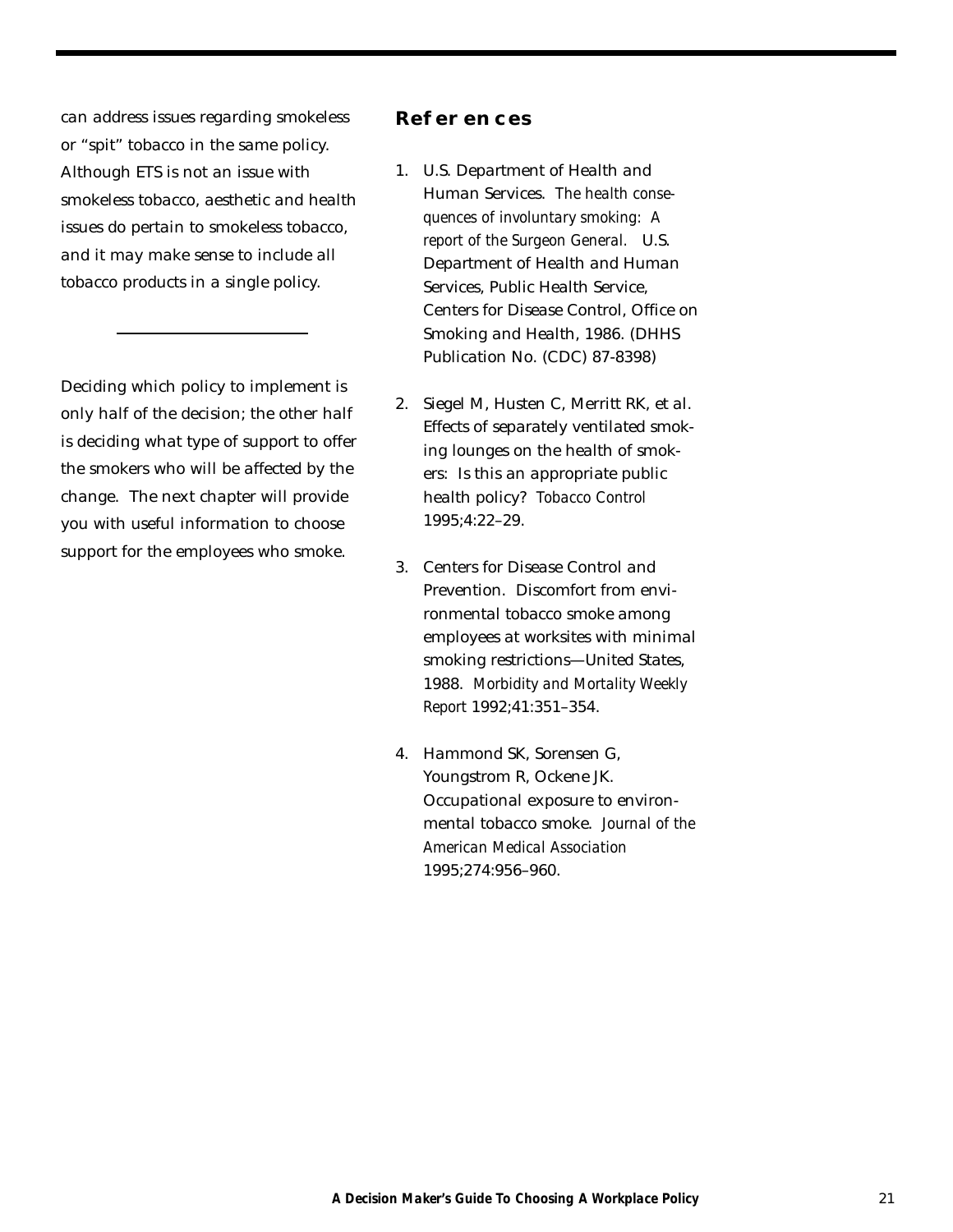

*Chapter* **4**

- **SUPPORT FOR EMPLOYEES**
	- **WHO**
	- **SMOKE**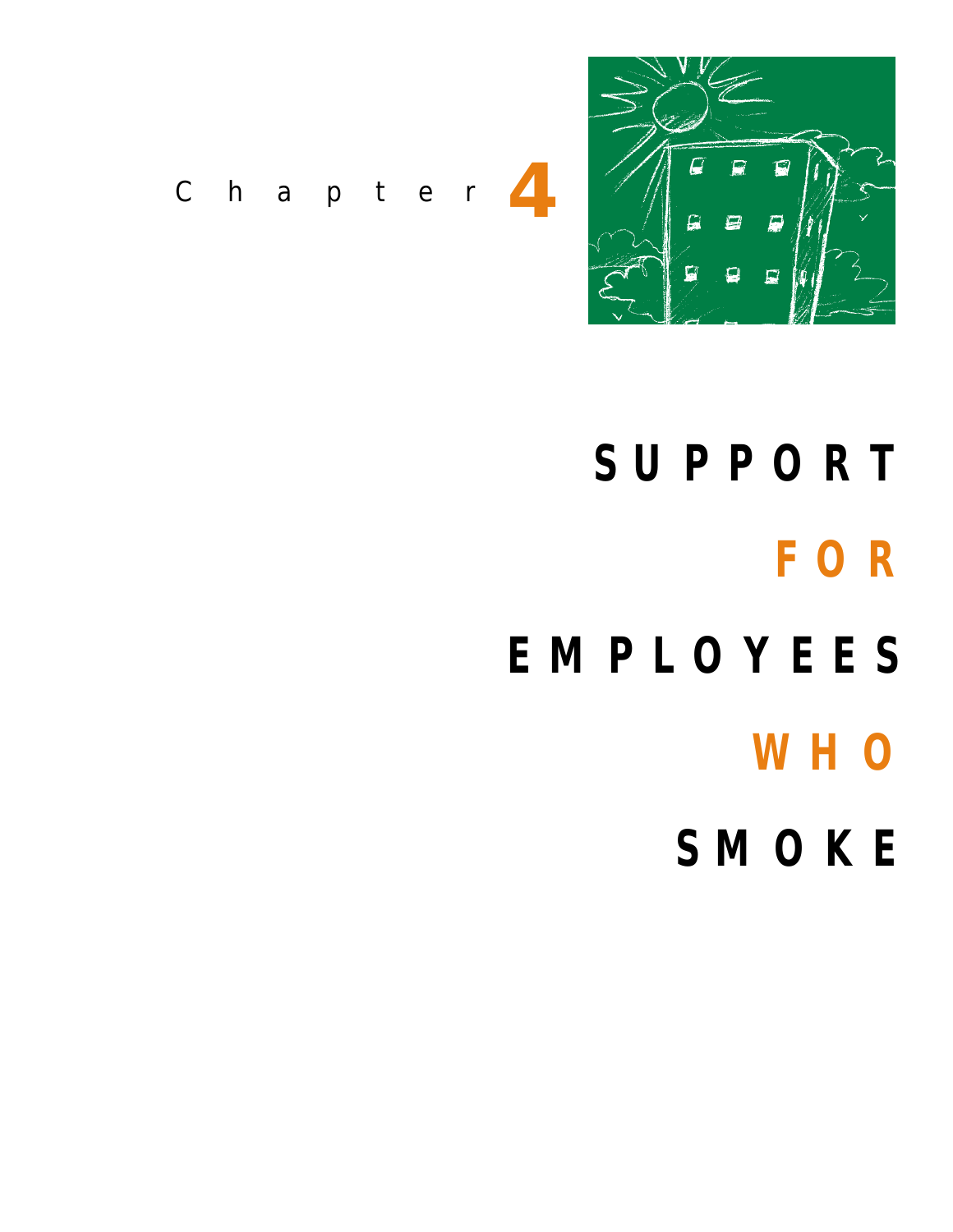*Of current smokers, an estimated 32 million smokers (about 70% of all smokers) report they want to quit smoking completely.1*



What We Know About Nicotine<sup>4</sup>:

- 1. Cigarettes and other forms of tobacco are addicting.
- 2. Nicotine is the drug in tobacco that causes addiction.
- 3. The

pharmacologic and behavioral processes that determine tobacco addiction are similar to those that determine addiction to drugs such as heroin and cocaine.

he effect of implementing a smokefree policy will be most immediate for employees who smoke. You can help them adjust to changes introduced by your smoking policy. **T**

- Inform employees in advance that a new policy is being developed.
- After the policy is implemented, let smokers know that you appreciate their efforts to comply with the policy.
- Offer smoking cessation assistance.
- Ask nonsmoking employees to support and encourage smokers.
- Plan for continuing support of smokers who want to quit.

Providing cessation support is important because a new policy may encourage smokers to try to quit smoking. At a

minimum, smoking policies tend to result in a reduction in the number of cigarettes smoked.<sup>2</sup>

## **The Goal: A Smokefree Workplace, Not Stigmatizing Employees Who Smoke**

The goal of a smokefree policy is to provide a safe and healthful workplace for all employees. Unfortunately, the simple message of "smokefree" can sometimes be misinterpreted to mean "smoker-free" or "anti-smoker." Communication is important to allay any misconceptions. Also, a company can demonstrate its commitment to employees who smoke by offering help: Cessation support may help employees quit successfully and reassures smokers that the company is not trying to stigmatize them.

### **Nicotine Addiction**

With over three decades of research documenting evidence that quitting smoking can increase life expectancy through avoiding disease, why don't smokers quit? Usually, because they are addicted to nicotine.<sup>3</sup> When nicotine is withheld. withdrawal symptoms can occur in less than 24 hours. Craving for nicotine, anxiety, frustration, irritability, anger, loss of concentration, increased heart rate, fatigue, light-headedness, and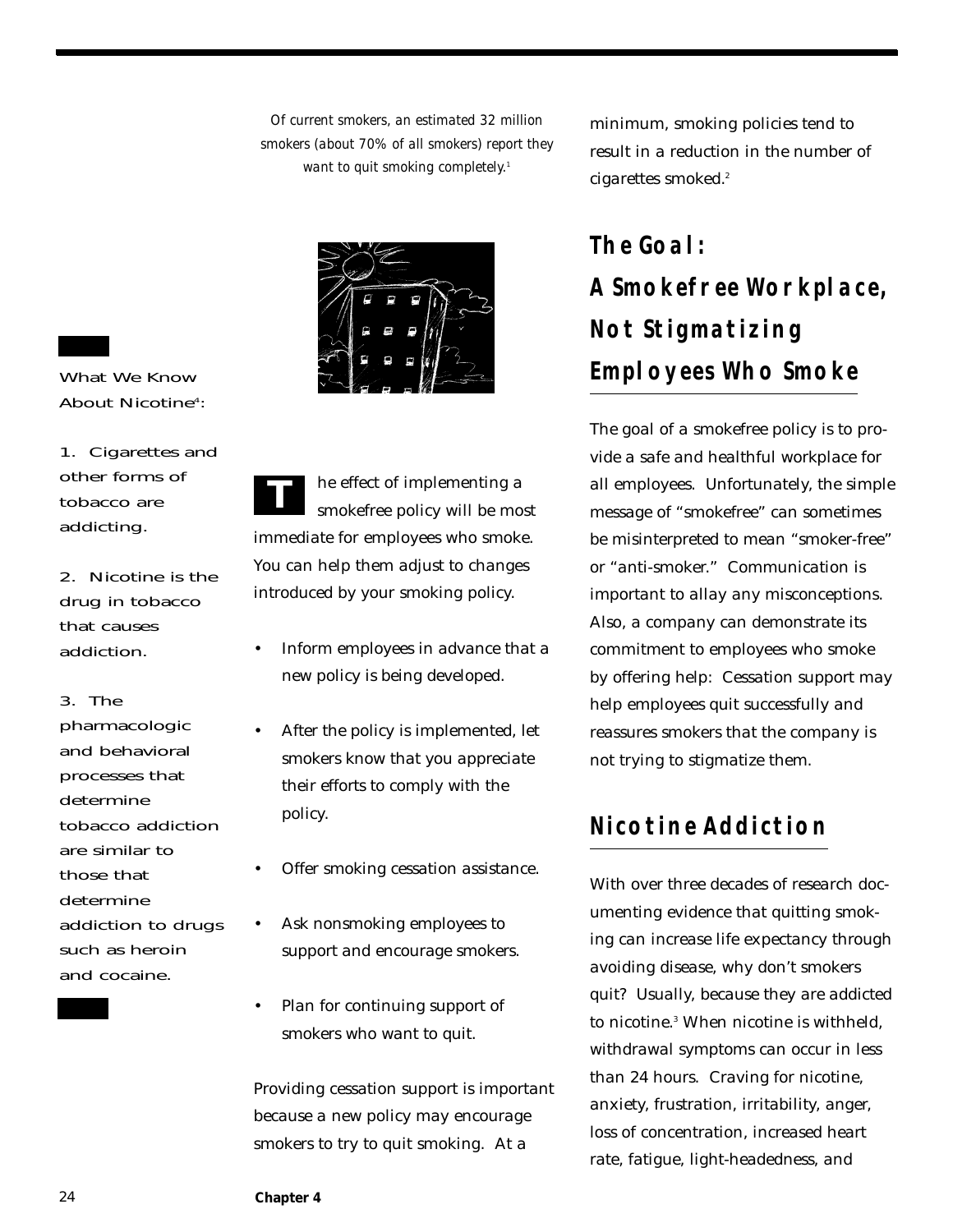tightness in the chest have all been related to nicotine withdrawal. Although many symptoms disappear within one to three weeks, the craving and physical urge to smoke can remain for months and even years.<sup>4</sup>

## **Immediate Benefits of Quitting Smoking**

Despite the physical discomforts that may accompany cessation, benefits accrue almost immediately. These benefits include the following<sup>5</sup>:

- Carbon monoxide level in blood declines within eight hours.
- Sense of taste and smell quickly improves.
- Oral health improves (cessation helps to prevent or stabilize dental disease and eliminates "smoker's breath").
- Stamina and vigor improve as a result of increased oxygen in the system and improved circulation.
- Enhanced self-image is brought on by a sense of accomplishment.
- Acute effects of nicotine on pulse rate, blood pressure, and body temperature are eliminated within 20 minutes of the last cigarette.

## **Smoking Cessation and the Workplace**

The workplace is an ideal environment in which to encourage smokers to quit. Employees spend so much time at work that smokefree policies can provide the incentive they need to succeed.

However, quitting is not easy for most smokers. In fact, many smokers try to quit repeatedly before they succeed; others may go through longer term "cycles" of not smoking and then smoking again. Although more than 90% of smokers who quit "for good" do so without a structured smoking cessation program, they may have gained valuable practice in how to quit through previous experience with formal methods, such as those offered at the workplace.

Smoking cessation support at worksites ideally includes a variety of methods and materials to meet the diverse needs of employees who smoke. Although 70% of smokers indicate that they would like to quit smoking, $1$  not all smokers will make a serious attempt to quit at the same time, and not all smokers will respond to the same program or "prescription" for quitting. Smokers vary in their readiness to quit. Some may have quit and need support to stay away from cigarettes, some may be ready to try to quit, and others may still be just thinking about it. Still others may not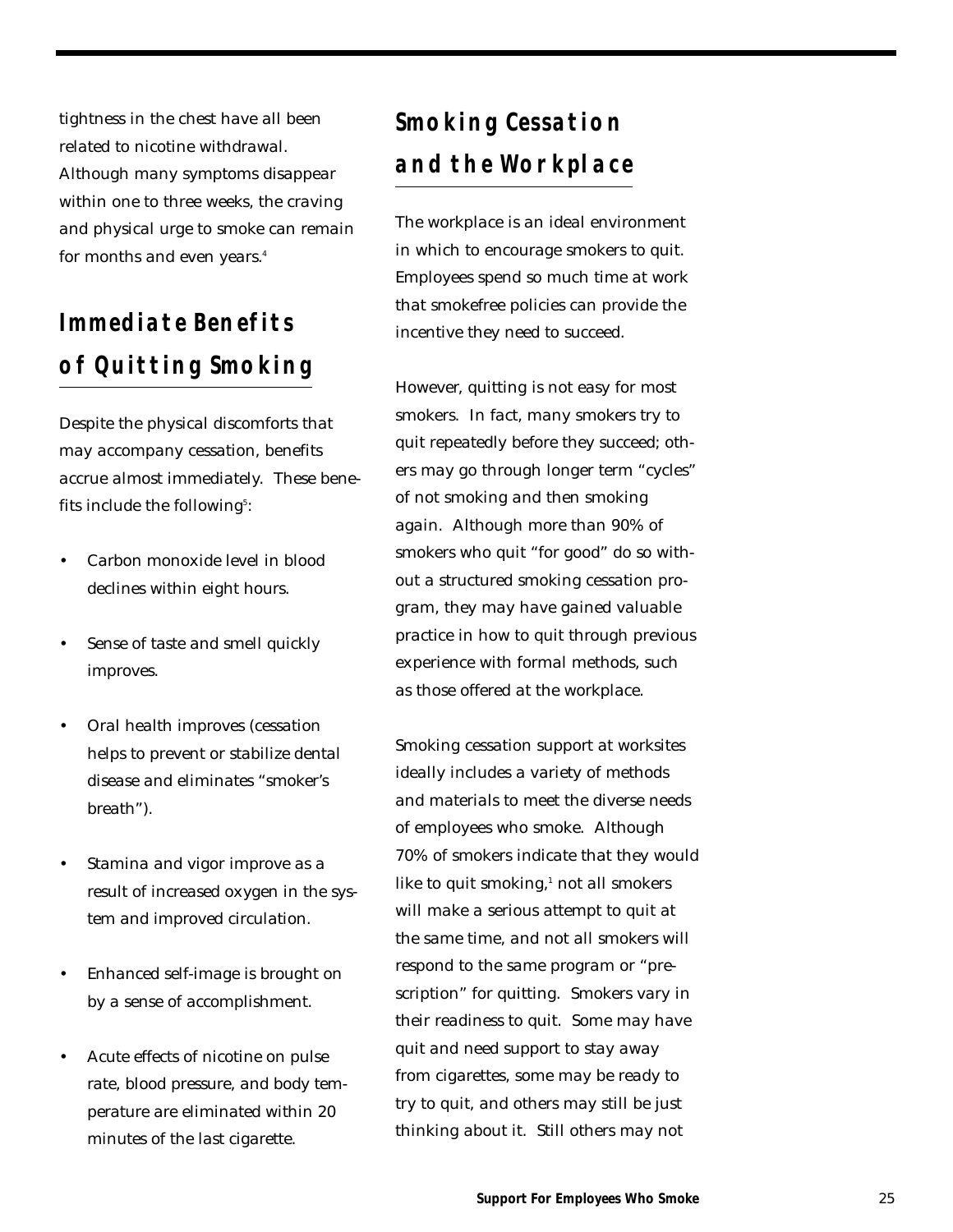Smokers quit smoking using many different methods. Smoking cessation support should include a variety of methods and materials to meet the diverse needs of your employees who smoke.

be ready even to contemplate a cessation attempt. Thus, it is important to consider providing both different types of support and ongoing support (not just when a new policy is announced).

## **Types of Support for Employees Who Smoke**

A number of choices are available. Voluntary agencies, health departments, and national organizations have developed self-help materials (such as booklets, audiotapes, and videotapes) and group behavior-modification programs (either on-site or in a community setting). In some communities they also sponsor presentations and health fairs at worksites. These resources are listed in Appendix A.

Employees who smoke can be offered a variety of assistance, from comprehensive programs to more limited referrals. Table 4-1 lists some of these types of programs. To tailor a program to fit your company, you can mix and match from these options.

## **Match Support to Employee Needs**

One way to decide what kinds of support to offer is to look at the options most helpful for smokers at different stages of readiness to quit, then make sure there is at least one supportive option available for each type of smoker.

#### **New Ex-Smokers**

When smokers quit smoking, they may face physical discomfort, weight gain, and stress. The following steps help minimize these obstacles.

- A smokefree work environment may help these ex-smokers by eliminating cues to smoke (e.g., seeing others smoke, ash trays).
- Nicotine replacement therapy reduces withdrawal symptoms.
- Most smoking cessation programs (self-help or formal) include nutritional information and exercise to help manage weight.
- Most cessation programs include stress management techniques such as relaxation training, positive imagery, and deep breathing to decrease the anxiety that surrounds quitting smoking.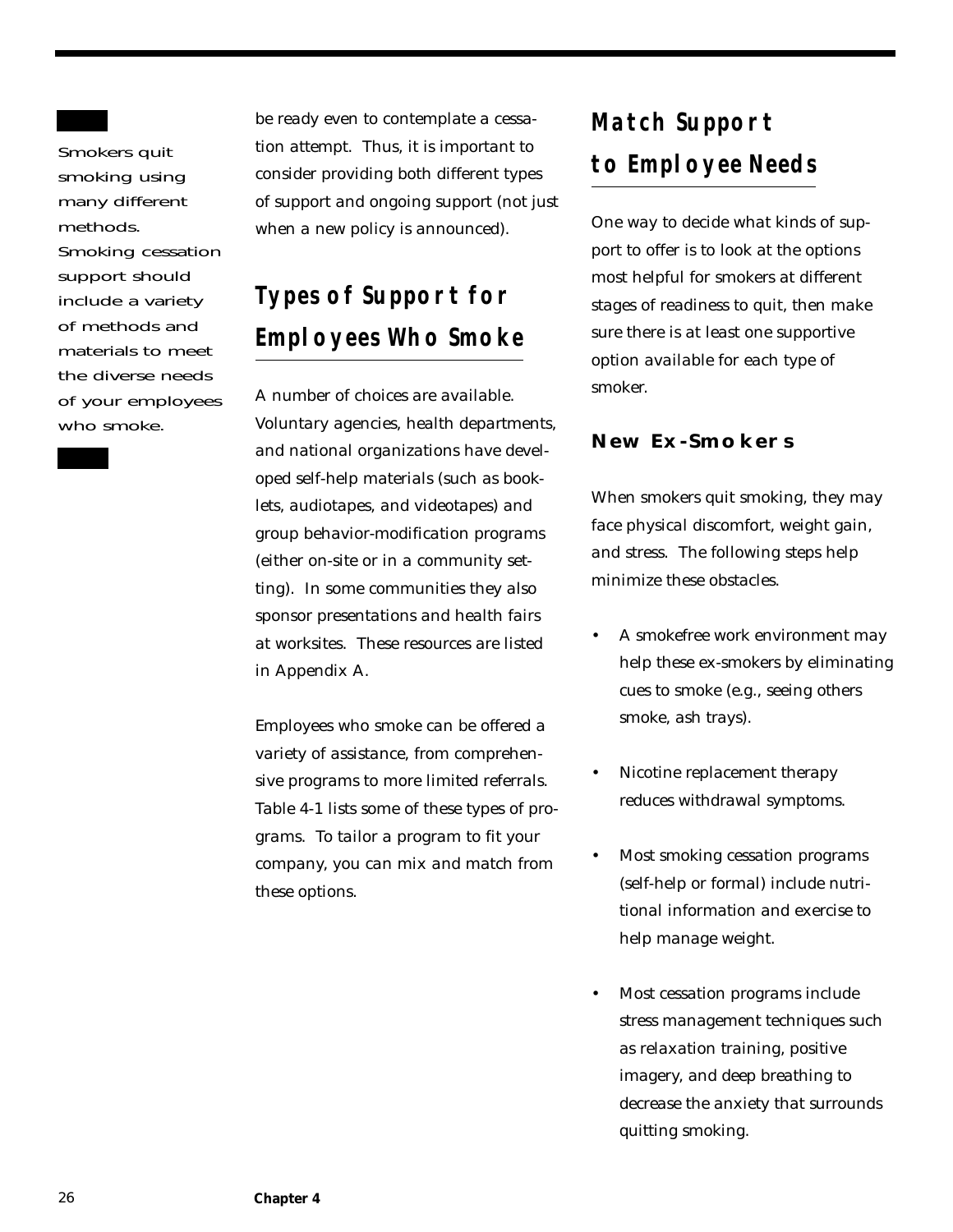#### **TABLE 4-1. OPTIONS TO SUPPORT EMPLOYEES WHO SMOKE**

#### **Comprehensive**

• Offer and pay for smoking cessation programs for smoking employees and covered dependents

**Level of Support**

• Provide communication to all employees about changes in smoking policies and support to be offered

#### **Facilitation**

- Work with health care providers (insurers and Health Maintenance Organizations) to provide smoking cessation to employees
- Provide self-help cessation materials
- Provide communication to all employees about changes in smoking policies and support to be offered

#### **Referral**

- Provide employees with information on community smoking cessation programs
- Provide self-help cessation materials
- Provide communication to all employees about changes in smoking policies and support to be offered
- May enhance health status of employees
- May help contain health care costs

**Pros**

- Allows employer to assess impact of smoking program
- More likely to yield changes in smoking behavior
- Demonstrates employer's commitment to helping employees who smoke
- May enhance health status of employees
- Takes advantage of existing resources
- Does not require continuing effort or monitoring by employer

• More expensive than other options

**Cons**

• Requires a significant effort by the employer

- Requires significant start-up effort
- Health care providers may be unwilling to provide support

- Takes advantage of existing resources
- Less expensive than comprehensive support
- Easier to implement than comprehensive support or facilitation
- Less effect on smoking behavior and health care costs

• Social support options include periodic aftercare sessions offered by formal programs, 1-800 numbers, and supportive messages from the company's management.

Many of the people who quit smoking relapse: effective cessation programs (formal or self-help) also should provide employees with knowledge and skills to help prevent a return to smoking.

#### **Employees Who Are Thinking about Quitting and Those Who Want Help to Quit**

Employers can support employees who want to quit by offering (or offering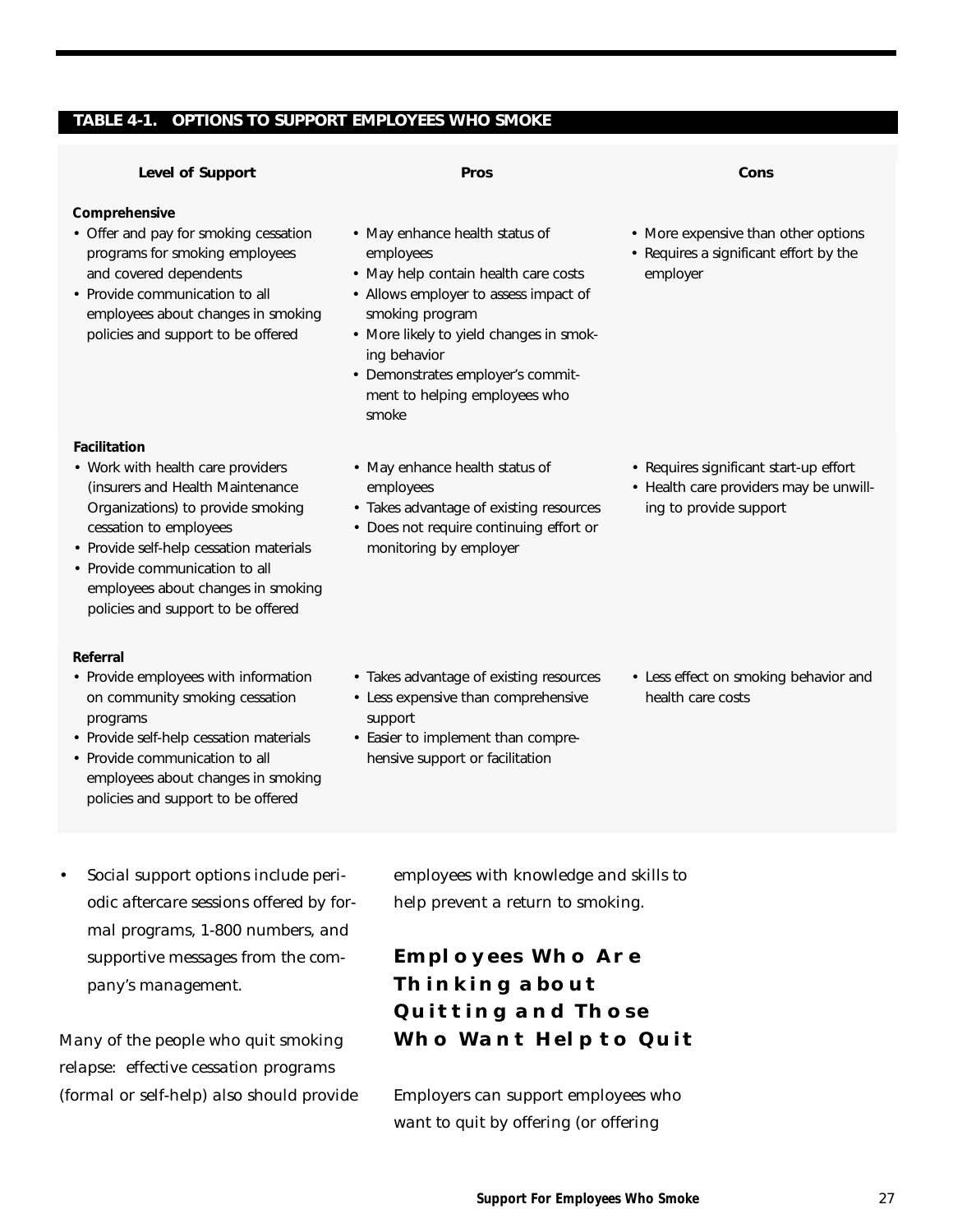referral to) a variety of kinds of help, including self-help programs, formal cessation programs, counseling from a health care provider, and pharmacological aides. Incentive programs also support smokers' attempts to quit.

#### **Employees Who Are Not Thinking about Quitting**

Communication may help smokers who are not thinking about quitting consider the benefits of quitting. Options include

- providing information through occupational health staff,
- encouraging use of 1-800 number health information lines (1-800-4- CANCER, for example),
- placing articles in company newsletters on the benefits of cessation,
- showing posters and billboards that encourage quit attempts,
- offering health risk appraisals or other health assessments,
- participating in national and international campaigns such as the Great American Smokeout (the Thursday before Thanksgiving), National Employee Health and Fitness Day (the third Wednesday in May), Freedom from Smoking Day

(July 5), and World No-Tobacco Day (May 31), and

• offering incentives to quit.

Social support also can encourage smokers to consider quitting. Such support includes the development of environments in both the worksite and the home that support not smoking. Companies should consider offering and paying for smoking cessation programs for both employees and dependents as a means to foster social support.

## **Cessation Support Options**

Many types of cessation support are available in most communities. Some options are described here. Businesses that do not employ enough smokers to warrant on-site cessation activities can turn to existing community resources.

#### **Self-Help Programs**

Self-help programs are attractive to many smokers because they offer privacy and flexibility. Good self-help materials should provide employees with information to

- understand their smoking patterns,
- set quit dates,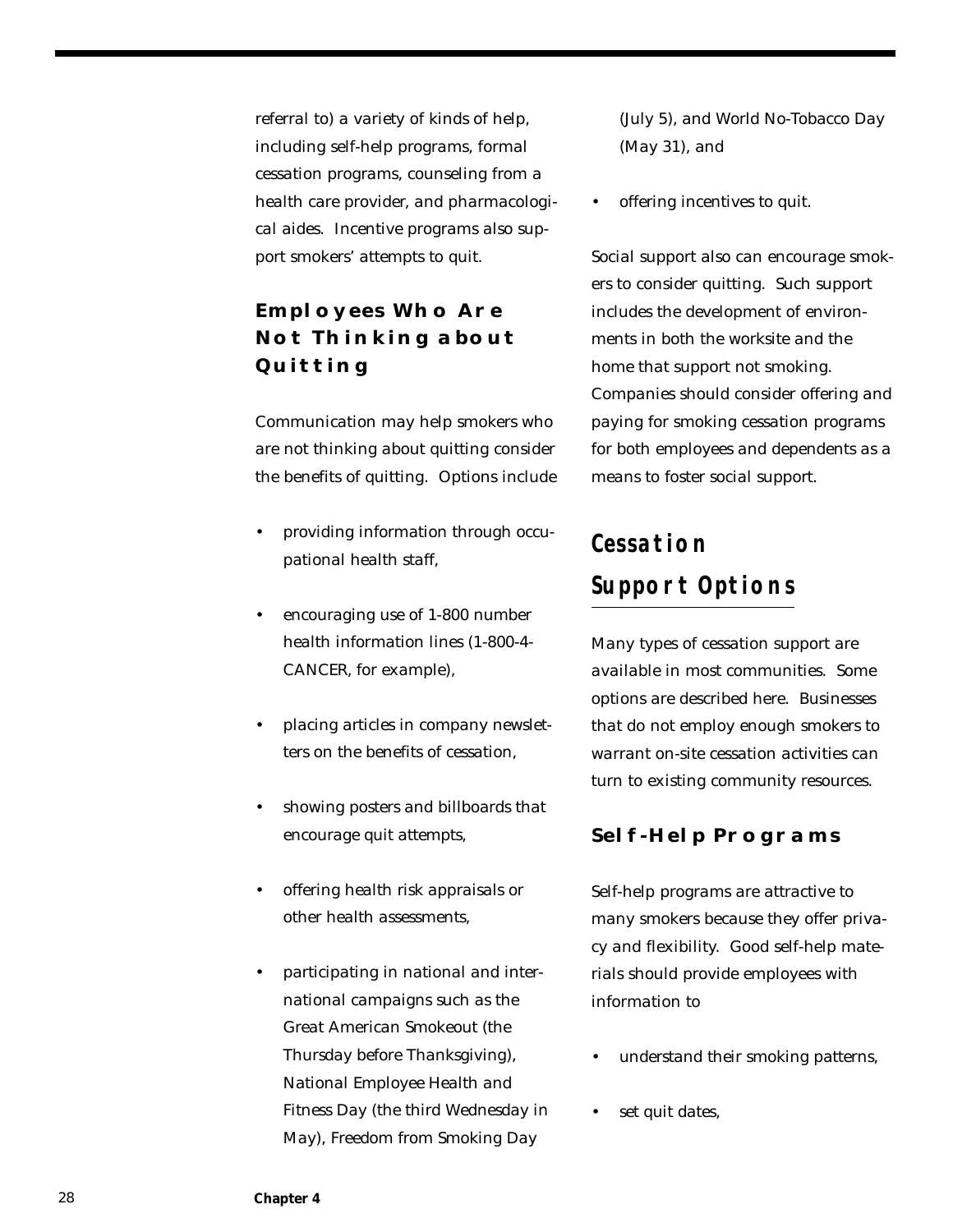- identify and resist smoking cues,
- explore alternatives to smoking,
- control weight gain,
- manage stress, and
- prevent relapse to smoking.

Many self-help materials (e.g., booklets, videotapes, and quit kits) are appropriate for worksites. Voluntary health agencies such as the American Cancer Society and the American Lung Association offer excellent self-help materials. Appendix A provides a listing of some of the many resources available. Review a variety of materials to decide which are most appropriate for your employees.

#### **Smoking Cessation Group Programs**

Although most smokers quit without formal assistance, some employees need the guidance and support provided by structured programs. Members of a group often provide support and counsel one another. Smoking cessation programs can be contracted to outside providers, or employees can be given a list of programs in the community. You should carefully screen providers before contracting for their services or referring employees. Figure 4-1 provides a checklist for screening such services.

#### **FIGURE 4-1. CHECKLIST: ASSESSING A GROUP CESSATION PROGRAM**

- 1. How long has the organization been in existence? How long has it been providing smoking cessation programs?
- 2. How many people have gone through the program?
- 3. Will the approach be appropriate for the employees? a. What methods are used to help smokers quit?
	- b.How is maintaining abstinence from smoking addressed?
	- c. What resources are provided to help promote the program among company employees and stimulate participation?
- 4. Have others been satisfied with the program?
	- a. Will they provide a list of clients, specifically other employers?
	- b.Will they provide references so you can check for satisfaction and success rates?
- 5. What are the qualifications of the instructors? What training have they received? What is their cessation counseling experience?
- 6. Are printed materials appropriate for the educational level of the employees? Are they attractive and motivational?
- 7. Will the structure of the program accommodate the needs of the employees? Can they
	- a. accommodate all shifts?
	- b. provide on-site and off-site programs?
	- c. structure flexible program formats?
	- d. provide audio or visual equipment?
- 8. Is the program provider willing to provide ongoing assistance and follow-up once the formal program ends?
- 9. Does the program incorporate participants' support systems? For example, peers and family members?
- 10. Does the program offer any form of guarantee? For example, can employees repeat the program for free or at a lower cost?
- 11. Can the program provider provide evidence of six-month and one-year success rates of previous clients? (A range of 20–40% is realistic.) Remember: if it sounds too good to be true, it probably is.
- 12. How much does the program cost per employee? Are group discounts available?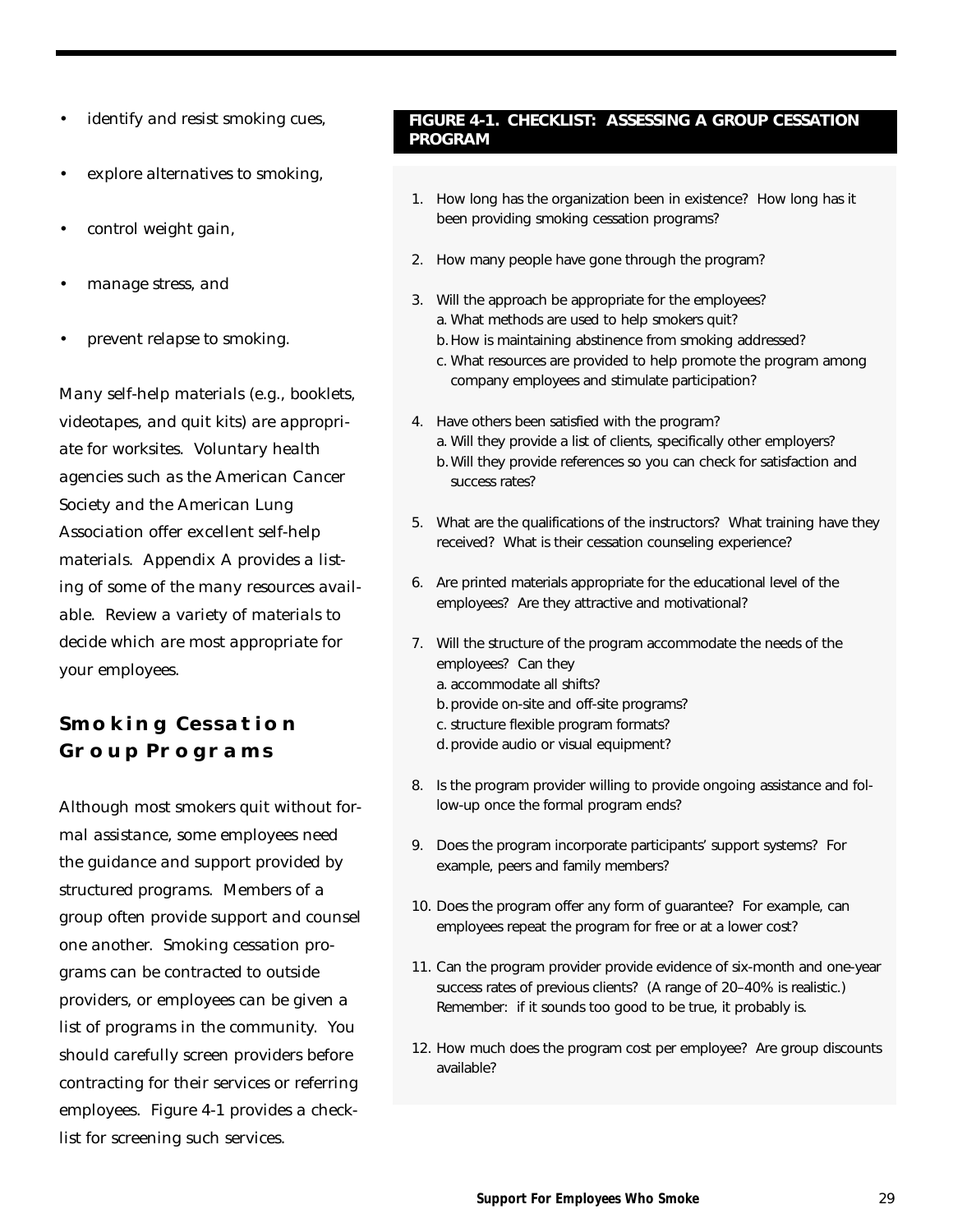#### **Pharmacological Aids**

One important reason why it may be difficult for smokers to quit is nicotine addiction. Some smokers find it helpful to use pharmacological aids such as nicotine gum or the nicotine transdermal patch to help overcome their addiction. Nicotine gum releases the nicotine into the mouth, and the nicotine patch is applied directly to the skin, where it releases a continuous flow of nicotine into the bloodstream.

Nicotine replacement has been found to significantly increase the chances of successful cessation for smokers.6 In the spring of 1996, the Food and Drug Administration (FDA) approved the nicotine gum to be marketed as an overthe-counter product, so smokers can now purchase it without a physician's prescription. As of September 1996, the FDA approved two nicotine patches for over-the-counter sale.

Check the company's health plan regarding coverage of nicotine replacement products. Often, if the products are not available through a health plan, employers provide nicotine replacement products directly as a self-funded benefit or will reimburse employees who use the products in an effort to quit smoking.

#### **Incentives**

Incentives are most effective in increasing interest in quitting. Even small rewards or recognition, such as in a company newsletter, can help smokers succeed at cessation by providing a concrete goal. Incentives

- give employees a positive focus,
- reinforce motivation,
- encourage cessation program participation, and
- reinforce employees' not smoking.

Advantages of incentives are numerous. Incentives

- are easy to set up and operate,
- are very flexible and adaptable,
- can have significant behavioral impact,
- can be designed for different departments and different levels, and
- can be linked to organizational goals and objectives.

Some disadvantages of incentives also exist. For example,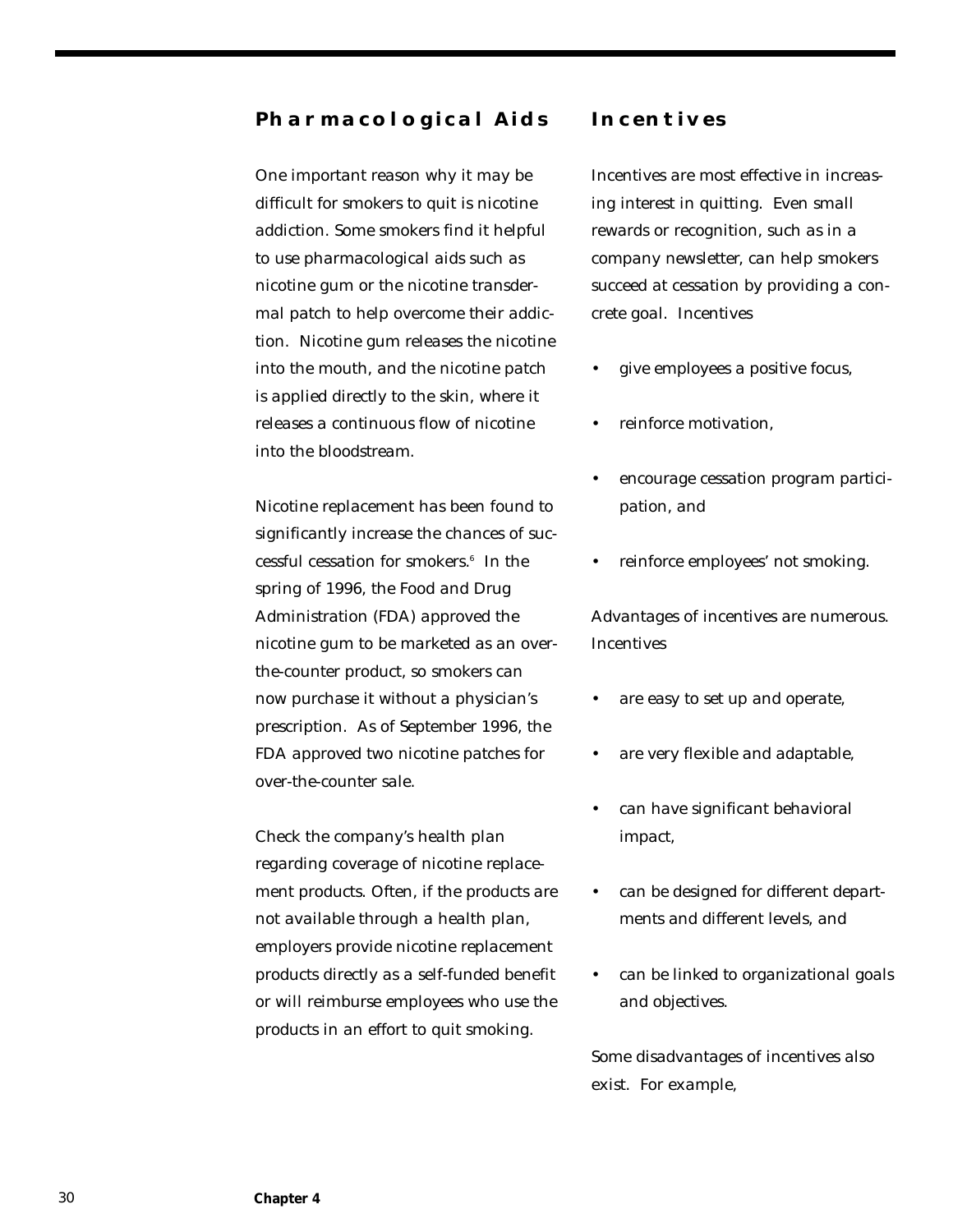- determining the best reward may be difficult,
- employers can be outwitted by employees ("false" cessation), and
- nonsmokers might feel slighted.

The advantages and disadvantages of incentives highlight the need to carefully plan and implement incentive programs.

## **Deciding What Types of Support to Offer**

Each company must decide what type of support fits the work situation best. Questions to ask to help decide include the following:

- How strongly does the company want to support employees who smoke?
- What resources are available in the company, community, and elsewhere?
- How do the employees who smoke feel about pending policies? What kind of support would they like? What kind of support do they expect? How many might be interested in taking advantage of what the company offers?

Chapters Three and Four described different kinds of policies and supportive activities from which companies may choose. The next chapter provides a step-by-step guide to planning your policies and activities and making them work.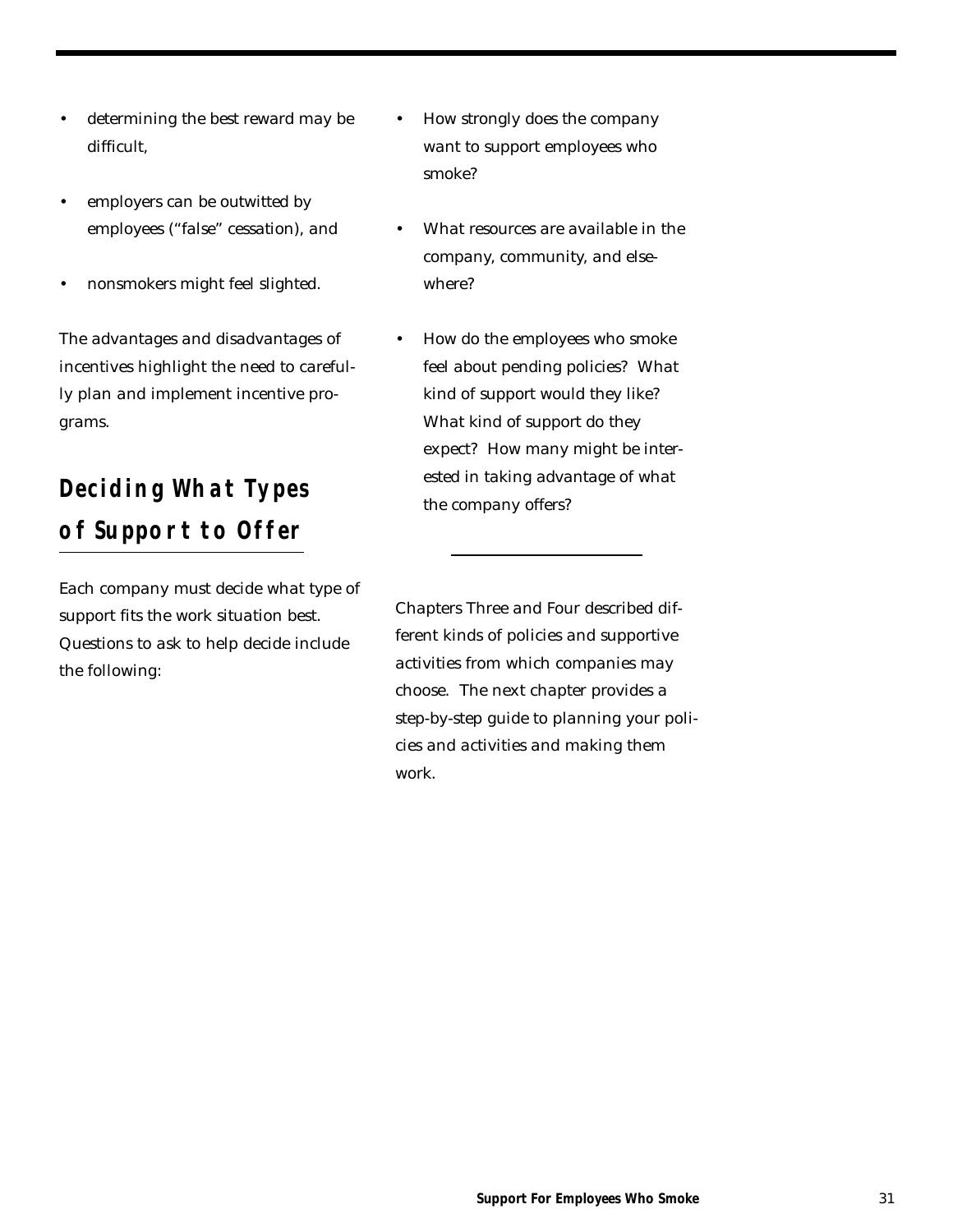#### **References**

- 1. Centers for Disease Control and Prevention. Cigarette smoking among adults—United States, 1994. *Mortality and Morbidity Weekly Report* 1996;45:588–590.
- 2. Sorensen G, Lando H, Pechacek TF. Promoting smoking cessation at the workplace. *Journal of Occupational Medicine* 1993;35:121–126.
- 3. U.S. Department of Health and Human Services. *The health consequences of smoking: Nicotine addiction. A report of the Surgeon General.* U.S. Department of Health and Human Services, Public Health Service, Centers for Disease Control, Office on Smoking and Health, 1988. (DHHS Publication No. (CDC) 88-8406)
- 4. Christen AG, Christen JA. Why is cigarette smoking so addictive? An overview of smoking as a chemical and process addiction. *Health Values: Health Behavior, Education and Promotion* 1994;18:17–24.
- *5. American Cancer Society. Dangers of smoking, benefits of quitting, and relative risks of reduced exposure.* New York, NY: American Cancer Society, 1980.
- 6. U.S. Department of Health and Human Services. *Smoking Cessation: Clinical Practice Guideline No. 18.* Rockville, MD: U.S. Department of Health and Human Services, Public Health Service, Agency for Health Care Policy and Research, 1996. (AHCPR Publication No. 96-0692)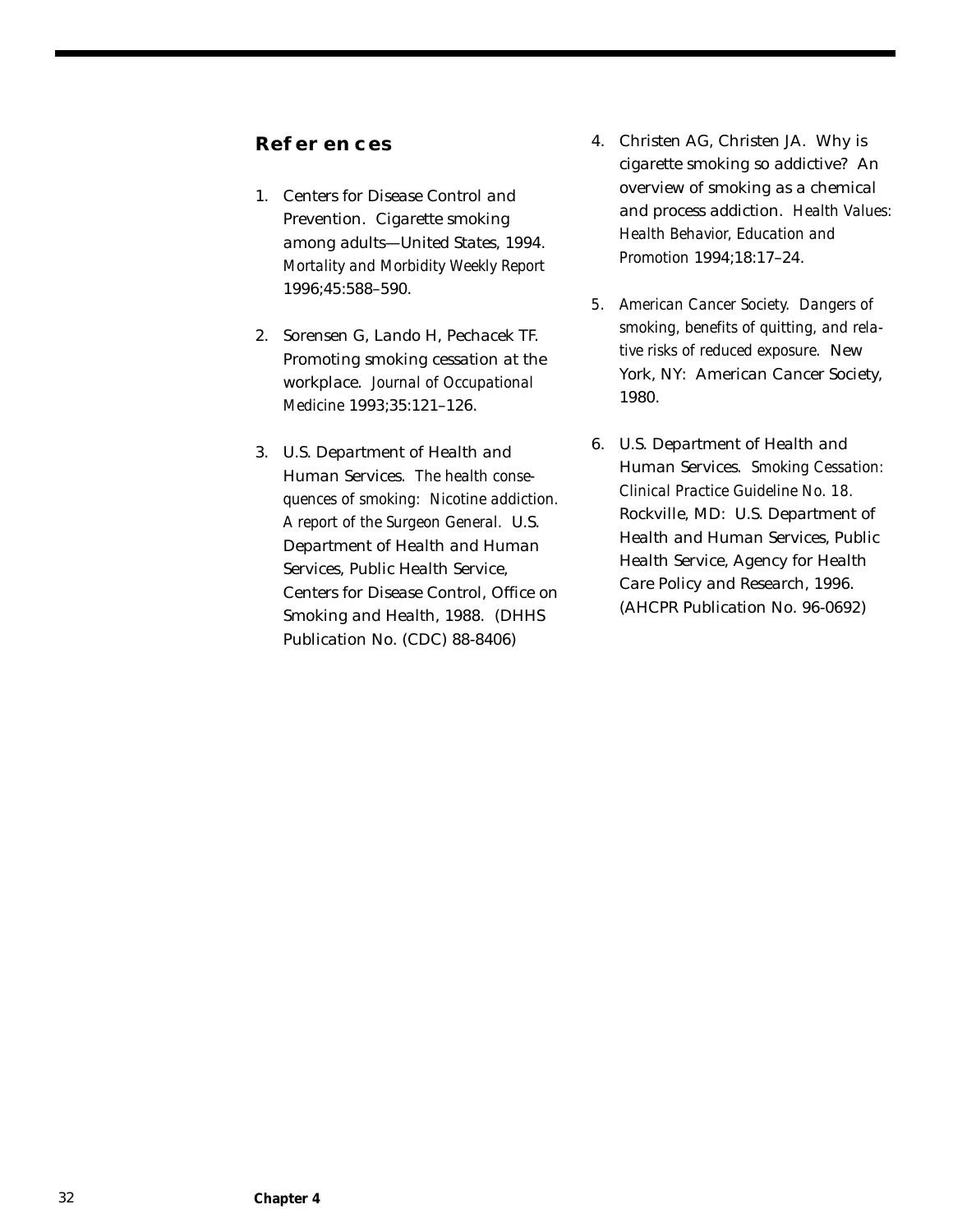

*Chapter* **5**

- **STEP-BY-STEP: YOUR DECISIONS AND HOW TO MAKE**
	- **THEM WORK**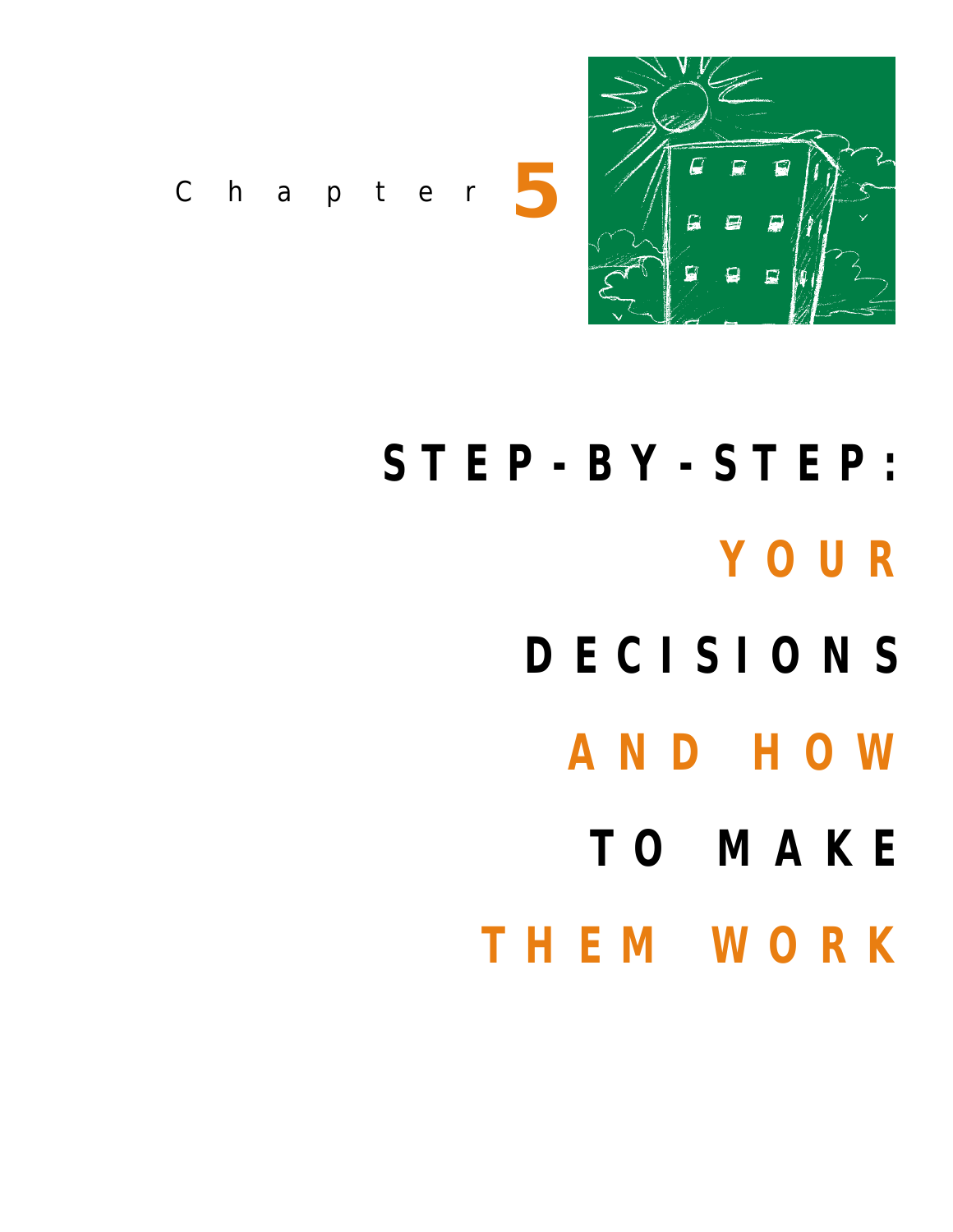*"If you don't know where you are going . . . you might wind up someplace else." Yogi Berra*



ore and more employers and employees in communities across the nation are working in smokefree workplaces. Thoughtful planning and a sequenced introduction of a new policy can help ensure the success of your policy. The four steps described in this chapter (Figure 5-1) are based on the experiences of many successful worksite decision makers. Following these steps with the modifications you make to fit your workplace situation—can smooth the transition to a healthier and safer workplace. **M**

#### **FIGURE 5-1. STEPS TO EFFECTIVE WORKPLACE TOBACCO POLICIES**

- 1. Assess the current situation
- 2. Decide on a new ETS policy and develop a plan to implement it
- 3. Communicate with employees and management
- 4. Announce and manage the policy

## **Assess the Current Situation**

Your first step is to assess the current situation so you know where you are. Review your company's current policies, practices, and employee attitudes in regard to smoking policies. Ask the following questions:

- What are the restrictions on smoking, if any?
- Who is covered by the policy?
- When was the policy established, and why?
- What are the employees' attitudes about the current policy?
- Do employees comply with the policy?
- Who is satisfied or dissatisfied? Why?

Use the checklist (Figure 5-2) to help assess the current situation. Also, review any state or local regulations on smoking in the workplace and get a sense of how other business in your area approach this issue.

Gather

use this

guide the

the policy.

information, and

development and implementation of

Although you are not putting the policy "to a vote," most workers do support smokefree policies. Allowing

employees to express their opinion will facilitate and

guide implemen-

tation of the

policy.

information to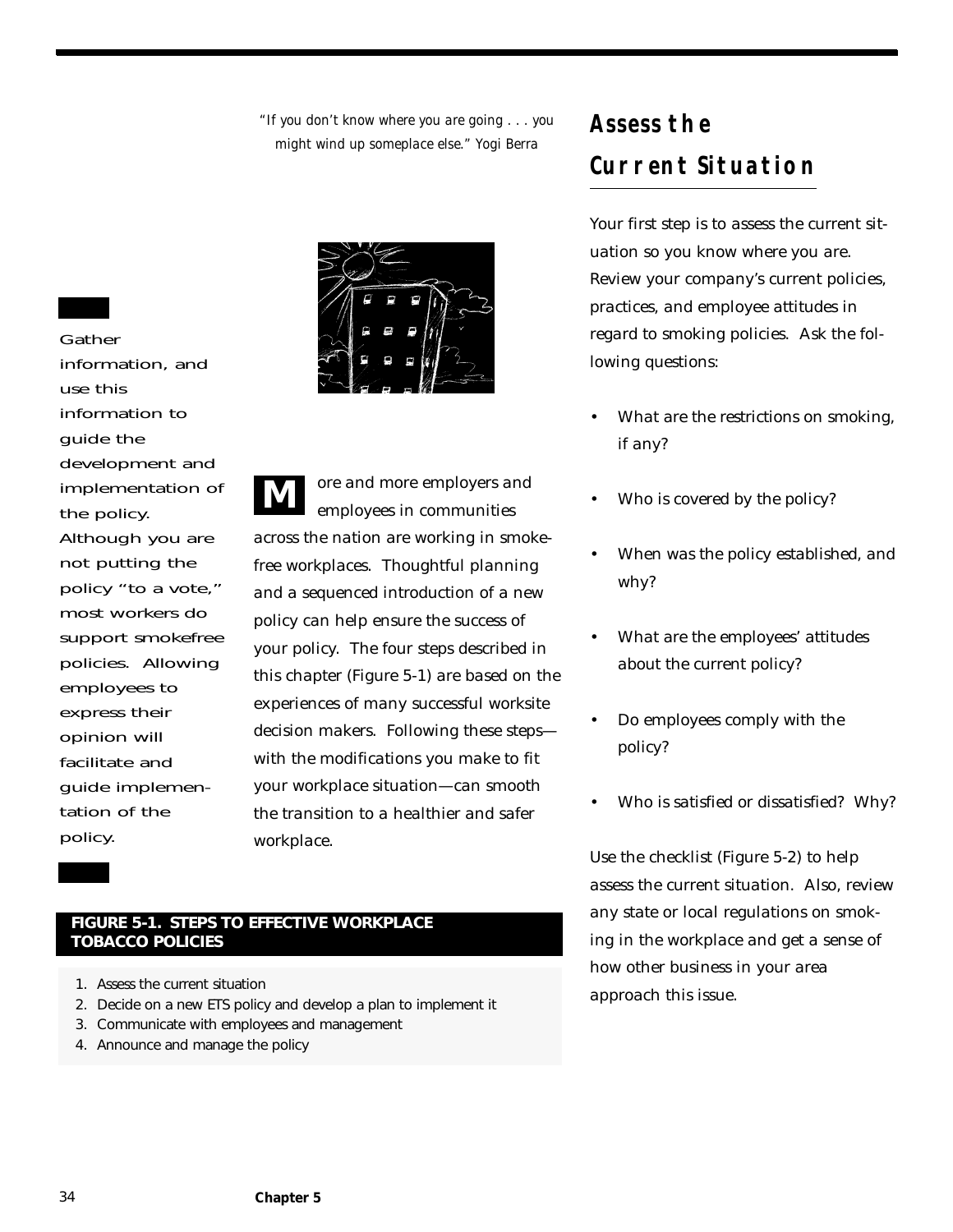#### **Gathering Information from Management and Employees**

In addition to your observations about current policies and practices of your company and of other companies, consider the attitudes, beliefs, and behaviors of management and employees before developing new ETS policies and smoking cessation activities. Collect this information in the same way you normally pursue information, such as through meetings, work groups, task forces, or surveys. When forming either formal or informal working groups, consider the following:

- If possible, make sure the group is supported by both management and labor.
- Include representation from (if appropriate)
	- Human Resources,
	- Employee Benefits,
	- Facilities and Operations,
	- Labor Unions,
	- Safety and Health,
	- Corporate Medical,
	- Corporate Training, and
	- Corporate Communications.
- Include smokers, former smokers, and persons who have never smoked on the committee.

#### **FIGURE 5-2. CURRENT SMOKING POLICIES AND PRACTICES**

| Our current smoking policy allows smokers, including<br>employees and visitors to smoke |                                                            |  |
|-----------------------------------------------------------------------------------------|------------------------------------------------------------|--|
| $\Box$ In offices                                                                       |                                                            |  |
|                                                                                         |                                                            |  |
| $\Box$ In designated smoking rooms                                                      |                                                            |  |
| $\Box$ Other places inside (list:                                                       |                                                            |  |
| $\Box$ Just outside the front door                                                      |                                                            |  |
| $\Box$ In the parking lot                                                               |                                                            |  |
| $\Box$ In designated smoking areas outside                                              |                                                            |  |
| $\Box$ In vehicles                                                                      |                                                            |  |
| $\Box$ Other places outside (list:                                                      |                                                            |  |
|                                                                                         |                                                            |  |
|                                                                                         |                                                            |  |
|                                                                                         | Smokers, including employees and visitors, currently smoke |  |
| $\Box$ In offices                                                                       |                                                            |  |
| $\Box$ In designated smoking rooms                                                      |                                                            |  |
| $\Box$ Other places inside (list:                                                       |                                                            |  |
| $\Box$ lust outside the front door                                                      |                                                            |  |
| $\Box$ In the parking lot                                                               |                                                            |  |
| $\Box$ In designated smoking areas outside                                              |                                                            |  |
| $\Box$ In vehicles                                                                      |                                                            |  |
|                                                                                         |                                                            |  |
| $\Box$ Other places outside (list:                                                      |                                                            |  |
|                                                                                         |                                                            |  |

- Select a group chairperson.
- Establish the mission and goals of the group.
- Communicate the purpose and membership to all employees and managers.

Management expectations often drive corporate policies and programs. It is important to know how senior management feels about certain issues before the plans for the ETS policy and supportive cessation activities are finalized. You may want to share information about the benefits of smokefree policies (see Chapter Two) with management. Find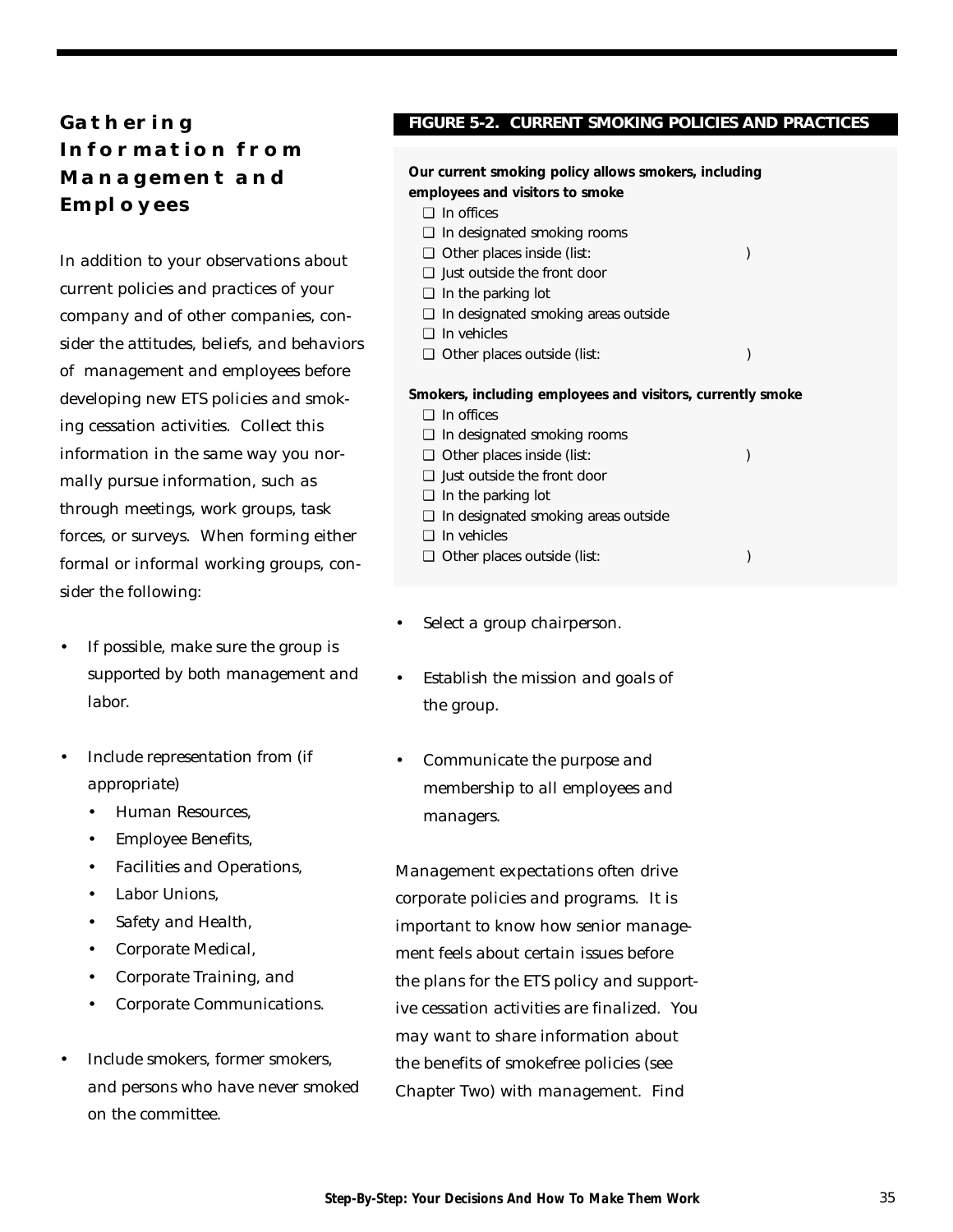out what management's opinions are on the following:

- What are the advantages and disadvantages of the company becoming an entirely smokefree facility or of offering separately ventilated areas?
- Should incentives be used to encourage employees not to smoke?
- Should the company offer smoking cessation programs? If so, who should pay for these programs?
- What are four characteristics of the company that will ease or support the modification of ETS policies and cessation activities?
- What are four obstacles within the company that need to be considered before the new ETS policies and cessation activities are implemented?

#### **Working with Labor Unions**

Working with labor unions can be an essential part of gathering information. Three major, relevant labor issues should be addressed:

whether an employee has the right to smoke at the workplace,

- the relationship of smoking restrictions to collective bargaining, and
- whether a focus on ETS is perceived as a diversion from addressing other occupational hazards.

As discussed in Chapter One, no one has the right to impose a health risk on others, and because an employer has the common-law responsibility to provide a safe work environment, an employer has the right to restrict smoking on company premises and even refuse to hire someone because he or she would smoke on the job.<sup>1</sup> In union-represented work environments, however, the employer may be obligated to subject the policy to collective bargaining, depending on contract provisions. Employers should attempt to work collaboratively with unions rather than act independently to restrict smoking, because management and unions share a fundamental common goal: providing a safe and healthful working environment. Issues such as smoking breaks and provision of smoking cessation support may arise, but these can be addressed within the context of providing a smokefree workplace.

To address the concern that focus on ETS is shielding the issue of other occupational hazards, you should turn to the scientific evidence that ETS is a major workplace hazard and needs to be reduced to the lowest possible levels (Chapter One).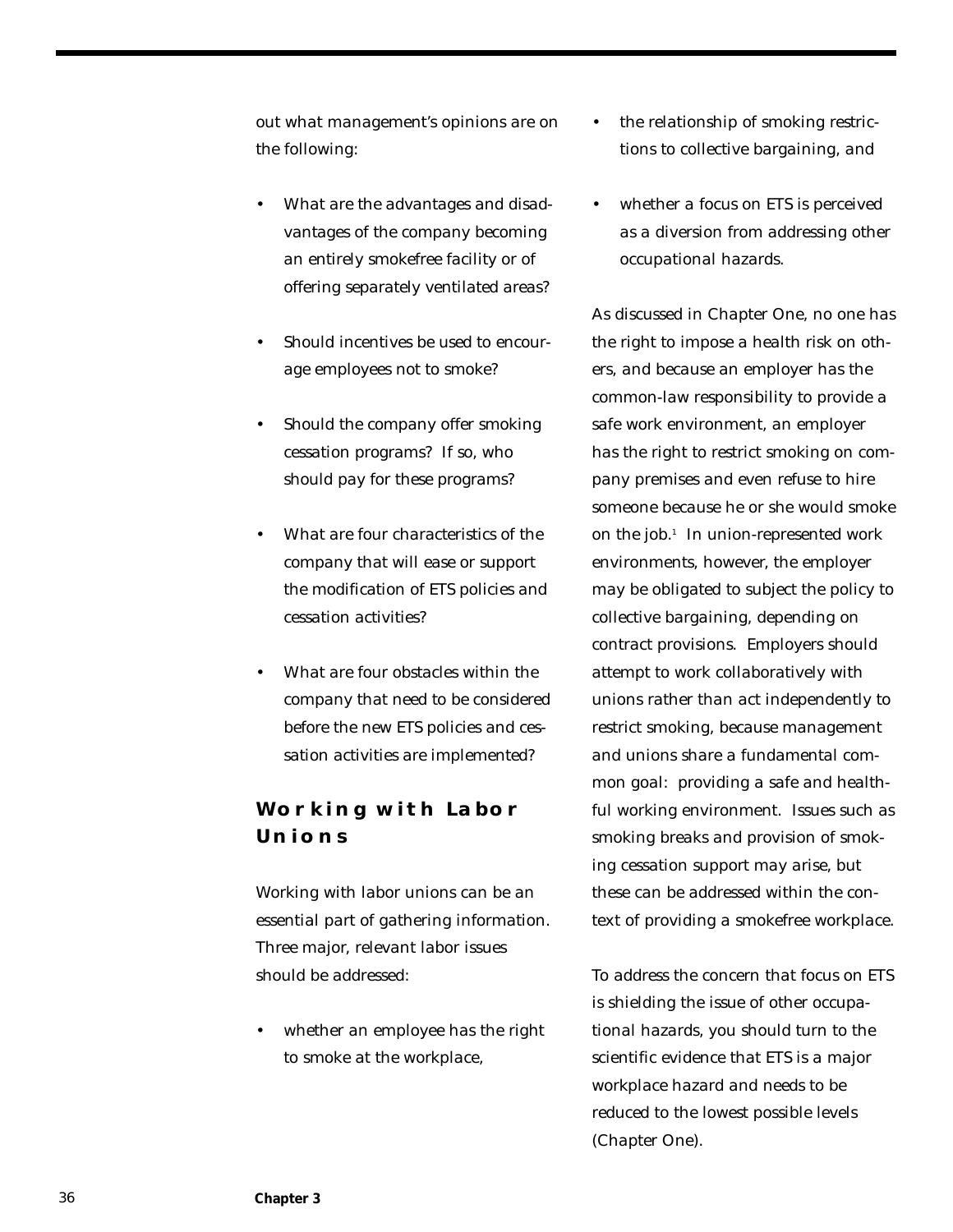Specific questions to address regarding unions include the following:

- What unions are involved?
- Do the unions have a stated position on smoking restrictions?
- Is there contract language or past practice that addresses smoking on the job by union members?
- What is the opinion of labor relations regarding whether a policy on smoking must be negotiated?
- Can unions be involved in a cooperative policy development effort?
- Is the current state of labor-management relations conducive to a change in smoking policy?

## **Decide on a New ETS Policy and Develop a Plan to Implement It**

Use the information you have gathered to help you decide which ETS policy you will implement. Compare the current situation with the options for workplace policies in Chapter Three. Use the model policy as a reference as well as the sample policies provided in Appendix B. You should also consider how to handle other tobacco products, such as spit tobacco or snuff, if these

#### **FIGURE 5-3. ITEMS TO INCLUDE IN THE SMOKING POLICY**

- Purpose for policy (harmful effects of ETS on health)
- A tie between the ETS policy and cessation support and the recognizable corporate values (e.g., performance or employees as an asset)
- Clear statement of where smoking is prohibited
- Clear statement of where smoking is permitted (if anywhere)
- Clear statement on enforcement and consequences of noncompliance
- Clear statement of support to be provided for employees who smoke (e.g., cessation assistance)
- Name and phone number of person who can answer questions about the policy.

products are used by the employees. It is reasonable and consistent to handle all tobacco products at the same time and in the same manner.

Figure 5-3 lists items that the company's policy should include. Circulate this policy to formal or informal working groups for suggestions and modifications to identify any potential problems (such as enforcement issues or choice of outside smoking areas) before you finalize it.

Next, plan how to make the transition smooth and the policy work. Figure 5-4 lists key principles of successfully implementing a smokefree policy. This implementation plan will guide the rest of your actions. You may want to tie significant events (such as the effective date of the policy) to existing events, such as the Great American Smokeout (November) or the season (if your smokers will need to go outside to comply,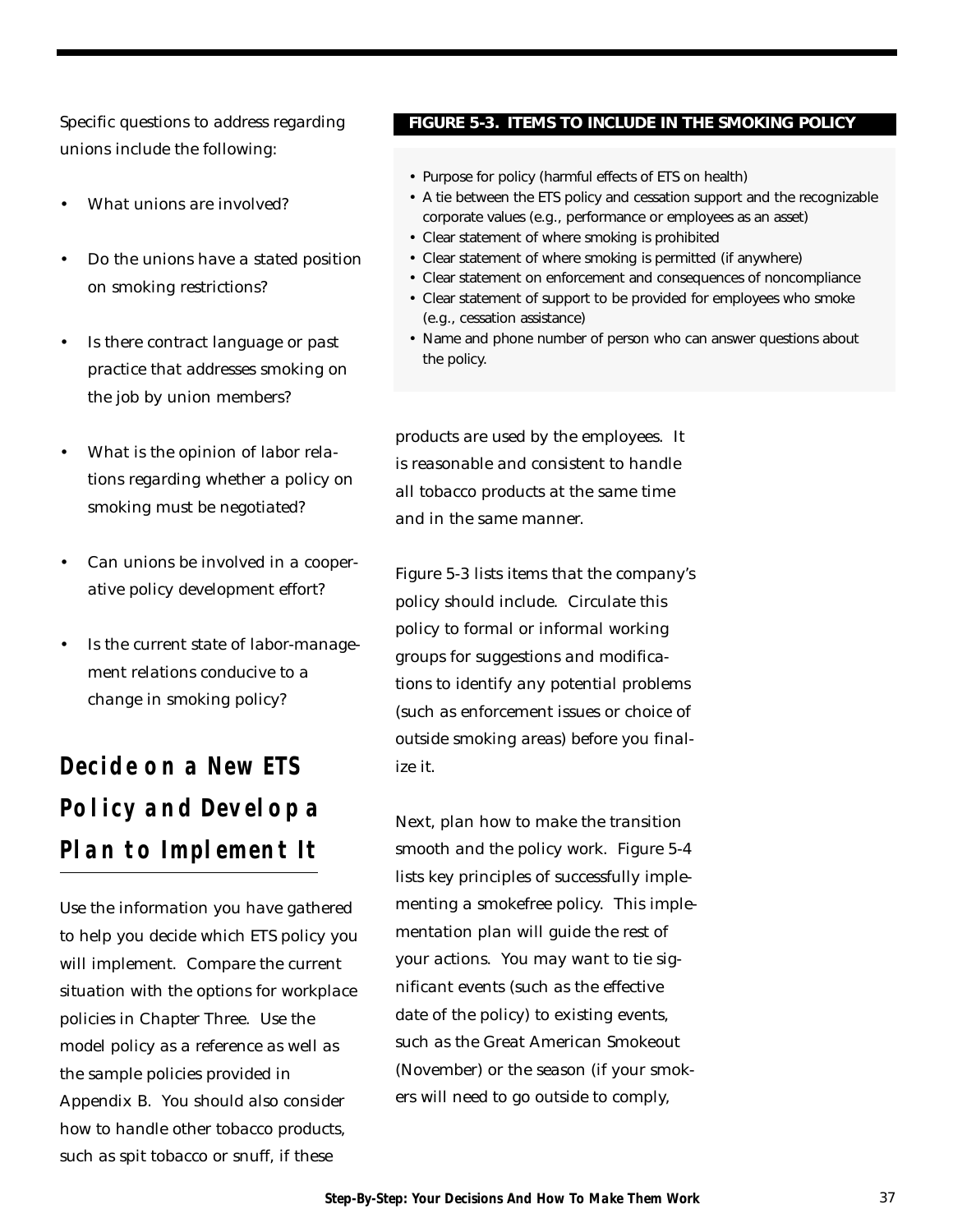#### **FIGURE 5-4. KEY PRINCIPLES OF SUCCESSFUL SMOKEFREE POLICY IMPLEMENTATION2**

- Focus on smoke, not the smoker.
- Focus on health and safety regarding ETS, not individual rights.
- Obtain management commitment and support. This support can be made visible to employees through the use of paycheck stuffers, posters, newsletters, and other company communication channels.
- Provide training for middle managers and supervisors on policy communication and enforcement.
- Provide real and visible opportunities for employee participation in policy planning and implementation.
- Educate the workplace community about the hazards of combining ETS and materials used in work processes.
- Allow four to six months from the time of the announcement to implementation, depending on the size of the organization and the magnitude of the change from the old to the new policy.
- To maximize motivation, plan to implement the policy in conjunction with national events such as the American Cancer Society's Great American Smokeout in November or around New Year's Day (when people are making New Year's resolutions).
- Ensure that restrictions and enforcement are equitable across job categories.
- Offer smoking cessation programs to all employees and their families before and after the policy change.
- Enforce the ETS policy just as any other policy would be. Provide training in enforcement for supervisors. Do not differentiate between smoking breaks and any other kind of breaks.
- Anticipate unintended effects (e.g., the concentration of smoke in designated areas).
- Continue to provide smoking cessation educational opportunities and programs after the policy has been implemented to support employees in their attempts to quit smoking and to prevent relapse.

begin during a mild season). The plan should include

- when the policy will be announced (at least four months before the effective date; longer for very large organizations),
- when the policy will become effective,
- events that will be tied to the transition,
- supportive activities for smokers,
- role of contact person listed in policy,
- role(s) of work groups or task forces,
- sufficient time for acquiring appropriate signs to communicate the smokefree policy,
- mechanism for allowing employee feedback during the transition period, and
- time to negotiate and work with labor unions, if needed.

## **Communicate with Employees and Management**

Once you have composed your plan, you will need to inform your employees about the upcoming changes. Remember to consider the need to involve—or at least communicate with management and labor unions (if present).

It is important that all employees understand the policy changes and the implications of these changes. Midlevel man-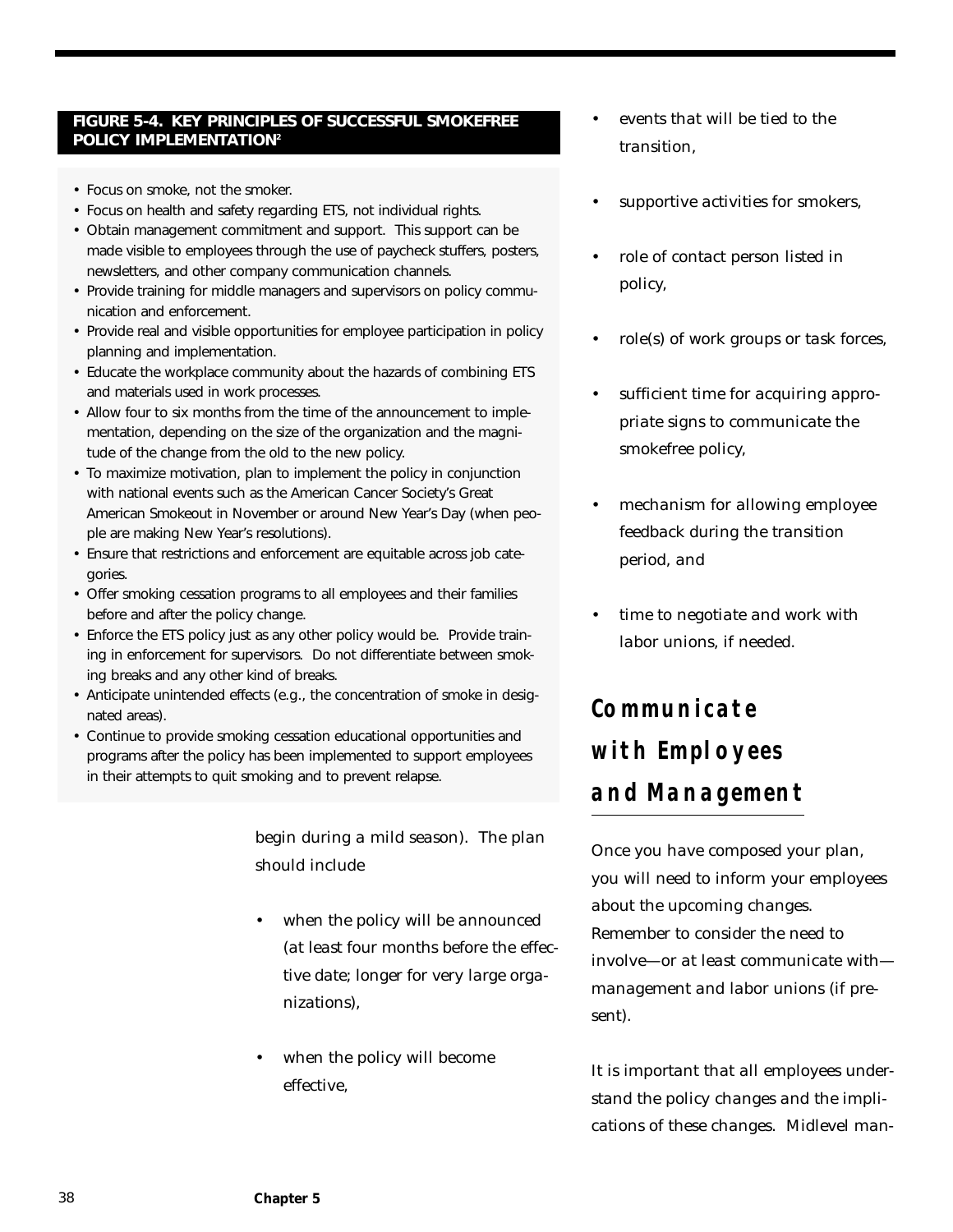agers or supervisors need to understand their responsibilities for implementing and enforcing the policies. You may want to hold meetings to familiarize them with their roles. These meetings can be useful in anticipating and preparing for potential problems, such as the abuse of break time or tension between smokers and nonsmokers. If there are questions about the new policies, it will be important for you to have answers. Figures 5-5 lists issues with suggested responses.

## **Announce and Manage the Policy**

You are now ready to formally announce the policy to all employees and prepare for implementation. Suggested actions include the following:

• Announce the policy and cessation support by using your company's standard communication channels (examples include letters to employees and their families, paycheck stuffers, posters, and notices in employee newsletters). It is important to demonstrate that management fully supports the policy (e.g., the announcement should come from the chief executive officer or appropriate senior officer).

#### **FIGURE 5-5. POSSIBLE ISSUES AND SAMPLE RESPONSES**

#### **Will there be a reduction in health care costs at the end of year one?**

Clarify the difficulties in promising savings in health care costs within one year. If you accurately identify who is smoking before the new policy takes effect, a careful assessment of changes in smoking among employees at the end of year one can be used to calculate the potential cost benefit of the smokefree policy.

#### **Does passive smoking really have any adverse health effects on nonsmokers?**

Inform about the known health effects of ETS by using the scientifically referenced information in Chapter One. You may want to seek the support of your corporate medical director or a community health professional.

#### **Should employees be allowed to take time away from their job to participate in smoking cessation activities?**

You can plan these programs at times that are not part of the work day but are convenient for employees (e.g., before work, during lunch, or after work). Point out that over the long term, time off to attend smoking cessation programs will add up to less time than employees take to smoke.

#### **Will a smokefree policy result in the loss of smoking employees?**

Very few employees leave companies because of implementation of smokefree policies: 3.5% of an extensive small business sample and 2% of another sample said employees left due to a smokefree policy.<sup>3</sup>

#### **Will a smokefree policy be too difficult to enforce?**

Enforcement procedures are almost never needed, because most policies are self-enforcing and compliance is very high.<sup>3</sup> Compliance is high because both management and employees usually support the smokefree policy.

#### **Will a smokefree policy alienate clients?**

In most cases, clearly posted signs are enough to alert clients to your smokefree policy. Some companies hand out a small card explaining the smokefree policy.

#### **Won't a smokefree policy cost too much time and money to implement?**

Experience and limited survey data<sup>4</sup> have demonstrated that developing and implementing a smokefree policy does not need to be expensive or time-consuming. Costs and time can be saved with a well-thought-out implementation.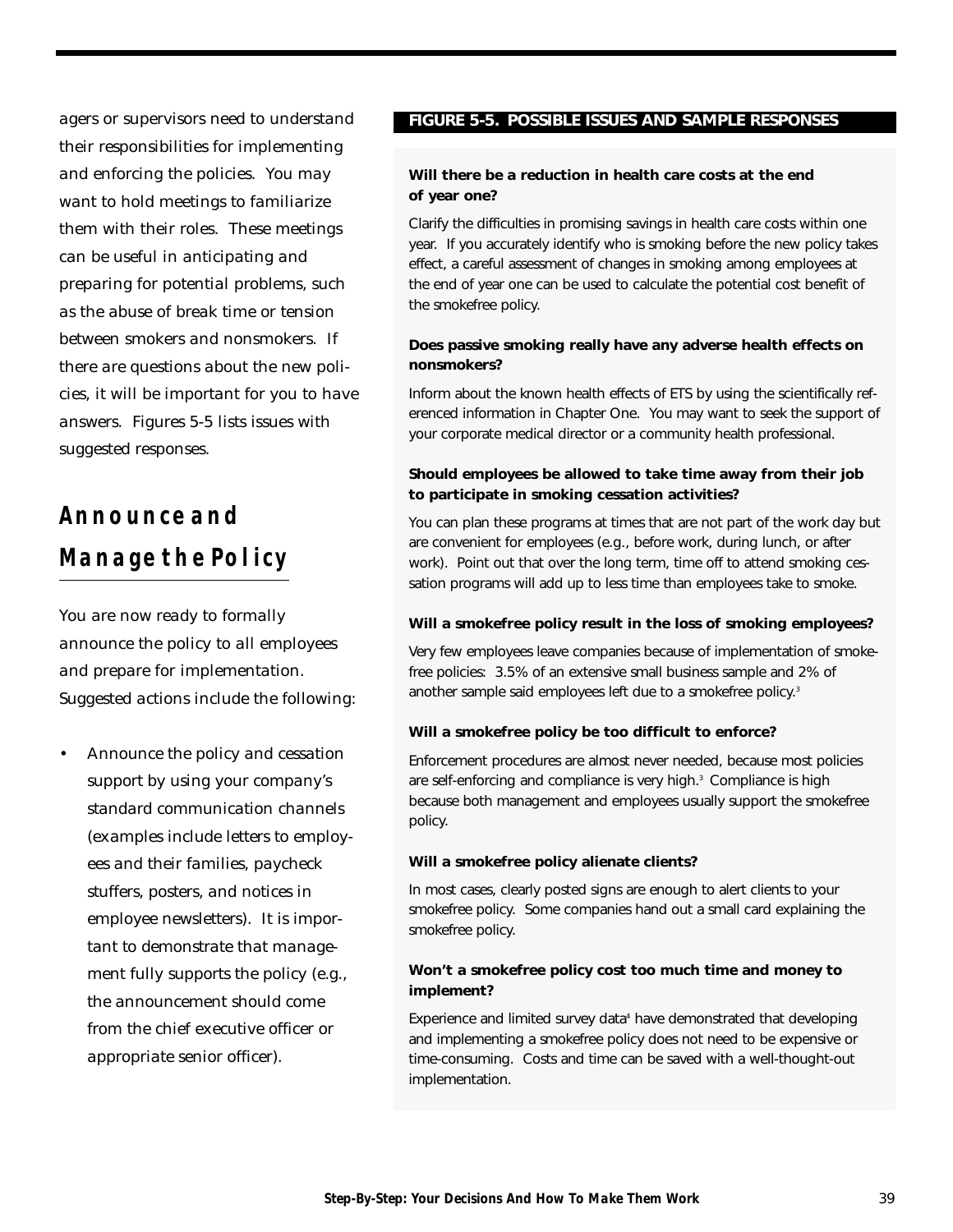#### **SMOKEFREE COFFEE AND DOUGHNUTS, PLEASE**

Extensive communications to explain your intent are essential to implementing a smokefree policy, according to Kim Dionne, Director of Marketing for Bess Eaton Coffee Shops and Bakeries. Bess Eaton is a regional bakery in New England, and all of their 55 sites (retail, baking, and management) adopted smokefree policies in January 1994. Prior to that, the company had no formal policy.

"The EPA conclusion that secondhand smoke is a Group A carcinogen made us want to eliminate ETS in our workplace," Ms. Dionne explains. "We wanted to offer a clean and healthful environment to both our external customers and our internal customers—our employees."

To achieve their goal of a smokefree workplace, Bess Eaton worked closely with their local Lung Association. The company gathered key managers as a work group to develop implementation suggestions. The suggestions emphasized the need to explain that the policy is not against smoking or smokers but that it promotes the safest work environment possible.

Bess Eaton wasn't shy about the policy change, and they created a fullblown marketing campaign: "We had speakers and did radio and TV spots. We wanted to make a splash and let our customers know it was coming." The policy was made effective on January 1, 1994, and for the next year the company supported its employees who smoked by fully paying for Lung Association smoking cessation classes.

Reactions to the policy have been very positive, with customers, employees, and management expressing satisfaction. Some changes take time, but everyone has been able to adjust. Ms. Dionne believes that productivity has improved along with the attitude of the employees.

"Though we were one of the first coffee shops in New England to do it and that could be seen as somewhat adventurous, we have been very happy with the results."

> • Announce a timeline for implementing the ETS policy and cessation activities. The announcement should be made significantly in advance of the policy's effective date to allow smokers to prepare for changes and to permit any facility or material changes that might be necessary (such as removal of cigarette vending machines, placement of out

door ashtrays and "Smokefree Area/Thank You for Not Smoking" signs, and necessary ventilation modifications). It is recommended that smoking cessation support be offered at the same time as the advance announcement of the pending policy change as well as before and after the effective date. Strong restrictions on smoking may encourage smokers to think about quitting smoking.

- Obtain signs that communicate a positive "smokefree" message.
- Offer to answer employee questions and invite comment about the ETS policy and cessation activities.
- On the effective date of the policy, you should have
	- signs in place,
	- facility changes complete, and
	- smoking cessation and smoker support ready.

Take advantage of the time between the announcement and the policy effective date to anticipate issues that may arise and work to resolve them. Also, don't stop when you flip the calendar to the effective date of the policy. As with other policies, the implementation of the smokefree policy needs to be monitored for effectiveness. Monitoring allows you to tailor implementation and related cessation support, and it allows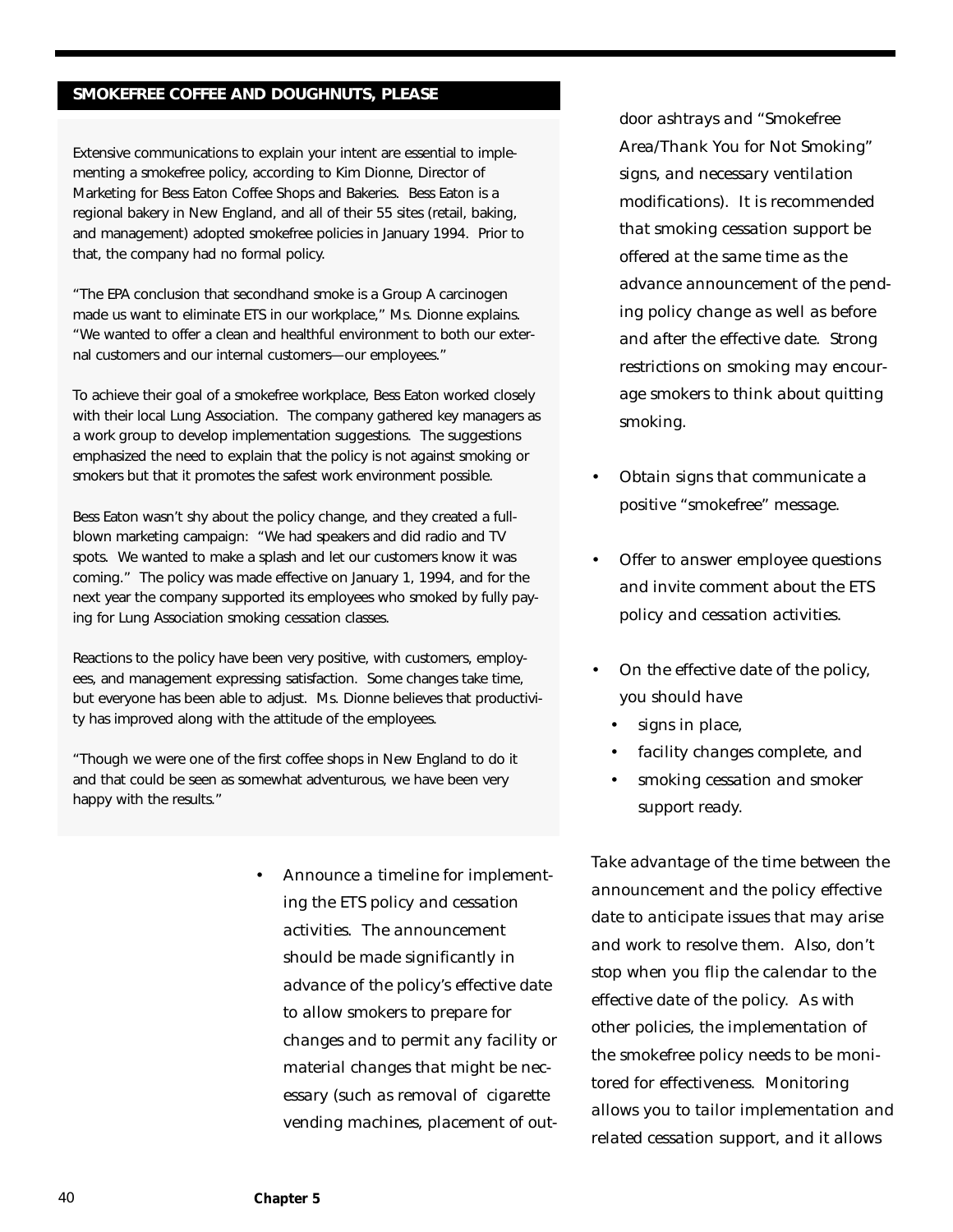you to report to management and employees about the impact of the policy.

Plan to assess your policy in the short term (first one to three months). Figure 5-6 lists what to assess. Find the answers to these questions:

- Are employees and visitors complying with the policy?
- Are smoking employees using the smoking cessation support available to them?
- Are supervisors encountering any problems?

Gather this information through feedback sessions with supervisors, managers, and employees. If you used a survey earlier, you could conduct a brief follow-up survey at this time. For the smoking cessation support, you should be able to monitor how many people take self-help materials, and your smoking cessation group provider (either inhouse or outside) should be able to provide you with information about employees' use of their services.

Consider modifying implementation of your policy on the basis of the results of your assessment. Take steps only if there are significant concerns or problems.

#### **FIGURE 5-6. WHAT TO ASSESS**

#### **In the short term**

- Changes in exposure to ETS in the work environment
- Number of employees attending cessation activities or using self-help materials
- Awareness of ETS policy
- Employee attitudes toward ETS policy and cessation activities
- Improved employee morale
- Less conflict between smokers and nonsmokers
- Enhanced quality of work
- Improved job satisfaction

#### **In the long term**

- Changes in number of employees who smoke
- Effect of cessation activities on successful quitting
- Changes in health risks for smokers and nonsmokers
- Enhanced corporate image
- Improved employee attitude toward health
- Reduced absenteeism
- Reduced health care costs
- Lower accident rate
- Decline in turnover
- Fewer sick days
- Improved productivity

You also may want to evaluate your policy over the longer term (e.g., one to three years). This step will require more effort and time, but it can provide valuable information, such as

- awareness of ETS policy and smoking cessation activities,
- participation in smoking cessation activities,
- effectiveness of smoking cessation activities, and
- management support and ETS policy enforcement.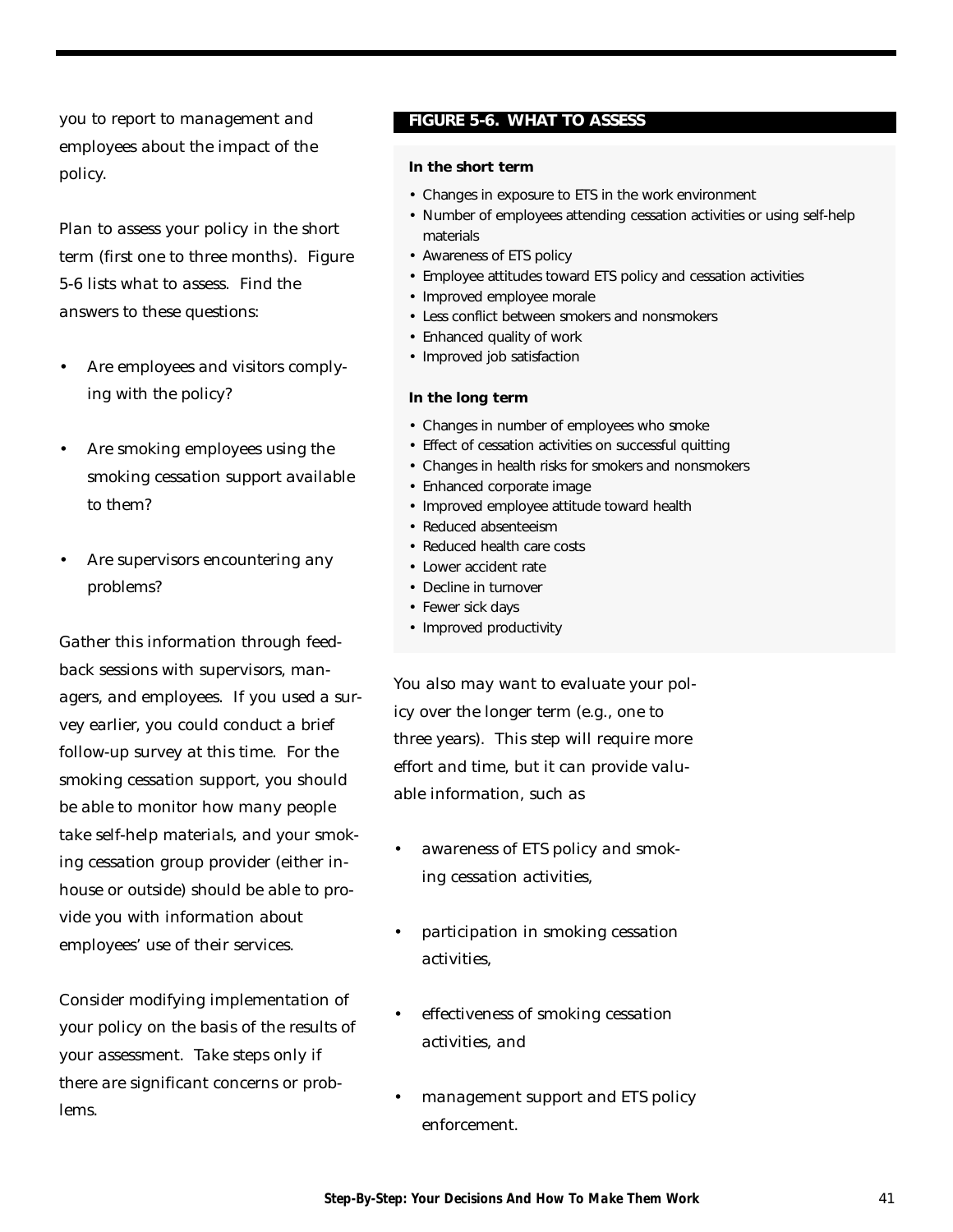Obviously you'll want to assess whether your ETS policy and cessation support are working. There are some other reasons for evaluation of ETS policies and cessation activities:

- To identify areas for modification.
- To tell employees and management what happened.
- To provide a structure for the evolution of the policy or activities. All policies and activities need to evolve to meet the changing needs of the organization and employees. Assessment data can help you to justify changes in the policy or activities to meet these changing demands.

This chapter has provided you with detailed suggestions on how to effectively and smoothly implement an ETS policy in your workplace. You will need to tailor the concepts so that they will work in your setting, but the steps have been tested and proven in various environments. The appendices immediately following provides information on organizations to contact for more information, sample policies, and a list of organizations with smokefree workplaces.

#### **References**

- 1. Eriksen MP. Workplace smoking control: Rationale and approaches. *Advances in Health Education and Promotion* 1986;1A:65–108.
- 2. Dana-Farber Cancer Institute, American Cancer Society, and Liberty Mutual Insurance Company, with support from the Massachusetts Department of Public Health. *Guide to Workplace Tobacco Control.* Boston, MA: Dana-Farber Cancer Institute, 1993.
- 3. Sorensen G, Rosen A, Pinney J, Rudoph J, Doyle N. Work-site smoking policies in small business. *Journal of Occupational Medicine* 1991;33:980–984.
- 4. Lewit EM, Kerrebrock N, Lewit S, for the COMMIT Research Group. Costs of developing and implementing worksite smoking control policies. Unpublished data.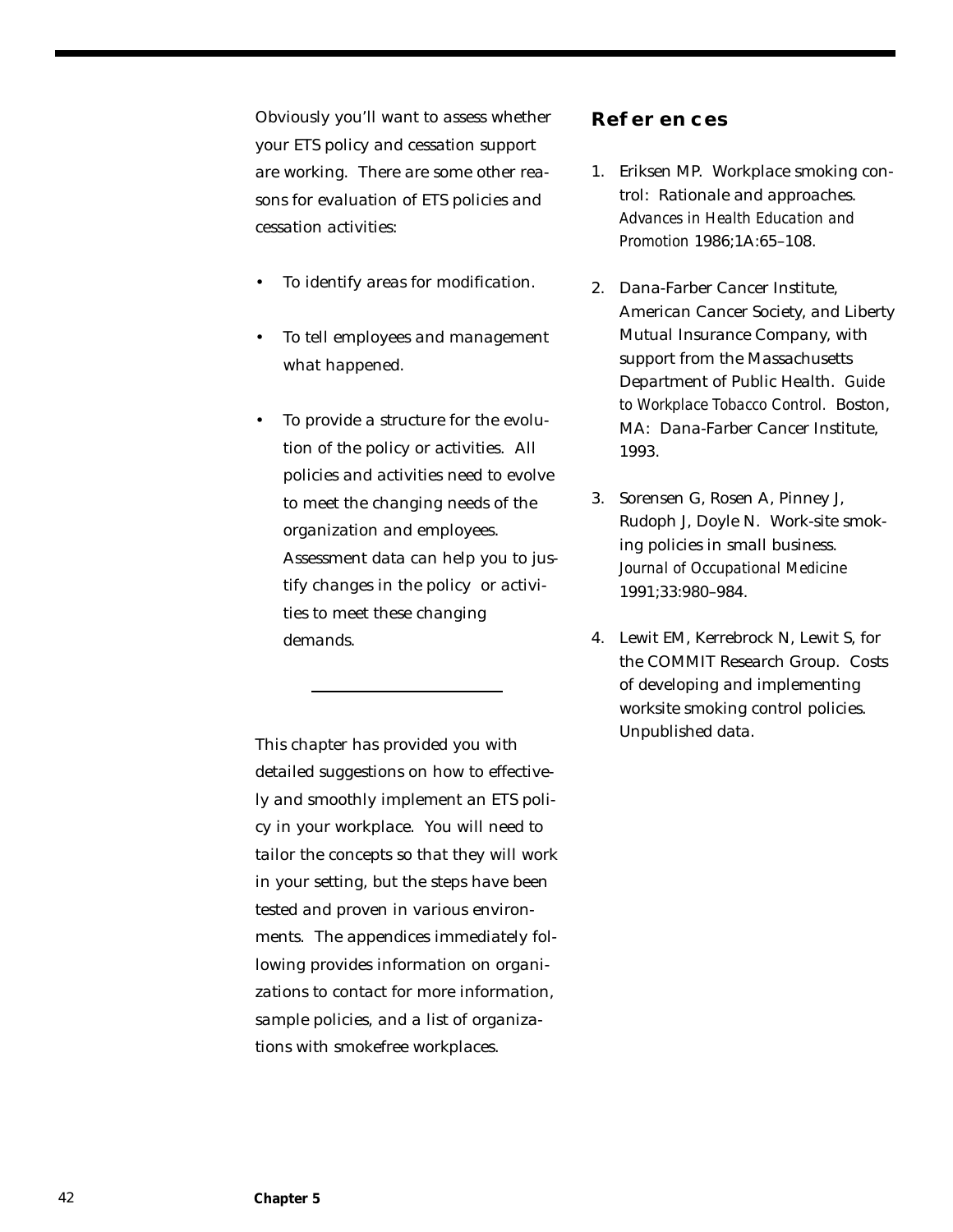

*Appendices*

# **RESOURCES, SAMPLE POLICIES, AND ORGANIZATIONS WITH SMOKEFREE**

**WORKPLACES**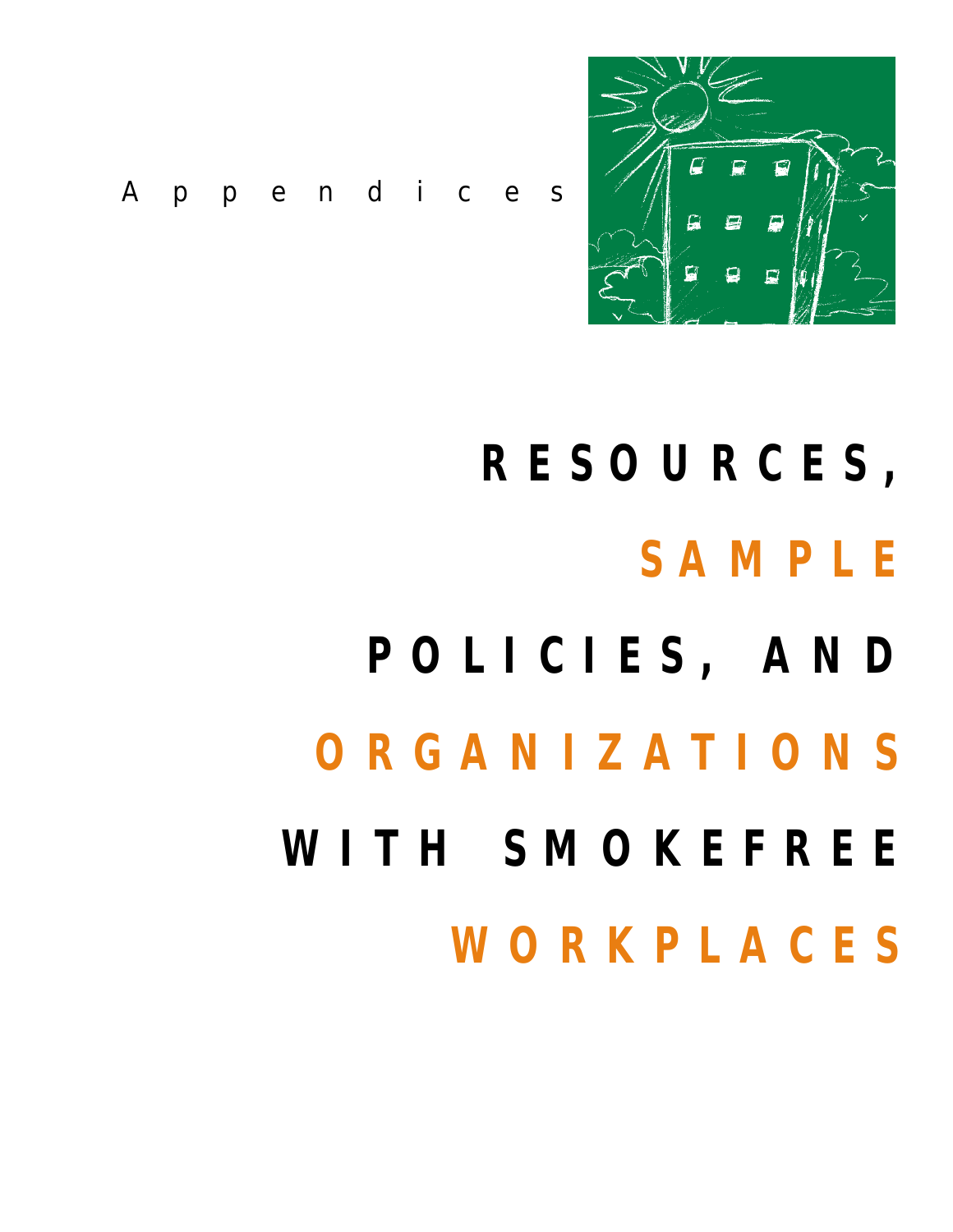

This appendix provides information on some of the resources available for use in worksites. The sources of materials are listed rather than all of the available materials. Materials change frequently and there are too many available to adequately catalog them here; the sources, however, remain fairly constant. Included here are nonprofit and governmental providers that have developed excellent materials and programs at low or no cost.

These sources can provide information to help you develop your policy (such as fact sheets on the risks from ETS) or smoking cessation support. Ask these sources about materials on policy and cessation at the same time.

Start your search with local and state health departments. Many states have active tobacco control initiatives, and they may have materials and resources that are specifically tailored to your environment. Contact the federal Office on Smoking and Health (listed below) to get the name and number for the appropriate person in your state.

Next, contact your local voluntary health agencies (e.g., the American Cancer Society, the American Heart Association, the local Lung Association). You can find their numbers in the telephone book for your community.

Finally, you can request information from federal government sources.

**Office on Smoking and Health** Centers for Disease Control and Prevention 4770 Buford Highway, NE Mailstop K-50 Atlanta, GA 30341-3724 (770) 488-5705 INTERNET/WEBSITE: http://www.cdc.gov/nccdphp/osh/tobacco.htm

**National Cancer Institut**e 9000 Rockville Pike Building 31, Room 4A-18 Bethesda, MD 20892 (1-800) 4-CANCER

**National Institute for Occupational Safety and Health** Centers for Disease Control and Prevention 4676 Columbia Parkway Cincinnati, OH 45226 (1-800) 356-4674

44 **Appendices**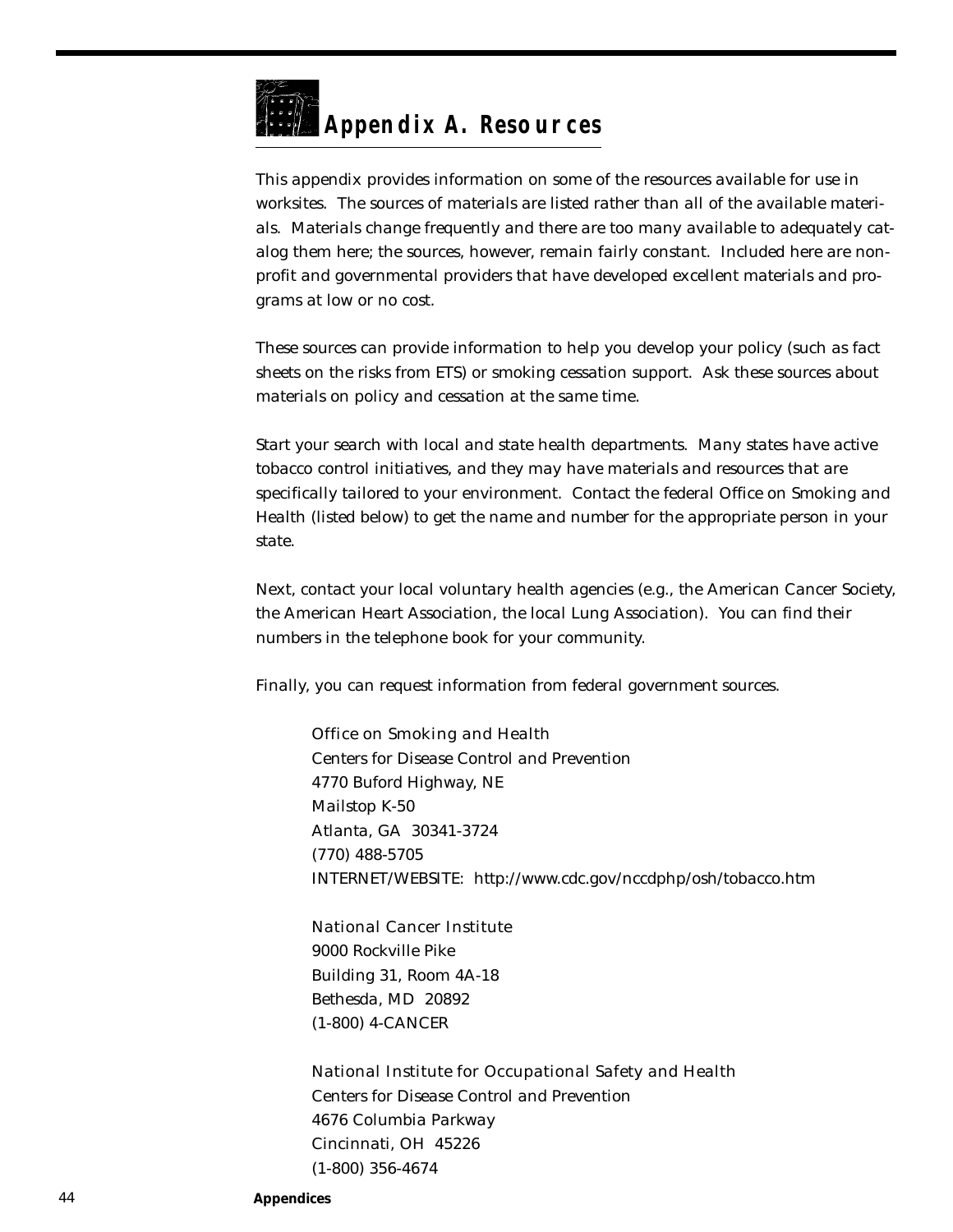**National Health Information Center** P.O. Box 1133 Washington, DC 20013-1133 (1-800) 336-4797

**Agency for Health Care Policy and Research** AHCPR Publications Clearinghouse P.O. Box 8547 Silver Spring, MD 20907 (1-800) 358-9295 (request materials on the AHCPR Smoking Cessation Guideline)

Other sources of information include:

**Americans for Non-Smokers Rights** Suite J 2530 San Pablo Avenue Berkeley, CA 94702 (510) 841-3032

**Health Enhancement Solutions, Inc**. Suite 505 720 Energy Center Boulevard Northport, AL 35476 (1-800) 285-5293

**Liberty Mutual Insurance Company** (1-800) 320-7581 (request Dana-Farber Cancer Institute "Tobacco Policy Implementation Kit")

**Wellness Councils of America (WELCOA)** Community Health Plaza Suite 311 7101 Newport Avenue Omaha, NE 68152-2100 (402) 572-3590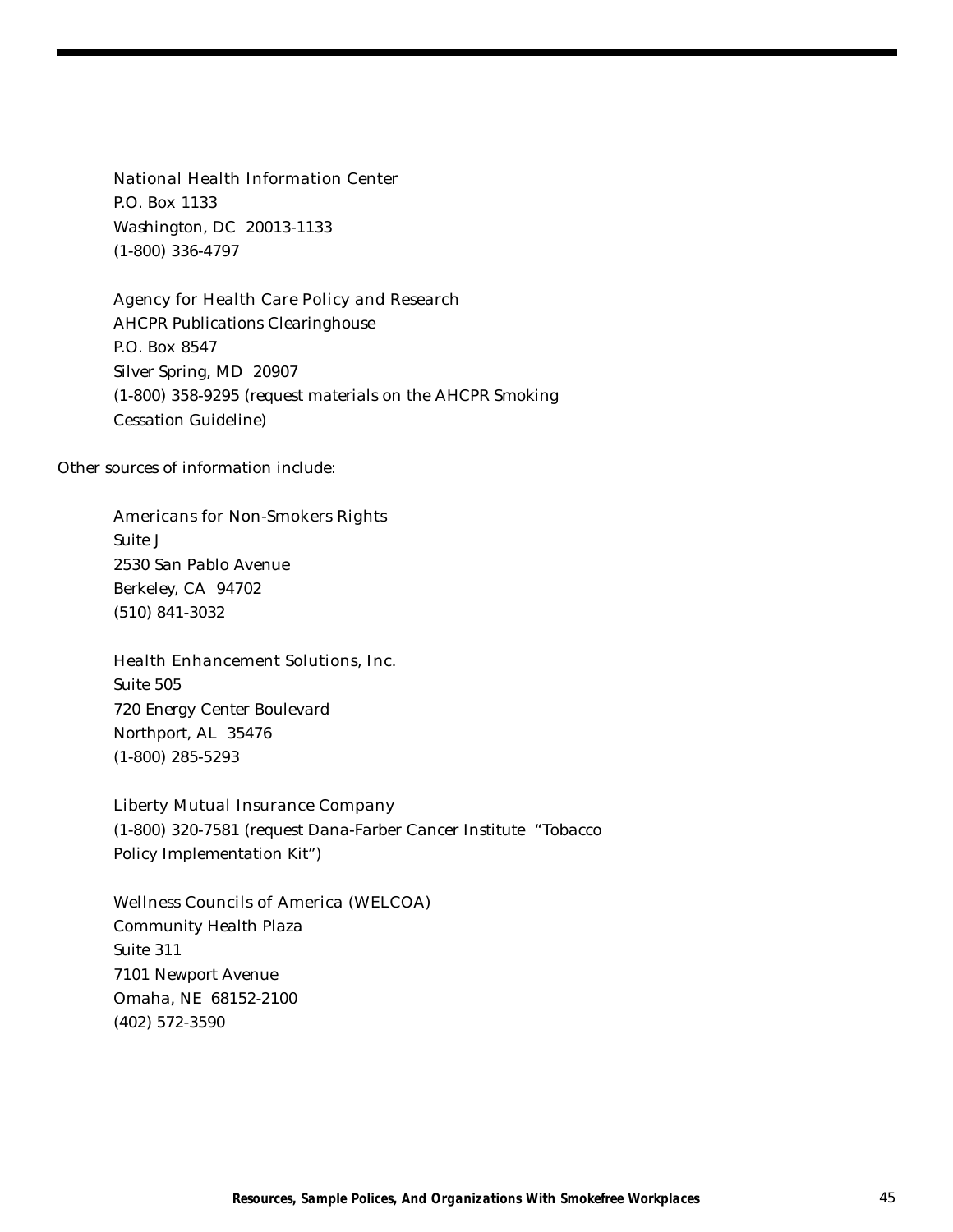#### **Appendix B. Sample Policies**

The following policies were selected from those of Wellness Councils of America member companies.

#### **Blue Cross/Blue Shield of Nebraska**

As a major health insurer and concerned employer, we discourage smoking because it is a serious health hazard to both smokers and nonsmokers. Smoking is only permitted in designated locations outside of our buildings. This policy includes nonbusiness hours such as weekends and evenings.

It is our policy to respect the rights of both smokers and nonsmokers in company buildings and facilities.

#### **Columbia Natural Resources, Inc., West Virginia**

**Policy Title:** Smoking Policy

It is the policy of this Company to provide a working environment free of passive smoke and to encourage a smokefree workplace.

**Procedure Title:** Smoking Policy

#### **Procedure**

In addition to the areas covered by Safety Policies and to meet the concerns of employees regarding the hazards of smoking and exposure to smoke and to maintain a safe and healthy environment in which to work, smoking will not be permitted in any building areas occupied by CNR/CGC employees. Where CNR/CGC share building space with other companies or other tenants, employees shall not be permitted to go to those areas to smoke. Smoking will be prohibited in all company vehicles, except where all occupants of the vehicle are smokers. It is the responsibility of each employee to ensure that his/her visitor(s) comply with all provisions of this policy. Any exception to this policy will require the written authorization from the CEO.

#### **Summary**

All questions relating to this policy should be directed to the Director-Human Resources.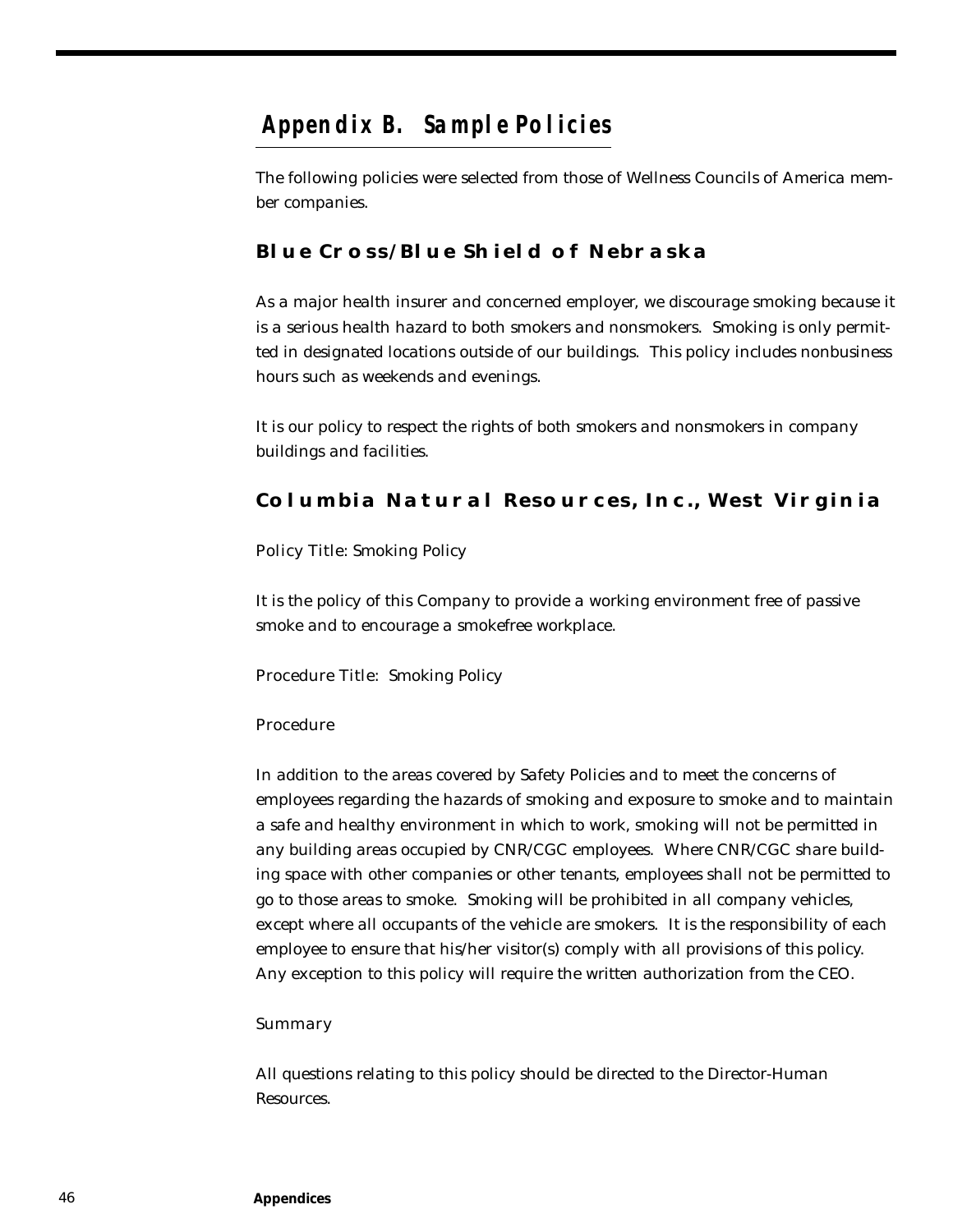#### **The Principal Financial Group, Iowa**

**Policy effective April 1, 1987, smoking was prohibited in the facilities of The Principal Corporate Center**

- 1. The ban includes all office buildings in the Corporate Center complex, Mason City, Grand Island, Waterloo, and those departments of the Corporate Center which are located in space leased in Des Moines by the company.
- 2. Skywalks and tunnels that connect the Corporate Center buildings are off limits to smoking.
- 3. Because of their open air design and the brief time people must use them smoking will be allowed in the parking garages. Smoking will not be allowed in the elevators.
- 4. This ban applies to all persons who are in our buildings, whether or not they are employees of the company. This also includes all contracted service employees.
- 5. The no smoking policy applies to all office employees and outside business guests who may be visiting the building. An exception may be made on a rare occasion to avoid antagonizing an important customer.
- 6. Company policy doesn't allow for scheduled breaks. So employees are not allowed to leave the facilities to smoke during working hours.

**Administering the Policy**

It is very important to be consistent in administering this policy. Violations are treated like any performance problem. If an employee doesn't abide by the policy, first issue a written warning. On the second offense, place the employee on formal, open-end probation (that is, next incident). A third offense results in the employee's termination.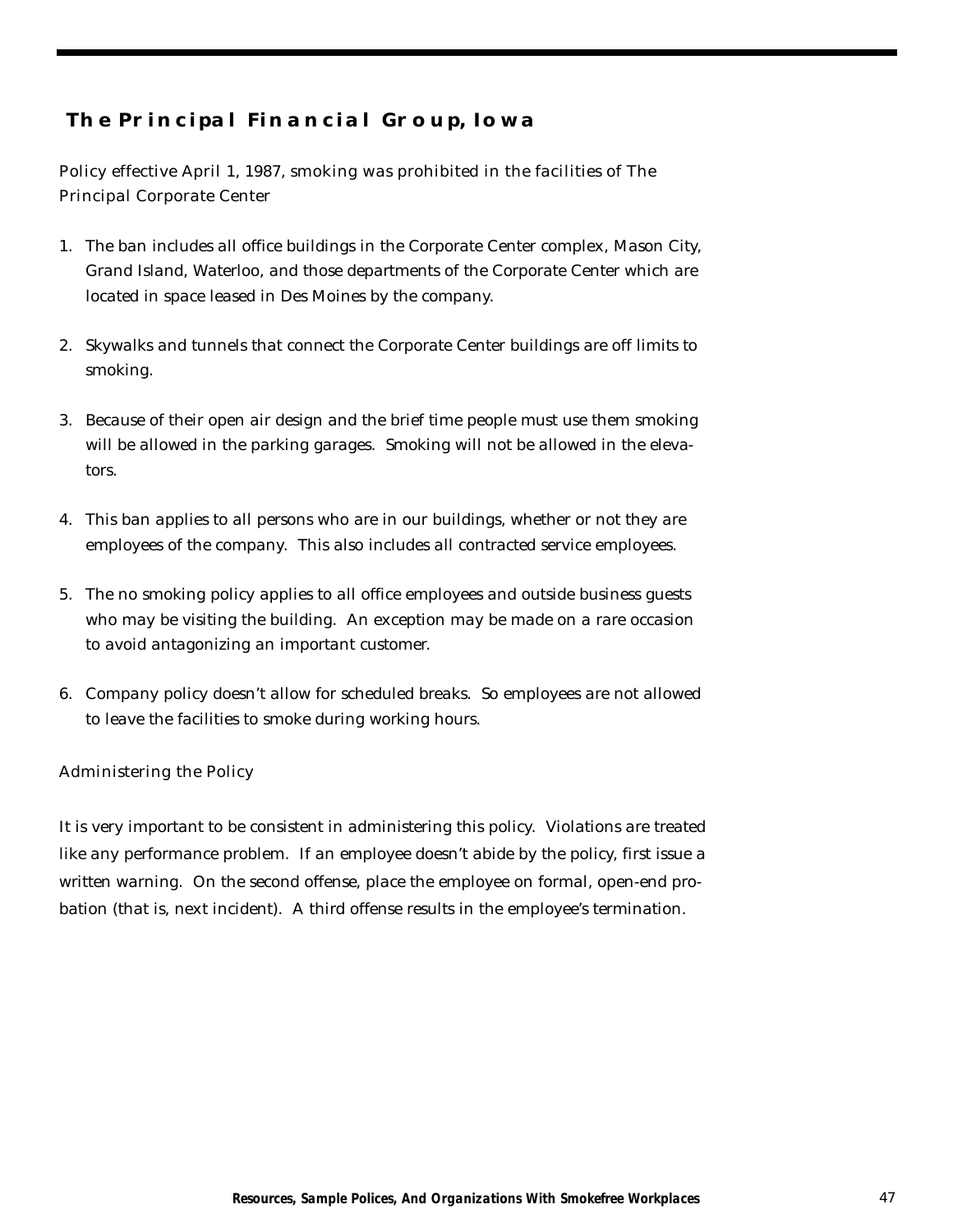#### **Vistakon, Florida**

#### **Purpose of Policy**

It is the philosophy of Vistakon to provide its employees with a work environment that offers the opportunity and resources to optimize their personal health and wellbeing. In accordance with this philosophy and the convincing evidence of the negative effects of sidestream (passive) smoke, it is Vistakon's intent that all facilities maintain a Smoke-Free environment.

#### **Extent of Policy**

The no-smoking policy will apply to all physical facilities owned or leased by Vistakon and located within the domestic U.S., including office buildings, research laboratories, manufacturing plants and distribution centers. Also included under this policy are all company-owned/leased vehicles.

Smoking is permitted on company grounds provided that it occurs beyond 50 feet of any building entrance or in the "external designated smoking" areas. Employees who choose to smoke within the permitted areas must do so on their regularly scheduled breaks or meal periods. No additional time from work shall be authorized for this activity. Each employee is expected to abide by the terms of the Smoke-Free Workplace Policy.

#### **Implementation**

Vistakon Live for Life [their in-house health promotion/disease prevention program] will provide, upon request, appropriate smoking cessation resources to interested employees.

#### **Supervisory Responsibility**

Management and supervisory staff will be responsible for ongoing compliance with the Smoke-Free Workplace Policy within their work areas. They are expected to adhere to standard practices in resolving issues of nonconformance (in addressing employee complaints) and maintaining expected levels of productivity within their work groups. Policy violation will result in disciplinary action.